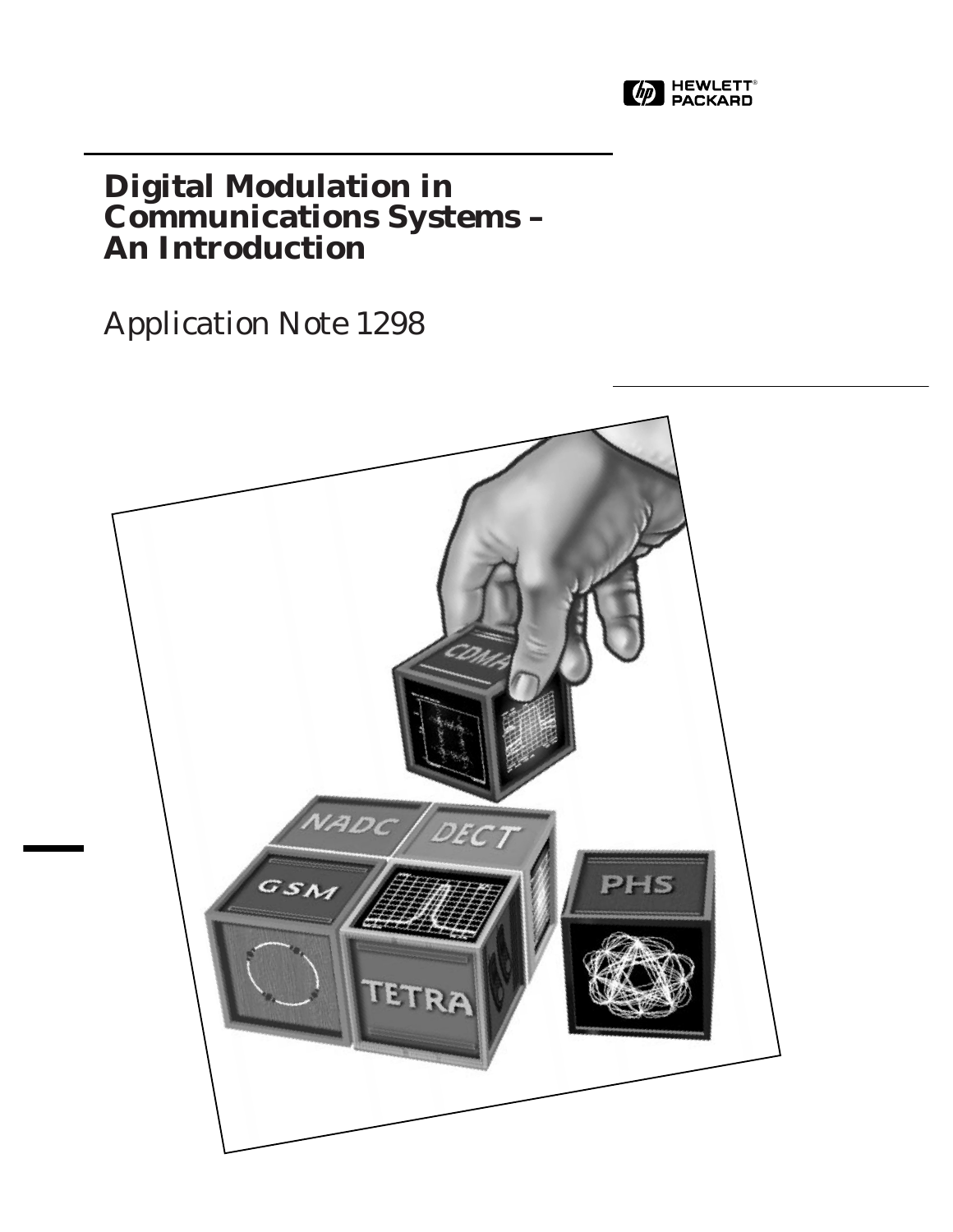## **Introduction**

This application note introduces the concepts of digital modulation used in many communications systems today. Emphasis is placed on explaining the tradeoffs that are made to optimize efficiencies in system design.

Most communications systems fall into one of three categories: bandwidth efficient, power efficient, or cost efficient. Bandwidth efficiency describes the ability of a modulation scheme to accommodate data within a limited bandwidth. Power efficiency describes the ability of the system to reliably send information at the lowest practical power level. In most systems, there is a high priority on bandwidth efficiency. The parameter to be optimized depends on the demands of the particular system, as can be seen in the following two examples.

For designers of digital terrestrial microwave radios, their highest priority is good bandwidth efficiency with low bit-error-rate. They have plenty of power available and are not concerned with power efficiency. They are not especially concerned with receiver cost or complexity because they do not have to build large numbers of them.

On the other hand, designers of hand-held cellular phones put a high priority on power efficiency because these phones need to run on a battery. Cost is also a high priority because cellular phones must be low-cost to encourage more users. Accordingly, these systems sacrifice some bandwidth efficiency to get power and cost efficiency.

Every time one of these efficiency parameters (bandwidth, power or cost) is increased, another one decreases, or becomes more complex or does not perform well in a poor environment. Cost is a dominant system priority. Low-cost radios will always be in demand. In the past, it was possible to make a radio low-cost by sacrificing power and bandwidth efficiency. This is no longer possible. The radio spectrum is very valuable and operators who do not use the spectrum efficiently could lose their existing licenses or lose out in the competition for new ones. These are the tradeoffs that must be considered in digital RF communications design.

This application note covers

- the reasons for the move to digital modulation;
- how information is modulated onto in-phase (*I*) and quadrature (*Q*) signals;
- different types of digital modulation;
- filtering techniques to conserve bandwidth;
- ways of looking at digitally modulated signals;
- multiplexing techniques used to share the transmission channel;
- how a digital transmitter and receiver work;
- measurements on digital RF communications systems;
- an overview table with key specifications for the major digital communications systems; and
- a glossary of terms used in digital RF communications.

These concepts form the building blocks of any communications system. If you understand the building blocks, then you will be able to understand how any communications system, present or future, works.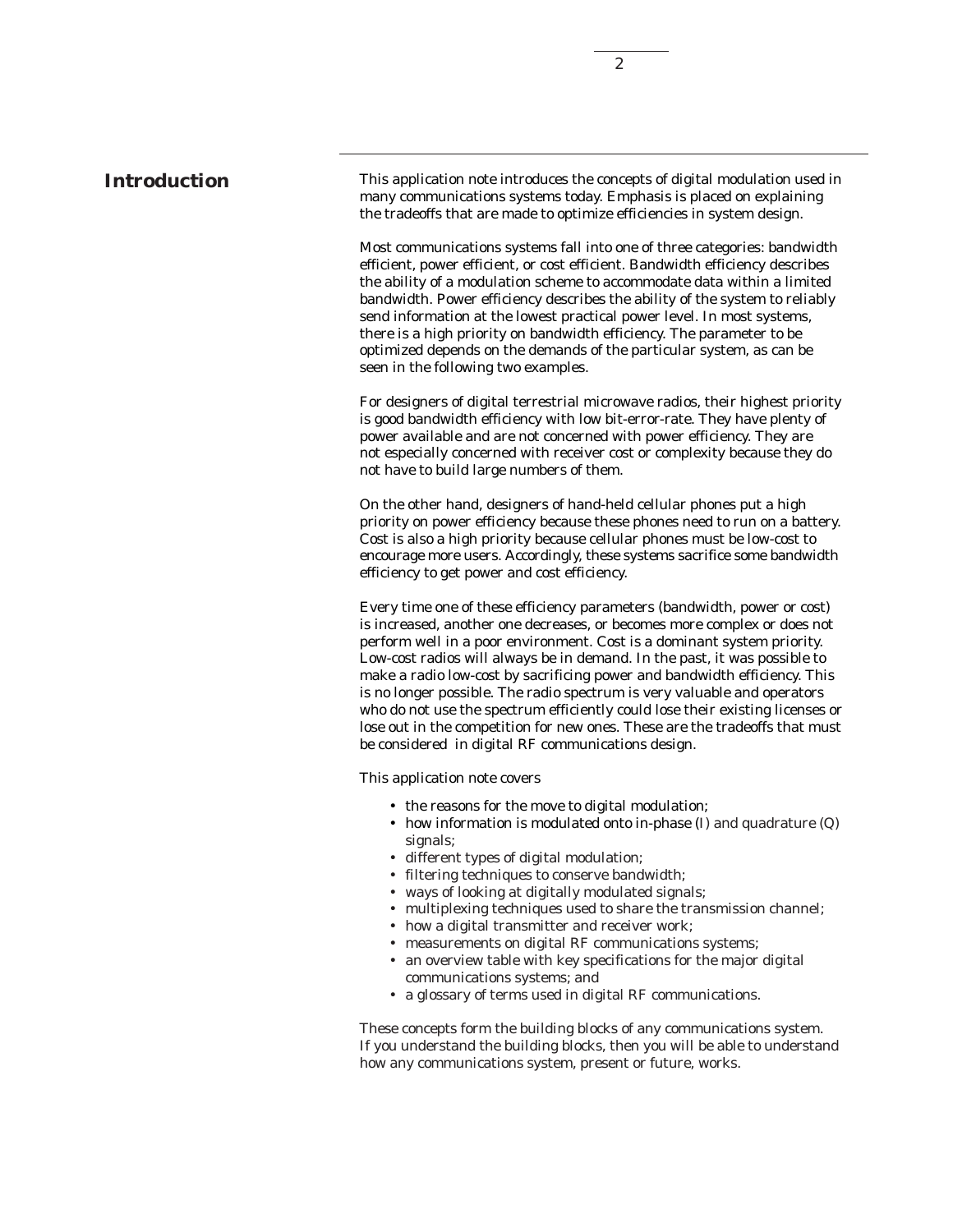### **1. Why digital modulation?**

- 1.1 Trading off simplicity and bandwidth
- 1.2 Industry trends

### **2. Using** *I/Q* **modulation (amplitude and phase control) to convey information**

- 2.1 Transmitting information
- 2.2 Signal characteristics that can be modified
- 2.3 Polar display magnitude and phase represented together<br>2.4 Signal changes or modifications in polar form
- Signal changes or modifications in polar form
- 2.5  $I\overline{Q}$  formats<br>2.6  $I$  and  $Q$  in a
- 2.6 *I* and *Q* in a radio transmitter<br>2.7 *I* and *Q* in a radio receiver
- *I* and *Q* in a radio receiver
- 2.8 Why use *I* and *Q*?

## **3. Digital Modulation types and relative efficiencies**

- 3.1 Applications
- 3.1.1 Bit rate and symbol rate
- 3.1.2 Spectrum (bandwidth) requirements
- 3.1.3 Symbol clock
- 3.2 Phase Shift Keying (PSK)
- 3.3 Frequency Shift Keying (FSK)
- 3.4 Minimum Shift Keying (MSK)
- 3.5 Quadrature Amplitude Modulation (QAM)
- 3.6 Theoretical bandwidth efficiency limits
- 3.7 Spectral efficiency examples in practical radios
- 3.8 *I/Q* offset modulation
- 3.9 Differential modulation
- 3.10 Constant amplitude modulation

## **4. Filtering**

- 4.1 Nyquist or raised cosine filter
- 4.2 Transmitter-receiver matched filters
- 4.3 Gaussian filter
- 4.4 Filter bandwidth parameter alpha
- 4.5 Filter bandwidth effects
- 4.6 Chebyshev equiripple FIR (finite impulse response) filter
- 4.7 Spectral efficiency versus power consumption

## **5. Different ways of looking at a digitally modulated signal**

- 5.1 Power and frequency view<br>5.2 Constellation diagrams
- 5.2 Constellation diagrams<br>5.3 Eve diagrams
- Eye diagrams
- 5.4 Trellis diagrams

## **6. Sharing the channel**

- 6.1 Multiplexing frequency
- 6.2 Multiplexing time
- 6.3 Multiplexing code
- 6.4 Multiplexing geography
- 6.5 Combining multiplexing modes
- 6.6 Penetration versus efficiency

### **7. How digital transmitters and receivers work**

- 7.1 A digital communications transmitter
	- 7.2 A digital communications receiver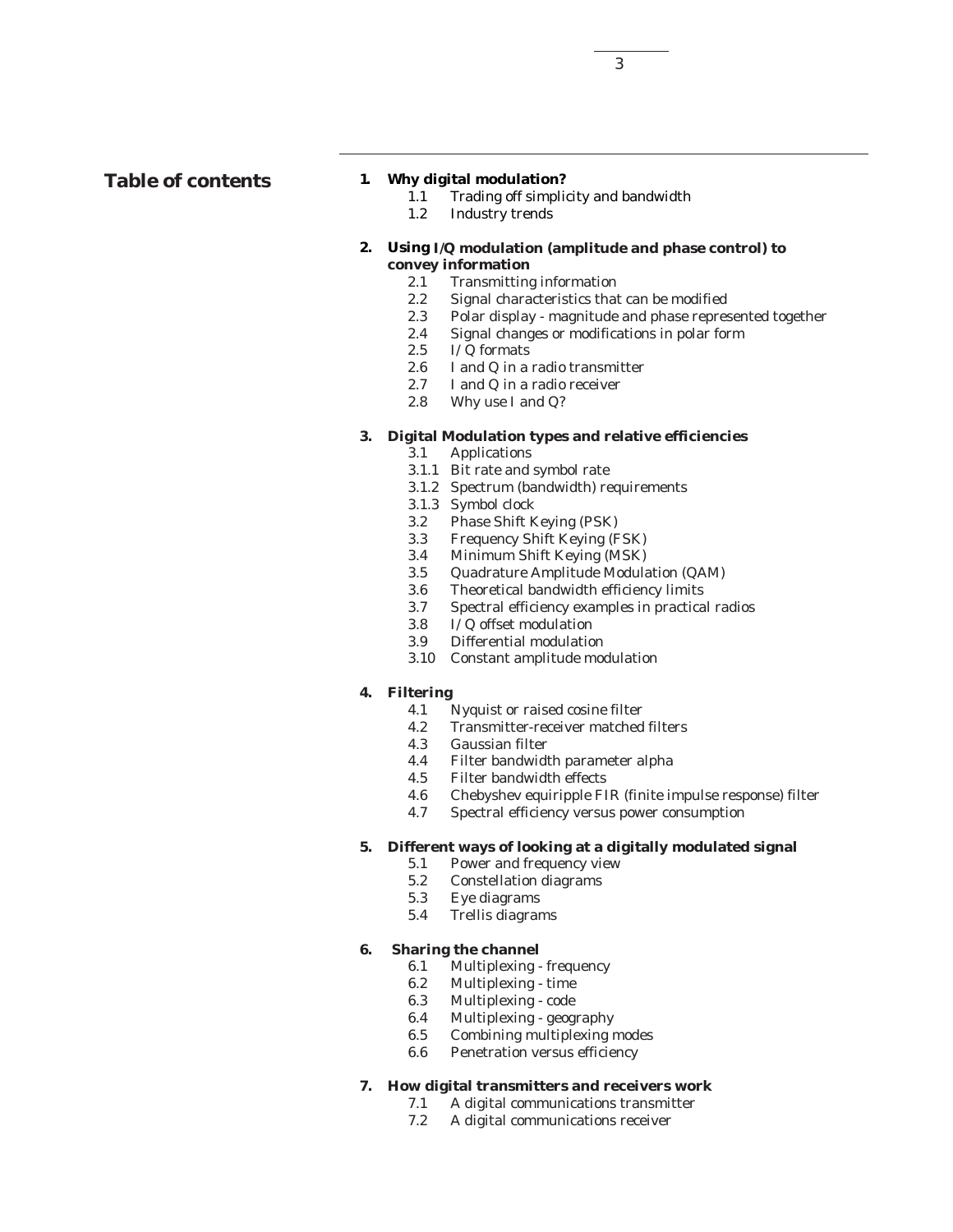## **Table of contents**

## **8. Measurements on digital RF communications systems**

- 8.1 Power measurements
- 8.1.1 Adjacent Channel Power
- 8.2 Frequency measurements
- 8.2.1 Occupied bandwidth
- 8.3 Timing measurements
- 8.4 Modulation accuracy<br>8.5 Understanding Error
- 8.5 Understanding Error Vector Magnitude (EVM)
- 8.6 Troubleshooting with error vector measurements<br>8.7 Magnitude versus phase error
- Magnitude versus phase error
- 8.8 *I/Q* phase error versus time
- 8.9 Error Vector Magnitude versus time
- 8.10 Error spectrum (EVM versus frequency)
- **9. Summary**

## **10. Overview of communications systems**

**11. Glossary of terms**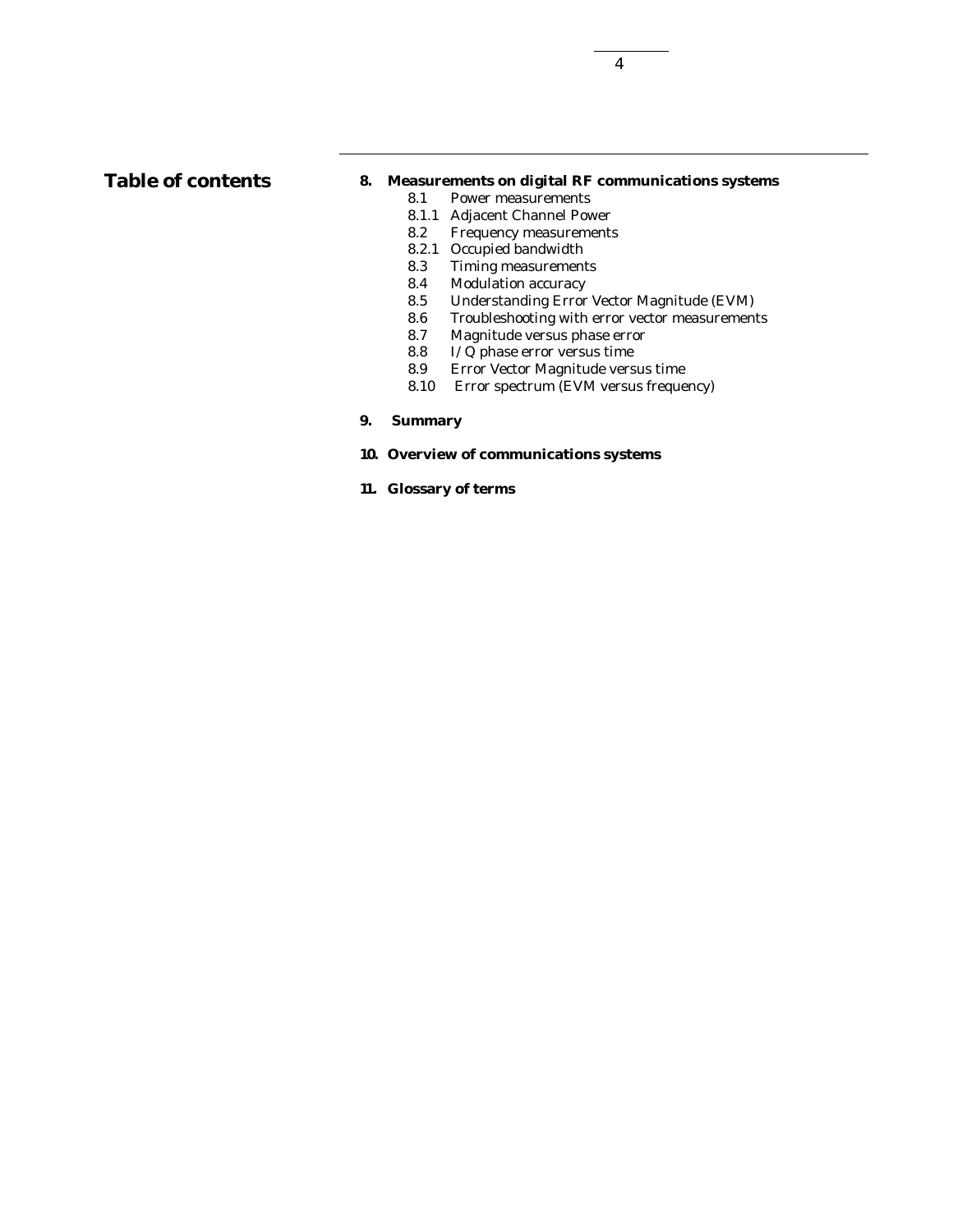## **1. Why digital modulation?**

The move to digital modulation provides more information capacity, compatibility with digital data services, higher data security, better quality communications, and quicker system availability. Developers of communications systems face these constraints:

- available bandwidth
- permissible power
- inherent noise level of the system

The RF spectrum must be shared, yet every day there are more users for that spectrum as demand for communications services increases. Digital modulation schemes have greater capacity to convey large amounts of information than analog modulation schemes.

## **1.1 Trading off simplicity and bandwidth**

There is a fundamental tradeoff in communication systems. Simple hardware can be used in transmitters and receivers to communicate information. However, this uses a lot of spectrum which limits the number of users. Alternatively, more complex transmitters and receivers can be used to transmit the same information over less bandwidth. The transition to more and more spectrally efficient transmission techniques requires more and more complex hardware. Complex hardware is difficult to design, test, and build. This tradeoff exists whether communication is over air or wire, analog or digital.

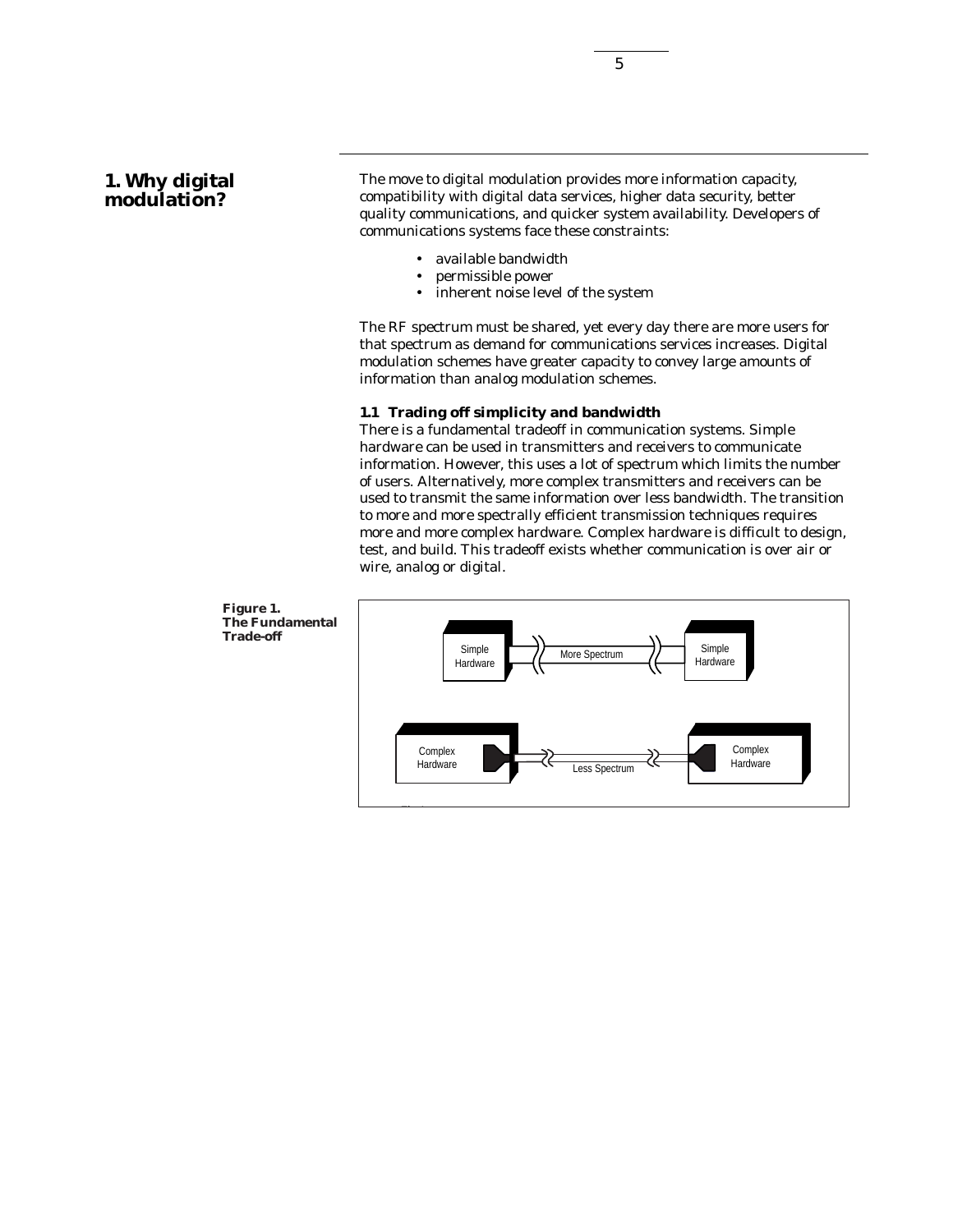Over the past few years a major transition has occurred from simple analog Amplitude Modulation (AM) and Frequency/Phase Modulation (FM/PM) to new digital modulation techniques. Examples of digital modulation include

- QPSK (Quadrature Phase Shift Keying)
- FSK (Frequency Shift Keying)
- MSK (Minimum Shift Keying)
- QAM (Quadrature Amplitude Modulation)



Another layer of complexity in many new systems is multiplexing. Two principal types of multiplexing (or "multiple access") are TDMA (Time Division Multiple Access) and CDMA (Code Division Multiple Access). These are two different ways to add diversity to signals allowing different signals to be separated from one another.

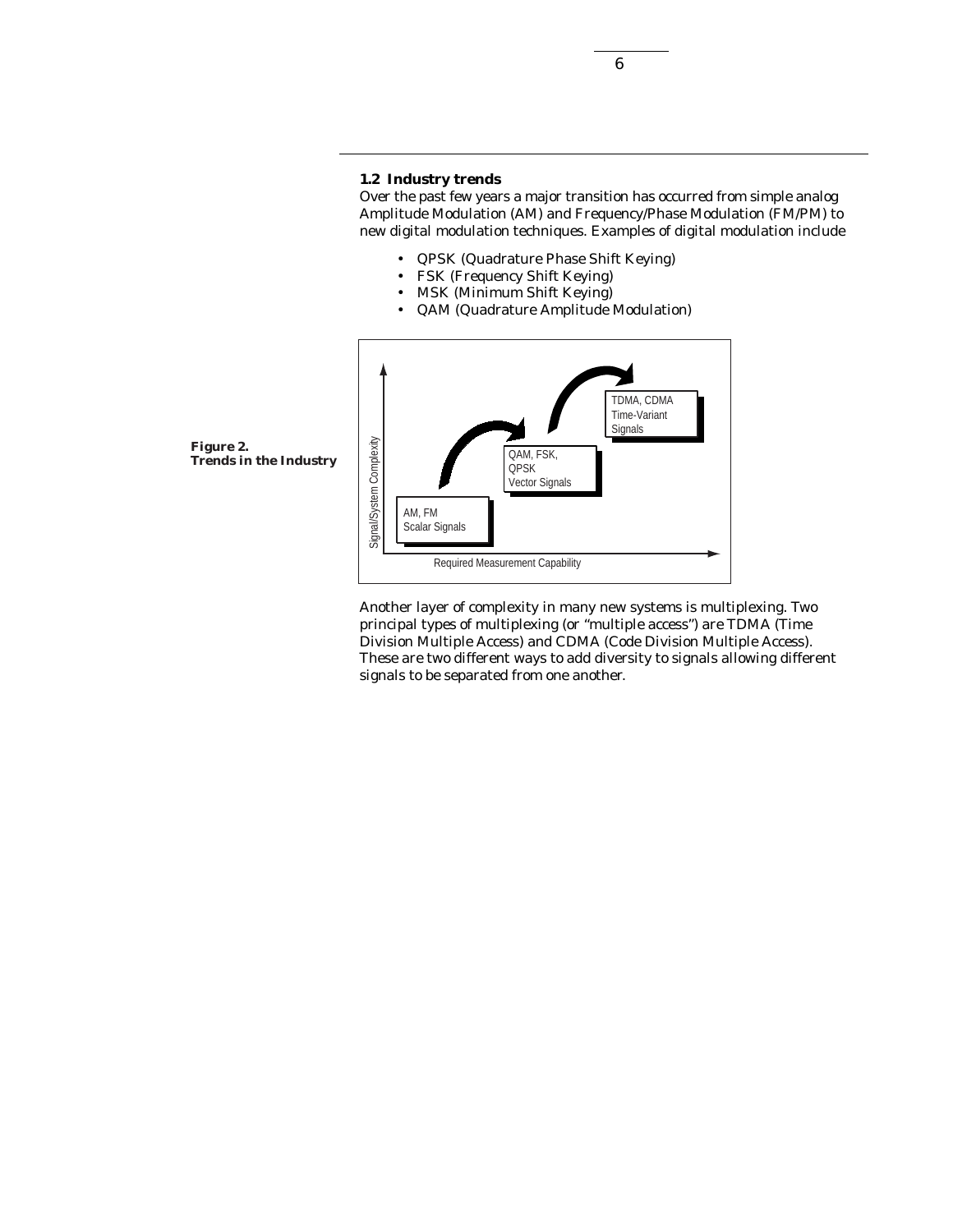#### **2.1 Transmitting information**

To transmit a signal over the air, there are three main steps:

- 1. A pure carrier is generated at the transmitter.
- 2. The carrier is modulated with the information to be transmitted. Any reliably detectable change in signal characteristics can carry information.
- 3. At the receiver the signal modifications or changes are detected and demodulated.

**Figure 3. Transmitting Information... (Analog or Digital)**



#### **2.2 Signal characteristics that can be modified**

There are only three characteristics of a signal that can be changed over time: amplitude, phase or frequency. However, phase and frequency are just different ways to view or measure the same signal change.



In AM, the amplitude of a high-frequency carrier signal is varied in proportion to the instantaneous amplitude of the modulating message signal.

Frequency Modulation (FM) is the most popular analog modulation technique used in mobile communications systems. In FM, the amplitude of the modulating carrier is kept constant while its frequency is varied by the modulating message signal.

Amplitude and phase can be modulated simultaneously and separately, but this is difficult to generate, and especially difficult to detect. Instead, in practical systems the signal is separated into another set of independent components: *I* (In-phase) and *Q* (Quadrature). These components are orthogonal and do not interfere with each other.

**Figure 4. Signal Characteristics to Modify**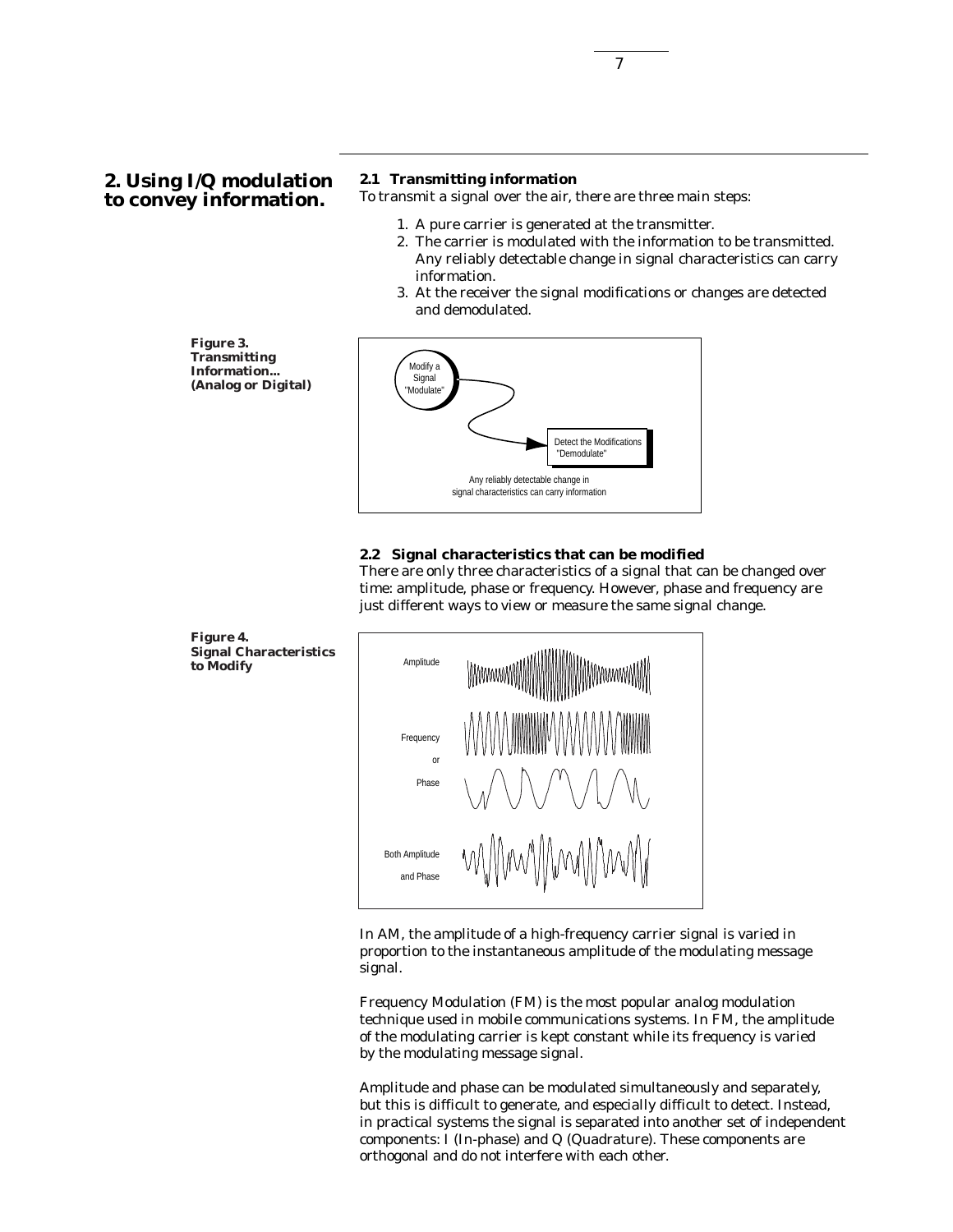**2.3 Polar display - magnitude and phase represented together** A simple way to view amplitude and phase is with the polar diagram. The carrier becomes a frequency and phase reference and the signal is interpreted relative to the carrier. The signal can be expressed in polar form as a magnitude and a phase. The phase is relative to a reference signal, the carrier in most communication systems. The magnitude is either an absolute or relative value. Both are used in digital communication systems. Polar diagrams are the basis of many displays used in digital communications, although it is common to describe the signal vector by its rectangular coordinates of *I* (In-phase) and *Q* (Quadrature).



**Figure 6.**

**Signal Changes or Modifications**



**Mag** 

#### **2.4 Signal changes or modifications in polar form**

This figure shows different forms of modulation in polar form. Magnitude is represented as the distance from the center and phase is represented as the angle.



Amplitude modulation (AM) changes only the magnitude of the signal. Phase modulation (PM) changes only the phase of the signal. Amplitude and phase modulation can be used together. Frequency modulation (FM) looks similar to phase modulation, though frequency is the controlled parameter, rather than relative phase.

8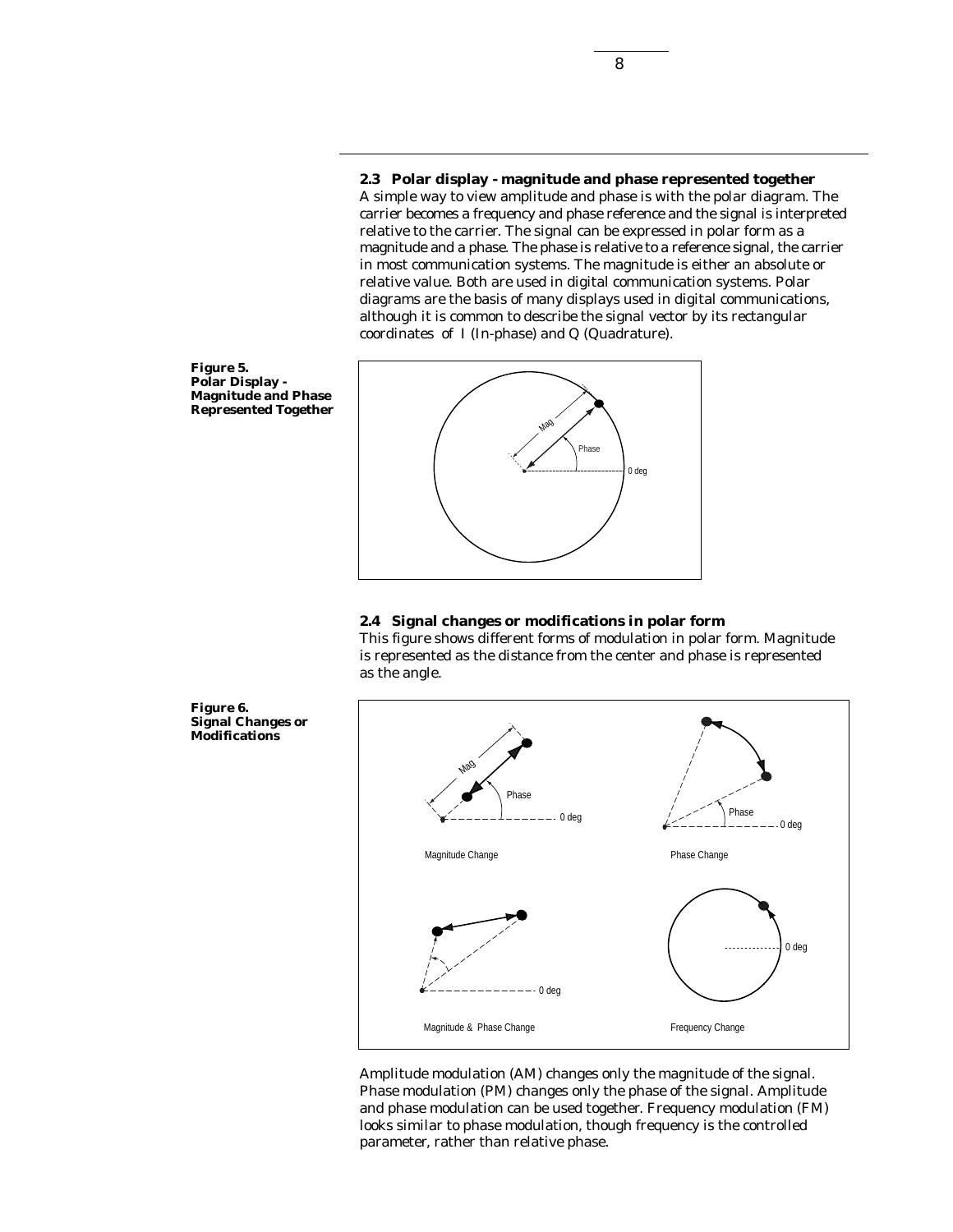One example of the difficulties in RF design can be illustrated with simple amplitude modulation. Generating AM with no associated angular modulation should result in a straight line on a polar display. This line should run from the origin to some peak radius or amplitude value. In practice, however, the line is not straight. The amplitude modulation itself often can cause a small amount of unwanted phase modulation. The result is a curved line. It could also be a loop if there is any hysteresis in the system transfer function. Some amount of this distortion is inevitable in any system where modulation causes amplitude changes. Therefore, the degree of effective amplitude modulation in a system will affect some distortion parameters.

#### **2.5** *I/Q* **formats**

In digital communications, modulation is often expressed in terms of *I* and *Q*. This is a rectangular representation of the polar diagram. On a polar diagram, the *I* axis lies on the zero degree phase reference, and the *Q* axis is rotated by 90 degrees. The signal vector's projection onto the *I* axis is its "I" component and the projection onto the *Q* axis is its "Q" component.



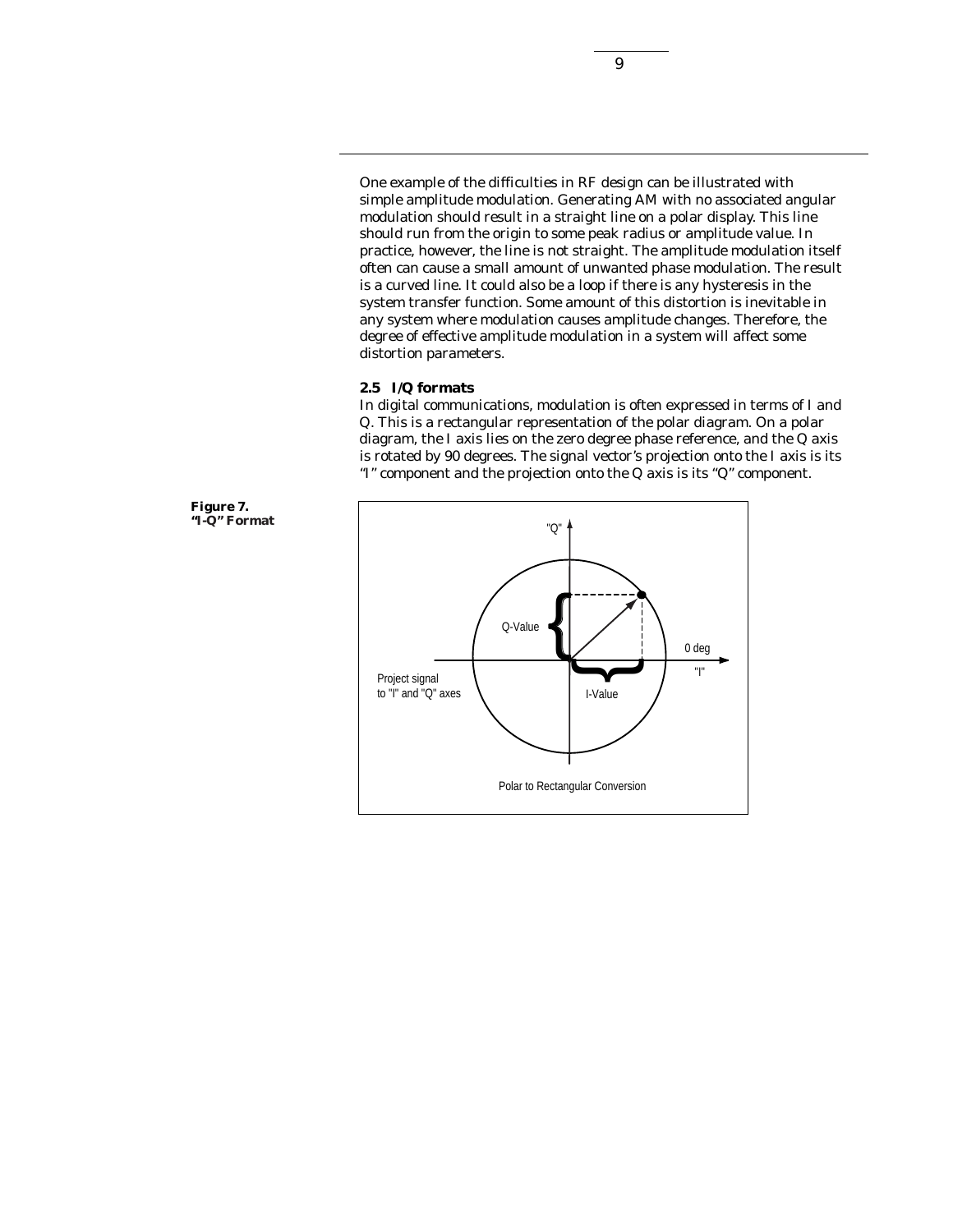### **2.6** *I* **and** *Q* **in a radio transmitter**

*I/Q* diagrams are particularly useful because they mirror the way most digital communications signals are created using an *I/Q* modulator. In the transmitter, *I* and *Q* signals are mixed with the same local oscillator (LO). A 90 degree phase shifter is placed in one of the LO paths. Signals that are separated by 90 degrees are also known as being orthogonal to each other or in quadrature. Signals that are in quadrature do not interfere with each other. They are two independent components of the signal. When recombined, they are summed to a composite output signal. There are two independent signals in *I* and *Q* that can be sent and received with simple circuits. This simplifies the design of digital radios. The main advantage of *I/Q* modulation is the symmetric ease of combining independent signal components into a single composite signal and later splitting such a composite signal into its independent component parts.

**Figure 8.** *I* **and** *Q* **in a Practical Radio Transmitter**



#### **2.7** *I* **and** *Q* **in a radio receiver**

The composite signal with magnitude and phase (or *I* and *Q*) information arrives at the receiver input. The input signal is mixed with the local oscillator signal at the carrier frequency in two forms. One is at an arbitrary zero phase. The other has a 90 degree phase shift. The composite input signal (in terms of magnitude and phase) is thus broken into an in-phase, *I*, and a quadrature, *Q*, component. These two components of the signal are independent and orthogonal. One can be changed without affecting the other. Normally, information cannot be plotted in a polar format and reinterpreted as rectangular values without doing a polar-to-rectangular conversion. This conversion is exactly what is done by the in-phase and quadrature mixing processes in a digital radio. A local oscillator, phase shifter, and two mixers can perform the conversion accurately and efficiently.





10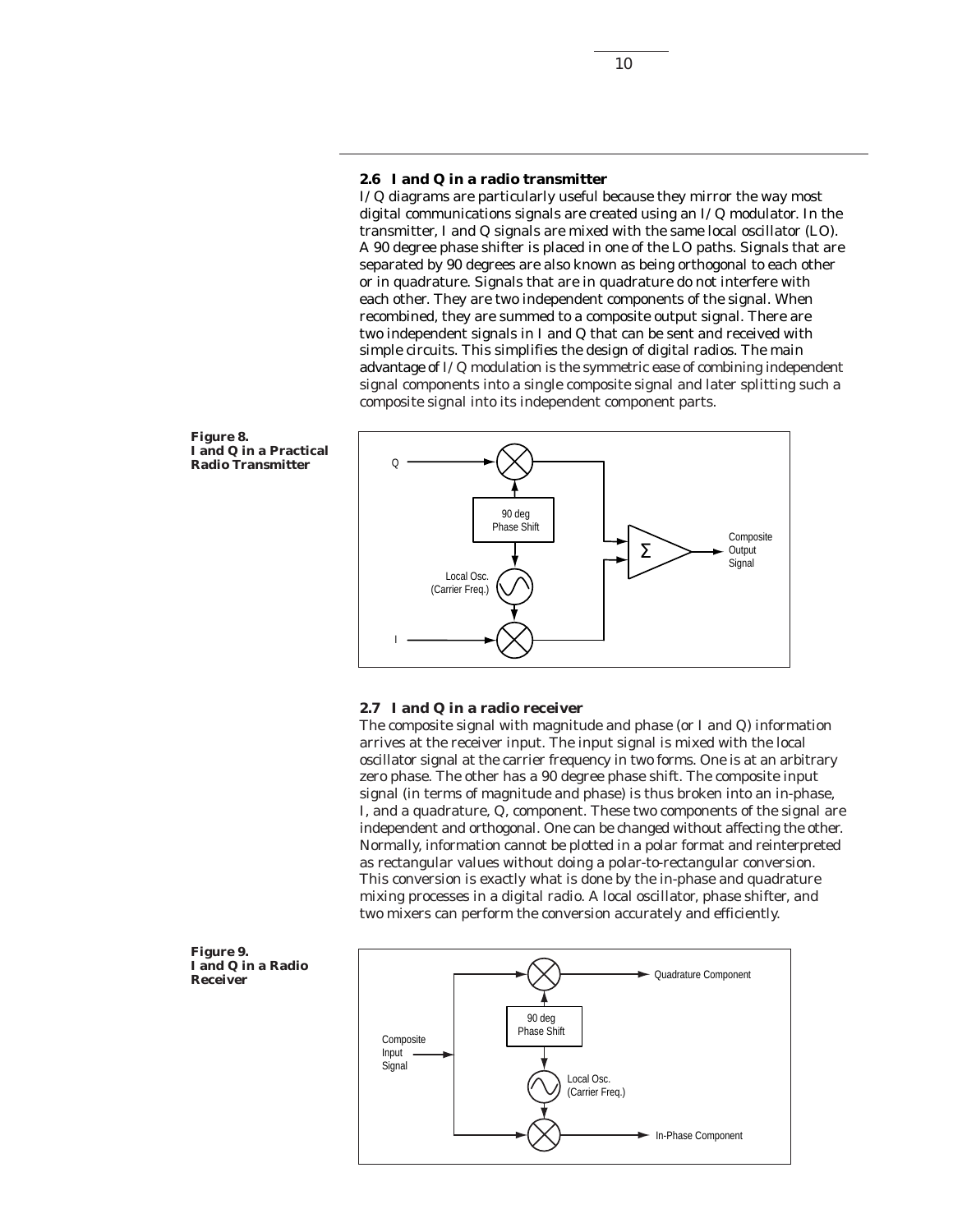## **2.8 Why use** *I* **and** *Q***?**

Digital modulation is easy to accomplish with *I/Q* modulators. Most digital modulation maps the data to a number of discrete points on the *I/Q* plane. These are known as constellation points. As the signal moves from one point to another, simultaneous amplitude and phase modulation usually results. To accomplish this with an amplitude modulator and a phase modulator is difficult and complex. It is also impossible with a conventional phase modulator. The signal may, in principal, circle the origin in one direction forever, necessitating infinite phase shifting capability. Alternatively, simultaneous AM and Phase Modulation is easy with an *I/Q* modulator. The *I* and *Q* control signals are bounded, but infinite phase wrap is possible by properly phasing the *I* and *Q* signals.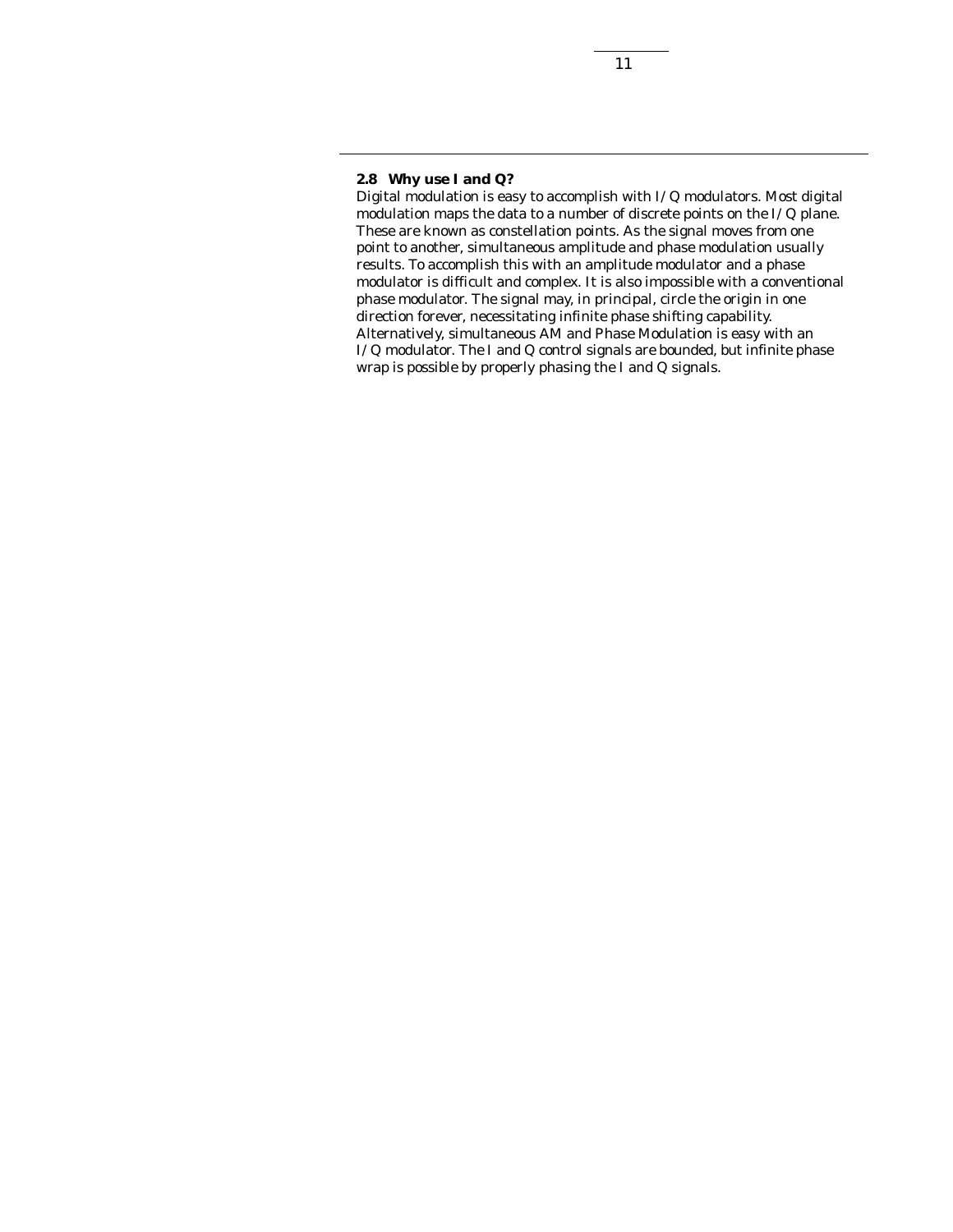## **3. Digital modulation types and relative efficiencies**

This section covers the main digital modulation formats, their main applications, relative spectral efficiencies and some variations of the main modulation types as used in practical systems. Fortunately, there are a limited number of modulation types which form the building blocks of any system.

#### **3.1 Applications**

This table covers the applications for different modulation formats in both wireless communications and video.

| <b>Modulation format</b> | Application                                                                                     |
|--------------------------|-------------------------------------------------------------------------------------------------|
| MSK, GMSK                | GSM, CDPD                                                                                       |
| <b>BPSK</b>              | Deep space telemetry, cable modems                                                              |
| QPSK, $\pi_{4}$ DQPSK    | Satellite, CDMA, NADC, TETRA, PHS, PDC, LMDS, DVB-S, cable (return<br>path), cable modems, TFTS |
| <b>OOPSK</b>             | CDMA, satellite                                                                                 |
| FSK, GFSK                | DECT, paging, RAM mobile data, AMPS, CT2, ERMES, land mobile,<br>public safety                  |
| 8, 16 VSB                | North American digital TV (ATV), broadcast, cable                                               |
| 8PSK                     | Satellite, aircraft, telemetry pilots for monitoring broadband video systems                    |
| 16 QAM                   | Microwave digital radio, modems, DVB-C, DVB-T                                                   |
| 32 QAM                   | Terrestrial microwave, DVB-T                                                                    |
| 64 QAM                   | DVB-C, modems, broadband set top boxes, MMDS                                                    |
| 256 QAM                  | Modems, DVB-C (Europe), Digital Video (US)                                                      |

Although this note focuses on wireless communications, video applications have also been included in the table for completeness and because of their similarity to other wireless communications.

#### **3.1.1 Bit rate and symbol rate**

To understand and compare different modulation format efficiencies, it is important to first understand the difference between bit rate and symbol rate. The signal bandwidth for the communications channel needed depends on the symbol rate, not on the bit rate.

*Symbol rate = bit rate*

*the number of bits transmitted with each symbol*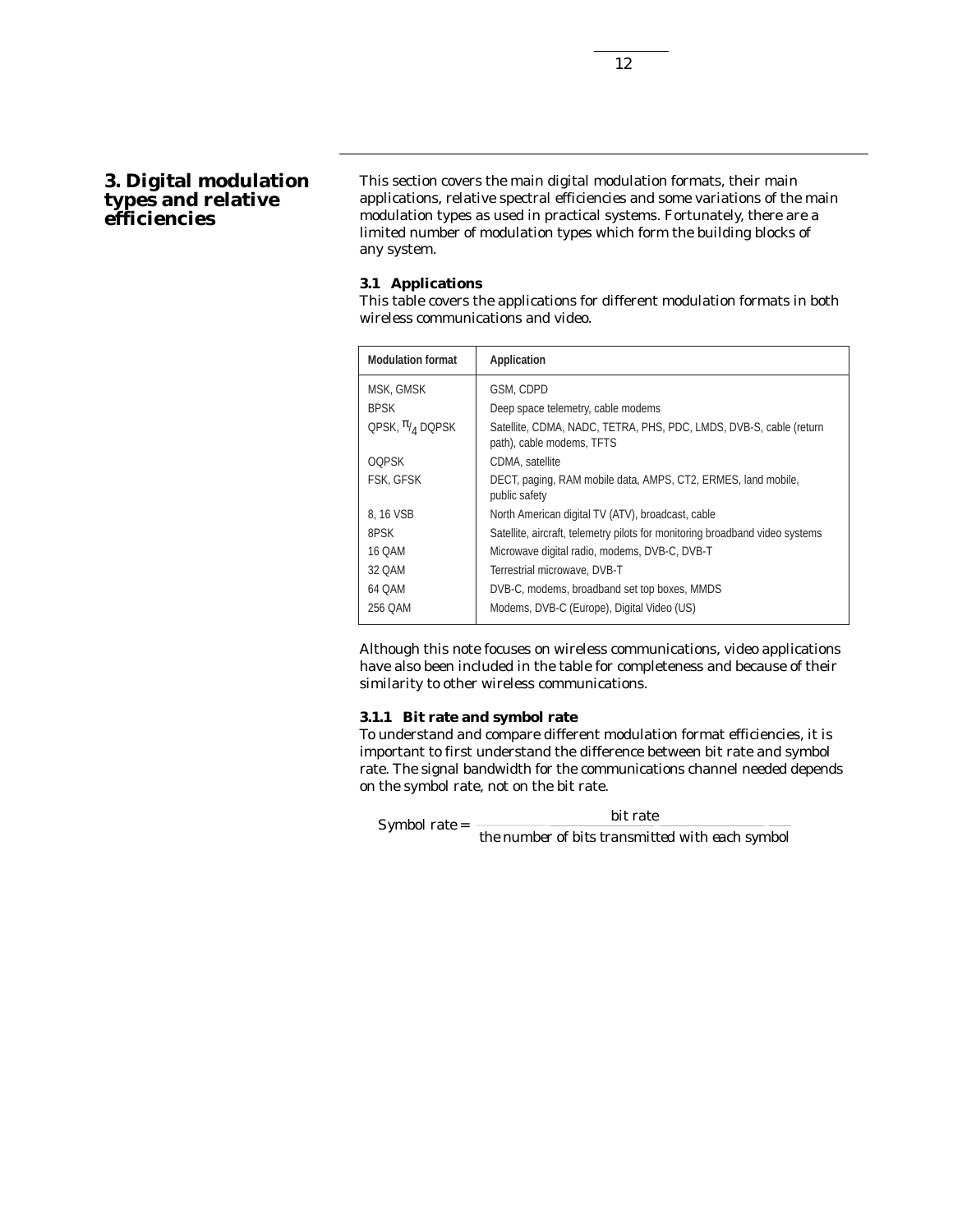Bit rate is the frequency of a system bit stream. Take, for example, a radio with an 8 bit sampler, sampling at 10 kHz for voice. The bit rate, the basic bit stream rate in the radio, would be eight bits multiplied by 10K samples per second, or 80 Kbits per second. (For the moment we will ignore the extra bits required for synchronization, error correction, etc.).

 $01$  00

 $11$  10

QPSK State Diagram

**Figure 10. Bit Rate and Symbol Rate**



The symbol rate is the bit rate divided by the number of bits that can be transmitted with each symbol. If one bit is transmitted per symbol, as with BPSK, then the symbol rate would be the same as the bit rate of 80 Kbits per second. If two bits are transmitted per symbol, as in QPSK, then the symbol rate would be half of the bit rate or 40 Kbits per second. Symbol rate is sometimes called baud rate. Note that baud rate is not the same as bit rate. These terms are often confused. If more bits can be sent with each symbol, then the same amount of data can be sent in a narrower spectrum. This is why modulation formats that are more complex and use a higher number of states can send the same information over a narrower piece of the RF spectrum.

#### **3.1.2 Spectrum (bandwidth) requirements**

QPSK Two Bits Per Symbol

An example of how symbol rate influences spectrum requirements can be seen in eight-state Phase Shift Keying (8PSK). It is a variation of PSK. There are eight possible states that the signal can transition to at any time. The phase of the signal can take any of eight values at any symbol time. Since  $2^3 = 8$ , there are three bits per symbol. This means the symbol rate is one third of the bit rate. This is relatively easy to decode.

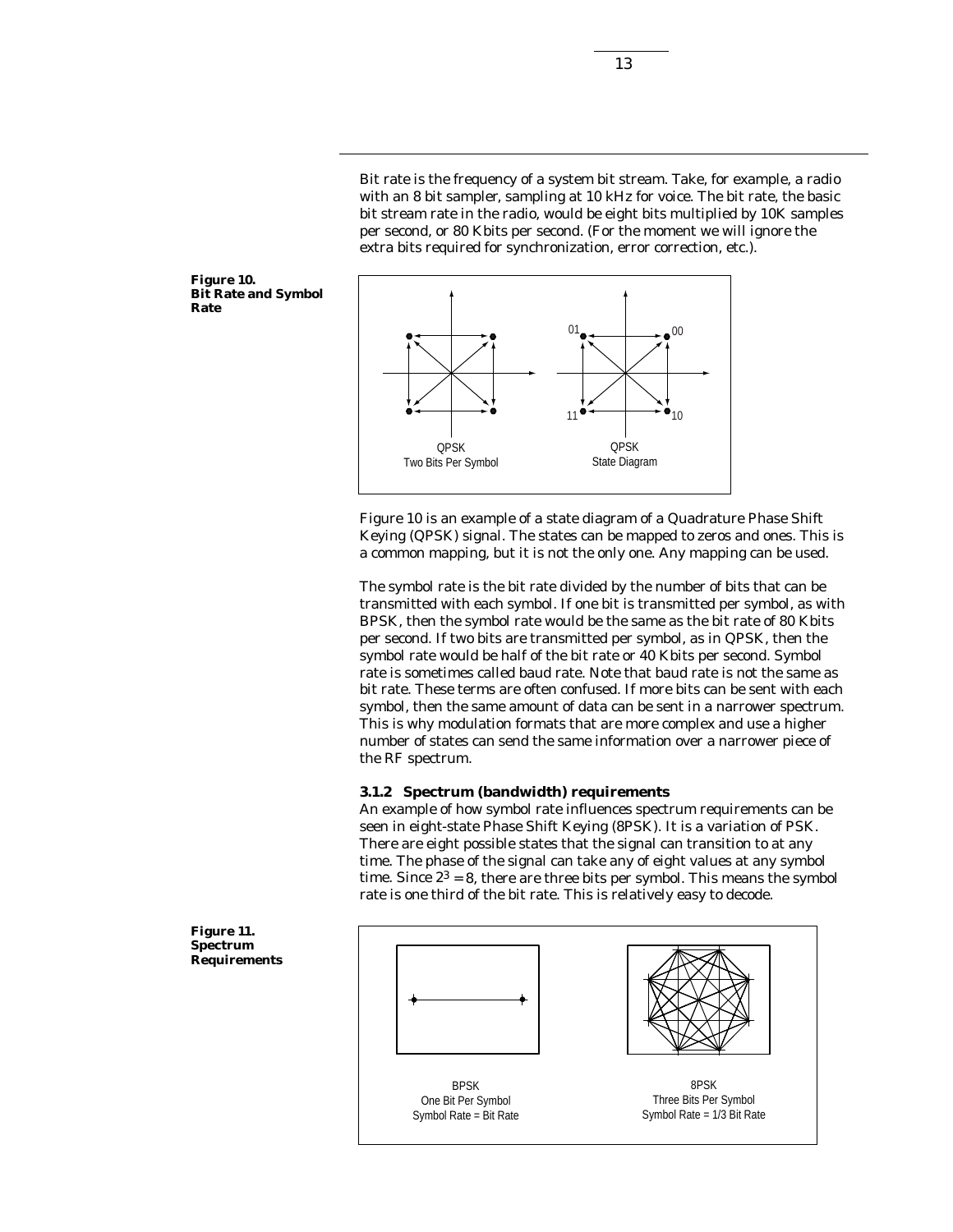## **3.1.3 Symbol clock**

The symbol clock represents the frequency and exact timing of the transmission of the individual symbols. At the symbol clock transitions, the transmitted carrier is at the correct *I/Q* (or magnitude/phase) value to represent a specific symbol (a specific point in the constellation).

#### **3.2 Phase Shift Keying**

One of the simplest forms of digital modulation is binary or Bi-Phase Shift Keying (BPSK). One application where this is used is for deep space telemetry. The phase of a constant amplitude carrier signal moves between zero and 180 degrees. On an *I* and *Q* diagram, the *I* state has two different values. There are two possible locations in the state diagram, so a binary one or zero can be sent. The symbol rate is one bit per symbol.



A more common type of phase modulation is Quadrature Phase Shift Keying (QPSK). It is used extensively in applications including CDMA (Code Division Multiple Access) cellular service, wireless local loop, Iridium (a voice/data satellite system) and DVB-S (Digital Video Broadcasting - Satellite). Quadrature means that the signal shifts between phase states which are separated by 90 degrees. The signal shifts in increments of 90 degrees from 45 to 135, –45, or –135 degrees. These points are chosen as they can be easily implemented using an *I/Q* modulator. Only two *I* values and two *Q* values are needed and this gives two bits per symbol. There are four states because  $2^2 = 4$ . It is therefore a more bandwidth-efficient type of modulation than BPSK, potentially twice as efficient.

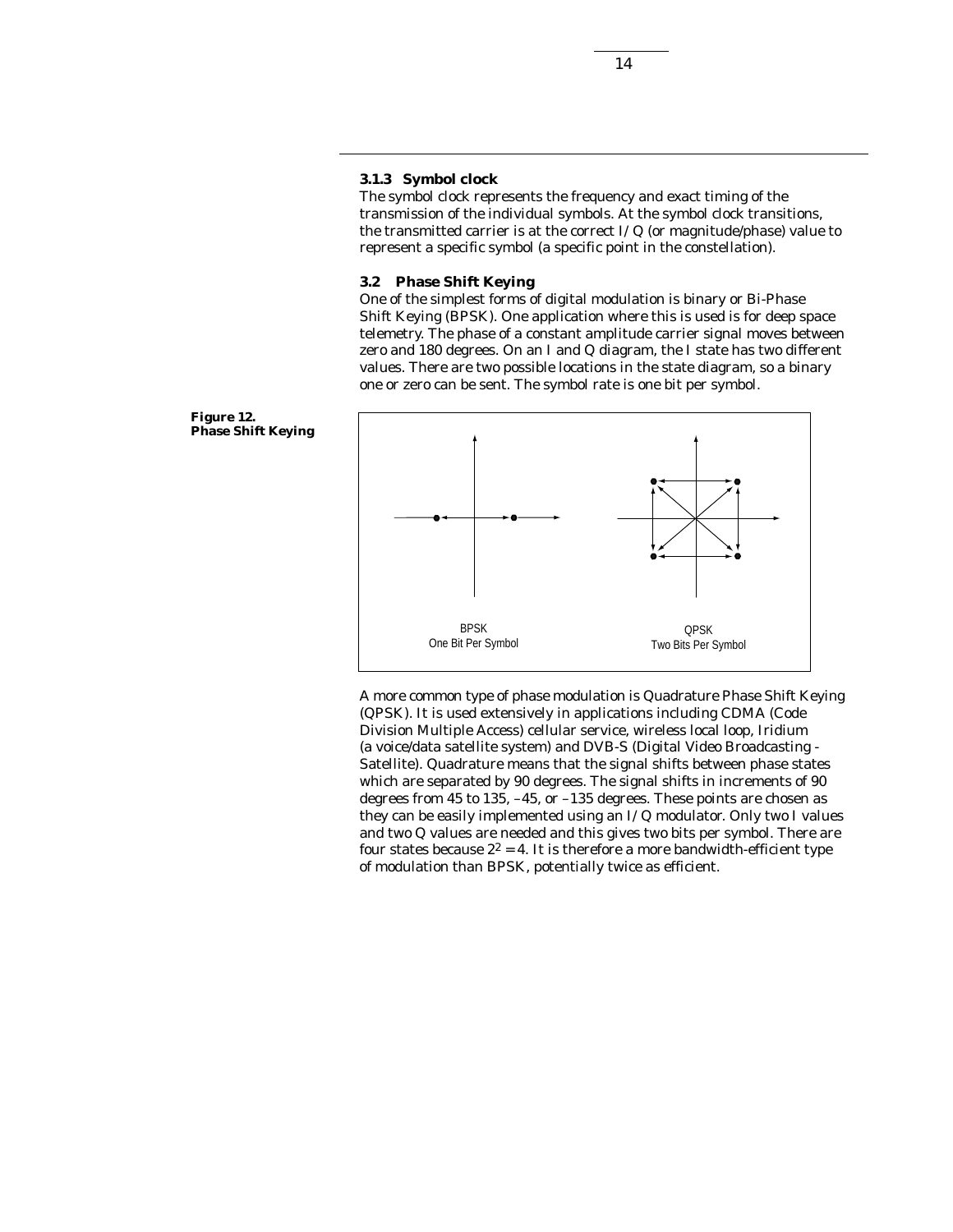#### **3.3 Frequency Shift Keying**

Frequency modulation and phase modulation are closely related. A static frequency shift of +1 Hz means that the phase is constantly advancing at the rate of 360 degrees per second (2  $\pi$  rad/sec), relative to the phase of the unshifted signal.

**Figure 13. Frequency Shift Keying**



FSK (Frequency Shift Keying) is used in many applications including cordless and paging systems. Some of the cordless systems include DECT (Digital Enhanced Cordless Telephone) and CT2 (Cordless Telephone 2).

In FSK, the frequency of the carrier is changed as a function of the modulating signal (data) being transmitted. Amplitude remains unchanged. In binary FSK (BFSK or 2FSK), a "1" is represented by one frequency and a "0" is represented by another frequency.

#### **3.4 Minimum Shift Keying**

Since a frequency shift produces an advancing or retarding phase, frequency shifts can be detected by sampling phase at each symbol period. Phase shifts of  $(2N + 1)$   $\pi/2$  radians are easily detected with an  $I/Q$  demodulator. At even numbered symbols, the polarity of the *I* channel conveys the transmitted data, while at odd numbered symbols the polarity of the *Q* channel conveys the data. This orthogonality between *I* and *Q* simplifies detection algorithms and hence reduces power consumption in a mobile receiver. The minimum frequency shift which yields orthogonality of *I* and *Q* is that which results in a phase shift of  $\pm \frac{\pi}{2}$  radians per symbol (90 degrees per symbol). FSK with this deviation is called MSK (Minimum Shift Keying). The deviation must be accurate in order to generate repeatable 90 degree phase shifts. MSK is used in the GSM (Global System for Mobile Communications) cellular standard. A phase shift of +90 degrees represents a data bit equal to "1", while –90 degrees represents a "0". The peak-to-peak frequency shift of an MSK signal is equal to one-half of the bit rate.

FSK and MSK produce constant envelope carrier signals, which have no amplitude variations. This is a desirable characteristic for improving the power efficiency of transmitters. Amplitude variations can exercise nonlinearities in an amplifier's amplitude-transfer function, generating spectral regrowth, a component of adjacent channel power. Therefore, more efficient amplifiers (which tend to be less linear) can be used with constant-envelope signals, reducing power consumption.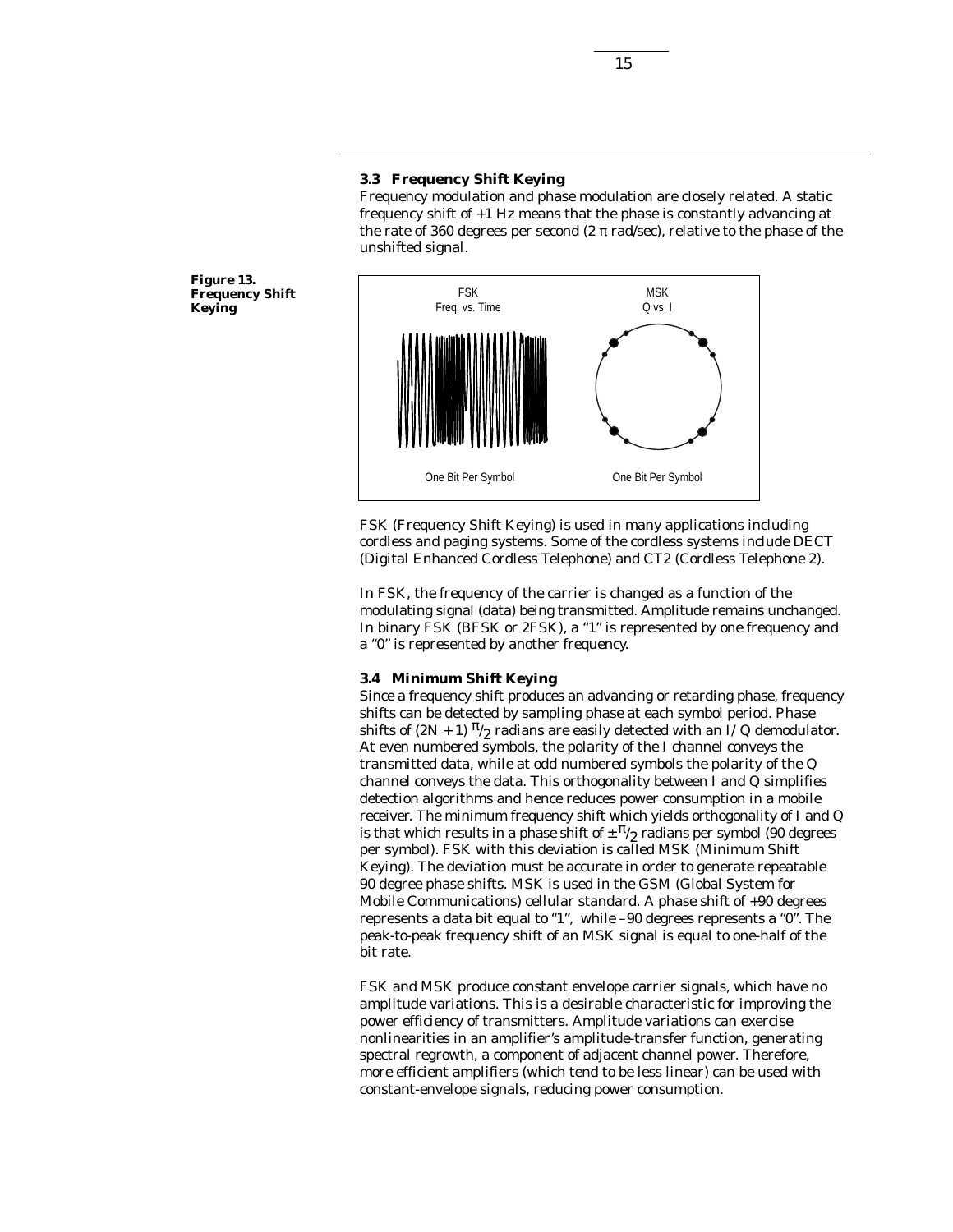MSK has a narrower spectrum than wider deviation forms of FSK. The width of the spectrum is also influenced by the waveforms causing the frequency shift. If those waveforms have fast transitions or a high slew rate, then the spectrum of the transmitter will be broad. In practice, the waveforms are filtered with a Gaussian filter, resulting in a narrow spectrum. In addition, the Gaussian filter has no time-domain overshoot, which would broaden the spectrum by increasing the peak deviation. MSK with a Gaussian filter is termed GMSK (Gaussian MSK).

#### **3.5 Quadrature Amplitude Modulation**

Another member of the digital modulation family is Quadrature Amplitude Modulation (QAM). QAM is used in applications including microwave digital radio, DVB-C (Digital Video Broadcasting - Cable) and modems.



In 16-state Quadrature Amplitude Modulation (16QAM), there are four *I* values and four *Q* values. This results in a total of 16 possible states for the signal. It can transition from any state to any other state at every symbol time. Since  $16 = 2<sup>4</sup>$ , four bits per symbol can be sent. This consists of two bits for *I* and two bits for *Q*. The symbol rate is one fourth of the bit rate. So this modulation format produces a more spectrally efficient transmission. It is more efficient than BPSK, QPSK or 8PSK. Note that QPSK is the same as 4QAM.

Another variation is 32QAM. In this case there are six *I* values and six *Q* values resulting in a total of 36 possible states (6x6=36). This is too many states for a power of two (the closest power of two is 32). So the four corner symbol states, which take the most power to transmit, are omitted. This reduces the amount of peak power the transmitter has to generate. Since  $2<sup>5</sup> = 32$ , there are five bits per symbol and the symbol rate is one fifth of the bit rate.

The current practical limits are approximately 256QAM, though work is underway to extend the limits to 512 or 1024 QAM. A 256QAM system uses 16 *I*-values and 16 *Q*-values giving 256 possible states. Since  $2^8 = 256$ , each symbol can represent eight bits. A 256QAM signal that can send eight bits per symbol is very spectrally efficient. However, the symbols are very close together and are thus more subject to errors due to noise and distortion. Such a signal may have to be transmitted with extra power (to effectively spread the symbols out more) and this reduces power efficiency as compared to simpler schemes.

**Figure 14. Quadrature Amplitude Modulation**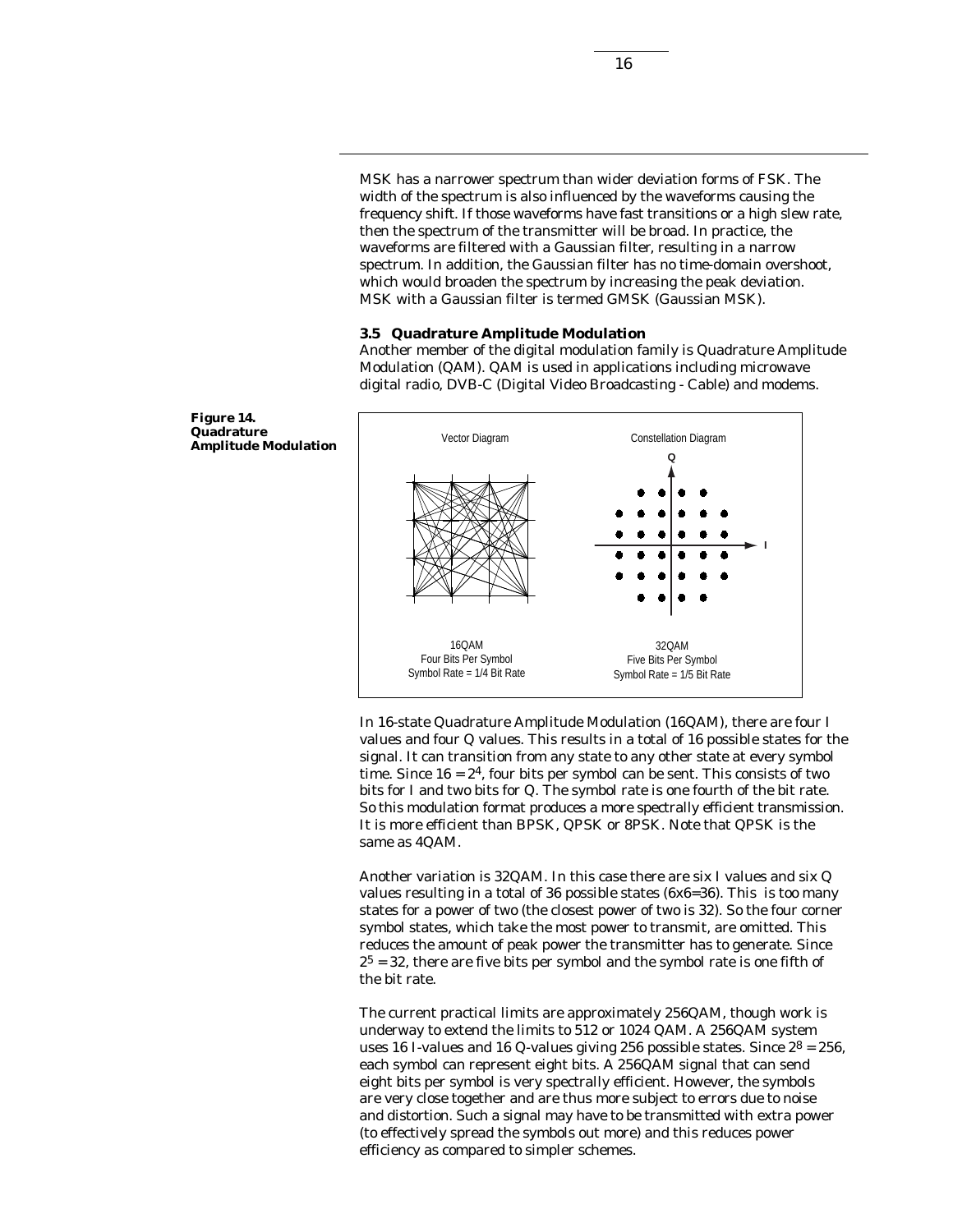Compare the bandwidth efficiency when using 256QAM versus BPSK modulation in the radio example in section 3.1.1 (which uses an eight-bit sampler sampling at 10 kHz for voice). BPSK uses 80 Ksymbols-per-second sending 1 bit per symbol. A system using 256QAM sends eight bits per symbol so the symbol rate would be 10 Ksymbols per second. A 256QAM system enables the same amount of information to be sent as BPSK using only one eighth of the bandwidth. It is eight times more bandwidth efficient. However, there is a tradeoff. The radio becomes more complex and is more susceptible to errors caused by noise and distortion. Error rates of higher-order QAM systems such as this degrade more rapidly than QPSK as noise or interference is introduced. A measure of this degradation would be a higher Bit Error Rate (BER).

In any digital modulation system, if the input signal is distorted or severely attenuated the receiver will eventually lose symbol lock completely. If the receiver can no longer recover the symbol clock, it cannot demodulate the signal or recover any information. With less degradation, the symbol clock can be recovered, but it is noisy, and the symbol locations themselves are noisy. In some cases, a symbol will fall far enough away from its intended position that it will cross over to an adjacent position. The *I* and *Q* level detectors used in the demodulator would misinterpret such a symbol as being in the wrong location, causing bit errors. QPSK is not as efficient, but the states are much farther apart and the system can tolerate a lot more noise before suffering symbol errors. QPSK has no intermediate states between the four corner-symbol locations so there is less opportunity for the demodulator to misinterpret symbols. QPSK requires less transmitter power than QAM to achieve the same bit error rate.

#### **3.6 Theoretical bandwidth efficiency limits**

Bandwidth efficiency describes how efficiently the allocated bandwidth is utilized or the ability of a modulation scheme to accommodate data, within a limited bandwidth. This table shows the theoretical bandwidth efficiency limits for the main modulation types. Note that these figures cannot actually be achieved in practical radios since they require perfect modulators, demodulators, filter and transmission paths.

| <b>Theoretical bandwidth</b><br>efficiency limits |
|---------------------------------------------------|
| 1 bit/second/Hz                                   |
| 1 bit/second/Hz                                   |
| 2 bits/second/Hz                                  |
| 3 bits/second/Hz                                  |
| 4 bits/second/Hz                                  |
| 5 bits/second/Hz                                  |
| 6 bits/second/Hz                                  |
| 8 bits/second/Hz                                  |
|                                                   |

If the radio had a perfect (rectangular in the frequency domain) filter, then the occupied bandwidth could be made equal to the symbol rate.

Techniques for maximizing spectral efficiency include the following:

- Relate the data rate to the frequency shift (as in GSM).
- Use premodulation filtering to reduce the occupied bandwidth. Raised cosine filters, as used in NADC, PDC, and PHS give the best spectral efficiency.
- Restrict the types of transitions.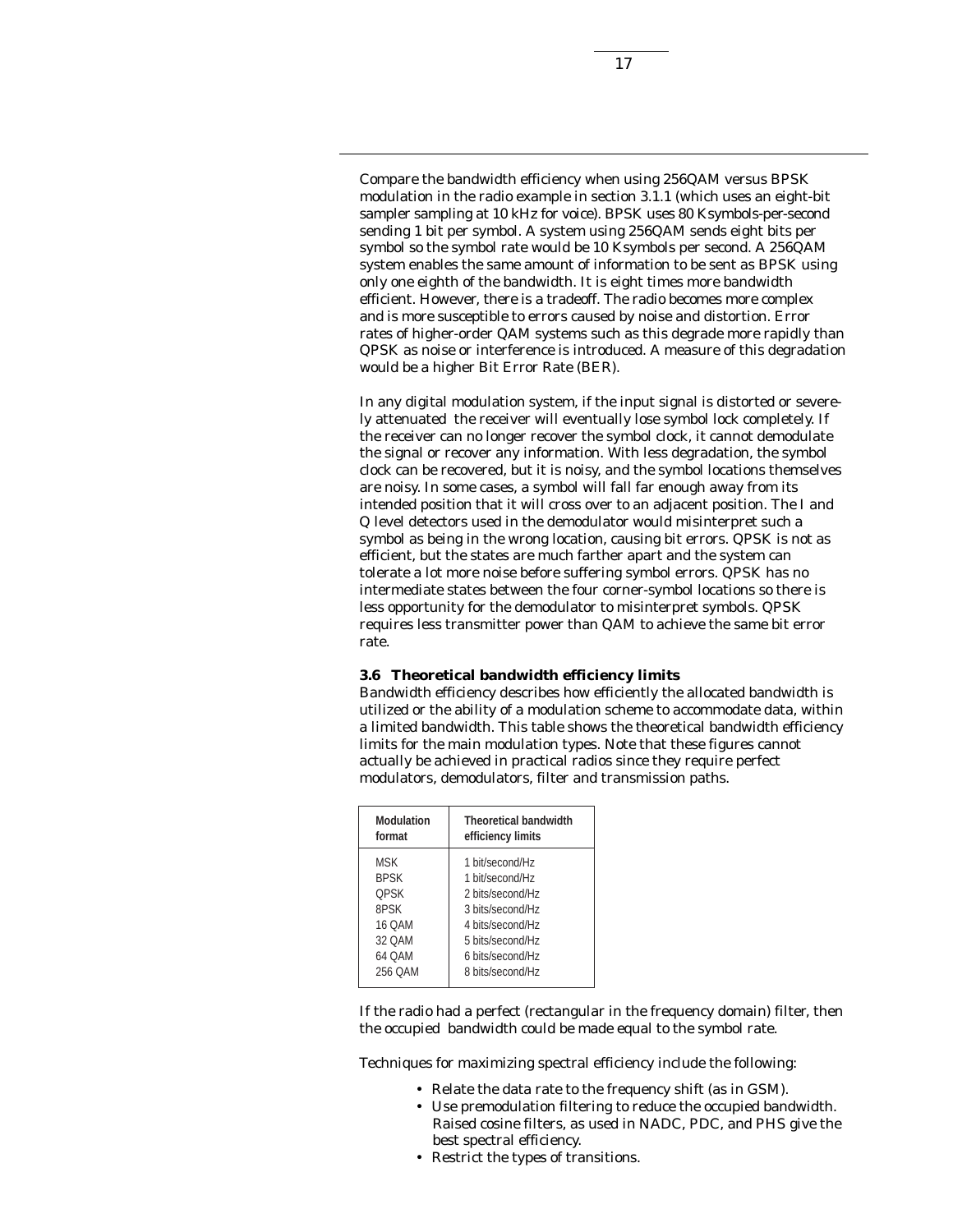### *Effects of going through the origin*

*Take, for example, a QPSK signal where the normalized value changes from 1, 1 to –1, –1. When changing simultaneously from I and Q values of +1 to I and Q values of –1, the signal trajectory goes through the origin (the I/Q value of 0,0). The origin represents 0 carrier magnitude. A value of 0 magnitude indicates that the carrier amplitude is 0 for a moment.*

*Not all transitions in QPSK result in a trajectory that goes through the origin. If I changes value but Q does not (or vice-versa) the carrier amplitude changes a little, but it does not go through zero. Therefore some symbol transitions will result in a small amplitude variation, while others will result in a very large amplitude variation. The clock-recovery circuit in the receiver must deal with this amplitude variation uncertainty if it uses amplitude variations to align the receiver clock with the transmitter clock.* 

*Spectral regrowth does not automatically result from these trajectories that pass through or near the origin. If the amplifier and associated circuits are perfectly linear, the spectrum (spectral occupancy or occupied bandwidth) will be unchanged. The problem lies in nonlinearities in the circuits.* 

*A signal which changes amplitude over a very large range will exercise these nonlinearities to the fullest extent. These nonlinearities will cause distortion products. In continuously-modulated systems they will cause "spectral regrowth" or wider modulation sidebands (a phenomenon related to intermodulation distortion). Another term which is sometimes used in this context is "spectral splatter". However this is a term that is more correctly used in association with the increase in the bandwidth of a signal caused by pulsing on and off.*

## **3.7 Spectral efficiency examples in practical radios**

The following examples indicate spectral efficiencies that are achieved in some practical radio systems.

The TDMA version of the North American Digital Cellular (NADC) system, achieves a 48 Kbits-per-second data rate over a 30 kHz bandwidth or 1.6 bits per second per Hz. It is a  $\frac{\pi}{4}$  DQPSK based system and transmits two bits per symbol. The theoretical efficiency would be two bits per second per Hz and in practice it is 1.6 bits per second per Hz.

Another example is a microwave digital radio using 16QAM. This kind of signal is more susceptible to noise and distortion than something simpler such as QPSK. This type of signal is usually sent over a direct line-of-sight microwave link or over a wire where there is very little noise and interference. In this microwave-digital-radio example the bit rate is 140 Mbits per second over a very wide bandwidth of 52.5 MHz. The spectral efficiency is 2.7 bits per second per Hz. To implement this, it takes a very clear line-of-sight transmission path and a precise and optimized high-power transceiver.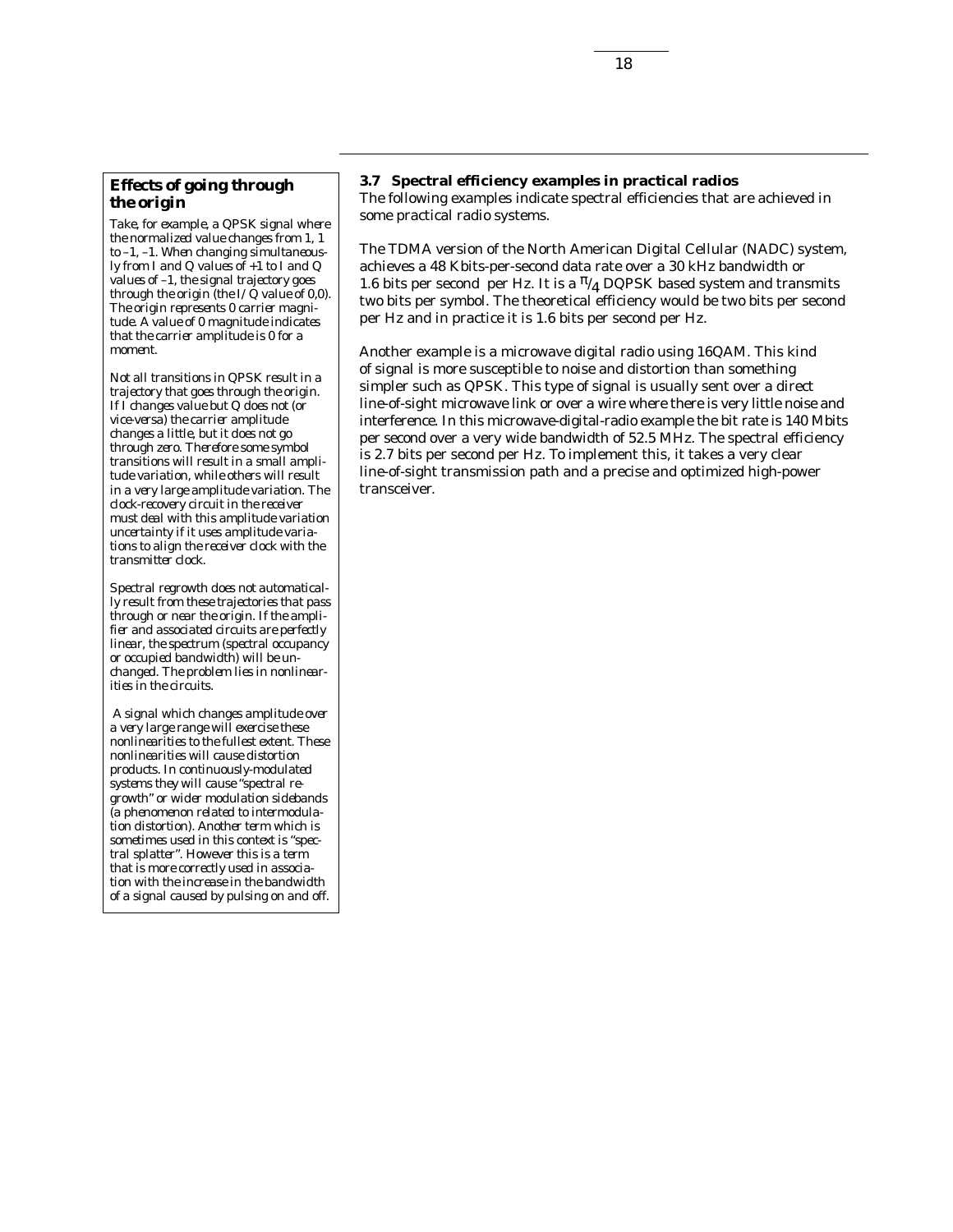## **Digital modulation types - variations**

The modulation types outlined in sections 3.2 to 3.4 form the building blocks for many systems. There are three main variations on these basic building blocks that are used in communications systems: *I/Q* offset modulation, differential modulation, and constant envelope modulation.

#### **3.8** *I/Q* **offset modulation**

The first variation is offset modulation. One example of this is Offset QPSK (OQPSK). This is used in the cellular CDMA (Code Division Multiple Access) system for the reverse (mobile to base) link.



In QPSK, the *I* and *Q* bit streams are switched at the same time. The symbol clocks, or the *I* and *Q* digital signal clocks, are synchronized. In Offset QPSK (OQPSK), the *I* and *Q* bit streams are offset in their relative alignment by one bit period (one half of a symbol period). This is shown in the diagram. Since the transitions of *I* and *Q* are offset, at any given time only one of the two bit streams can change values. This creates a dramatically different constellation, even though there are still just two *I/Q* values. This has power efficiency advantages. In OQPSK the signal trajectories are modified by the symbol clock offset so that the carrier amplitude does not go through or near zero (the center of the constellation). The spectral efficiency is the same with two *I* states and two *Q* states. The reduced amplitude variations (perhaps 3 dB for OQPSK, versus 30 to 40 dB for QPSK) allow a more power-efficient, less linear RF power amplifier to be used.

**Figure 15.** *I-Q* **"Offset" Modulation**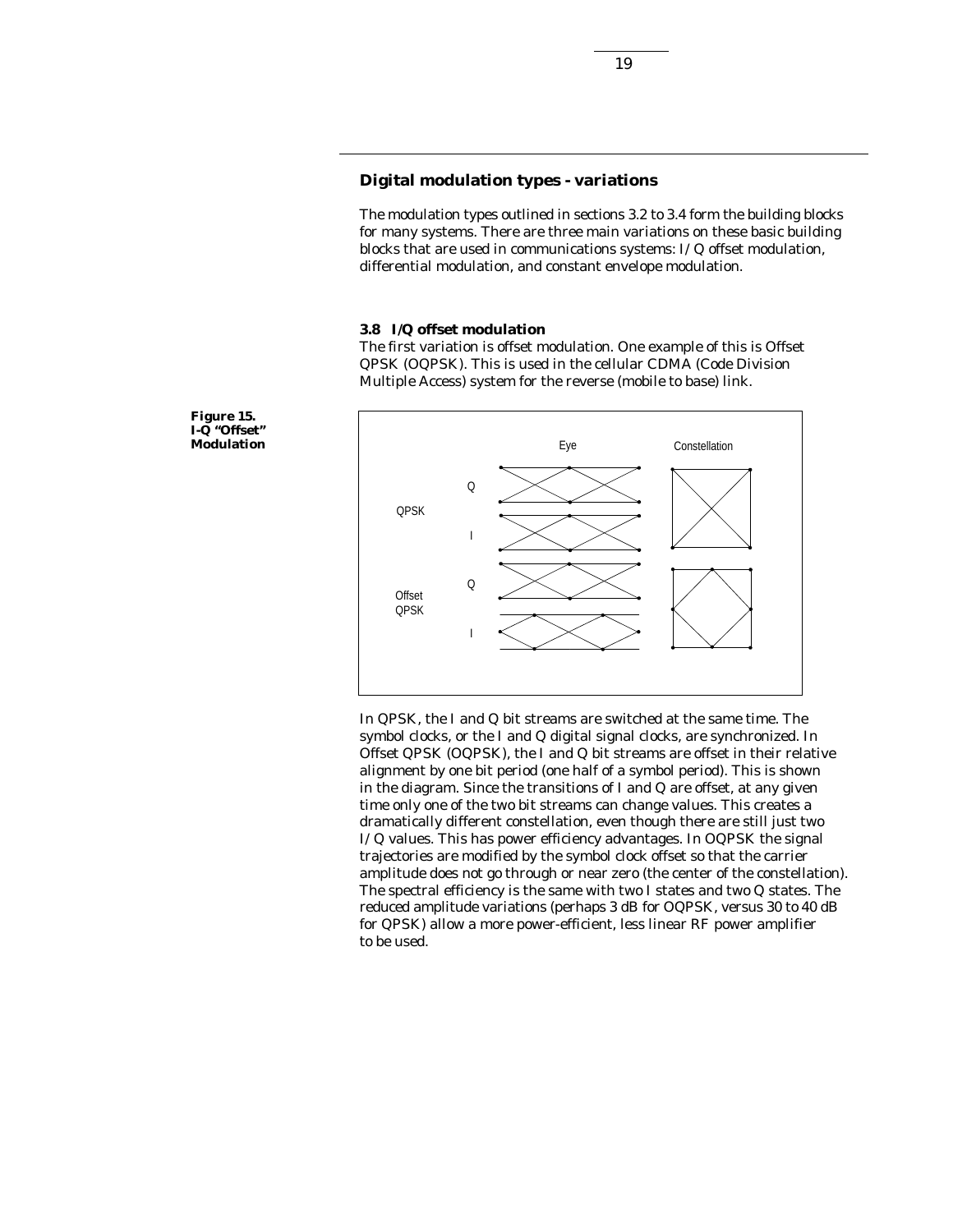#### **3.9 Differential modulation**

The second variation is differential modulation as used in differential QPSK (DQPSK) and differential 16QAM (D16QAM). Differential means that the information is not carried by the absolute state, it is carried by the transition between states. In some cases there are also restrictions on allowable transitions. This occurs in  $\frac{\pi}{4}$  DQPSK where the carrier trajectory does not go through the origin. A DQPSK transmission system can transition from any symbol position to any other symbol position. The  $\frac{\pi}{4}$  DQPSK modulation format is widely used in many applications including

- cellular -NADC- IS-54 (North American digital cellular) -PDC (Pacific Digital Cellular)
- cordless
	- -PHS (personal handyphone system)
	- trunked radio
	- -TETRA (Trans European Trunked Radio)

The  $\frac{\pi}{4}$  DQPSK modulation format uses two QPSK constellations offset by 45 degrees ( $\pi/_{\textbf{4}}$  radians). Transitions must occur from one constellation to the other. This guarantees that there is always a change in phase at each symbol, making clock recovery easier. The data is encoded in the magnitude and direction of the phase shift, not in the absolute position on the constellation. One advantage of  $\frac{\pi}{4}$  DQPSK is that the signal trajectory does not pass through the origin, thus simplifying transmitter design. Another is that  $\frac{\pi}{4}$  DQPSK, with root raised cosine filtering, has better spectral efficiency than GMSK, the other common cellular modulation type.



**Figure 16. "Differential" Modulation**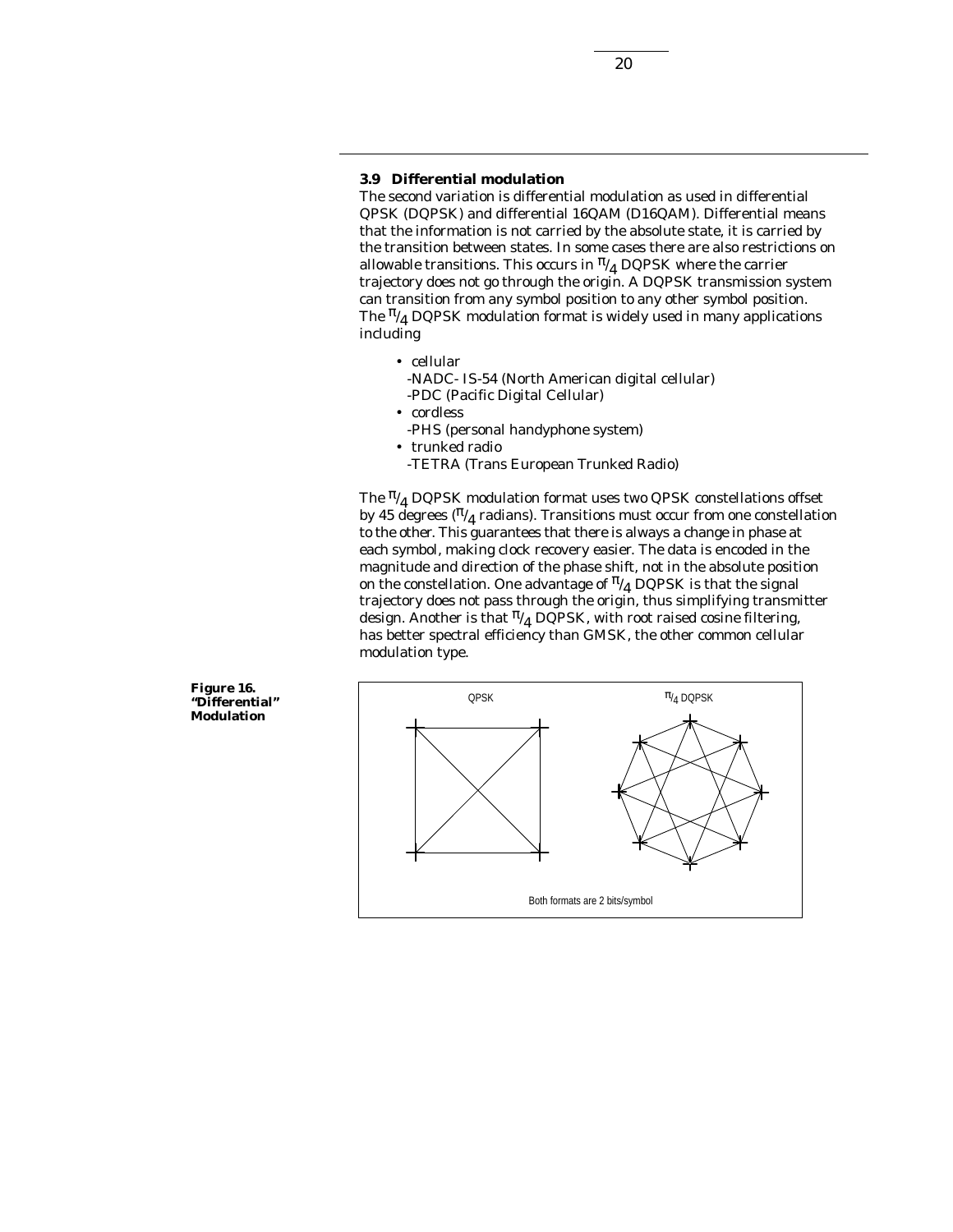#### **3.10 Constant amplitude modulation**

The third variation is constant-envelope modulation. GSM uses a variation of constant amplitude modulation format called 0.3 GMSK (Gaussian Minimum Shift Keying).

**Figure 17. Constant Amplitude Modulation**



In constant-envelope modulation the amplitude of the carrier is constant, regardless of the variation in the modulating signal. It is a power-efficient scheme that allows efficient class-C amplifiers to be used without introducing degradation in the spectral occupancy of the transmitted signal. However, constant-envelope modulation techniques occupy a larger bandwidth than schemes which are linear. In linear schemes, the amplitude of the transmitted signal varies with the modulating digital signal as in BPSK or QPSK. In systems where bandwidth efficiency is more important than power efficiency, constant envelope modulation is not as well suited.

MSK (covered in section 3.4) is a special type of FSK where the peak-to-peak frequency deviation is equal to half the bit rate.

GMSK is a derivative of MSK where the bandwidth required is further reduced by passing the modulating waveform through a Gaussian filter. The Gaussian filter minimizes the instantaneous frequency variations over time. GMSK is a spectrally efficient modulation scheme and is particularly useful in mobile radio systems. It has a constant envelope, spectral efficiency, good BER performance and is self-synchronizing.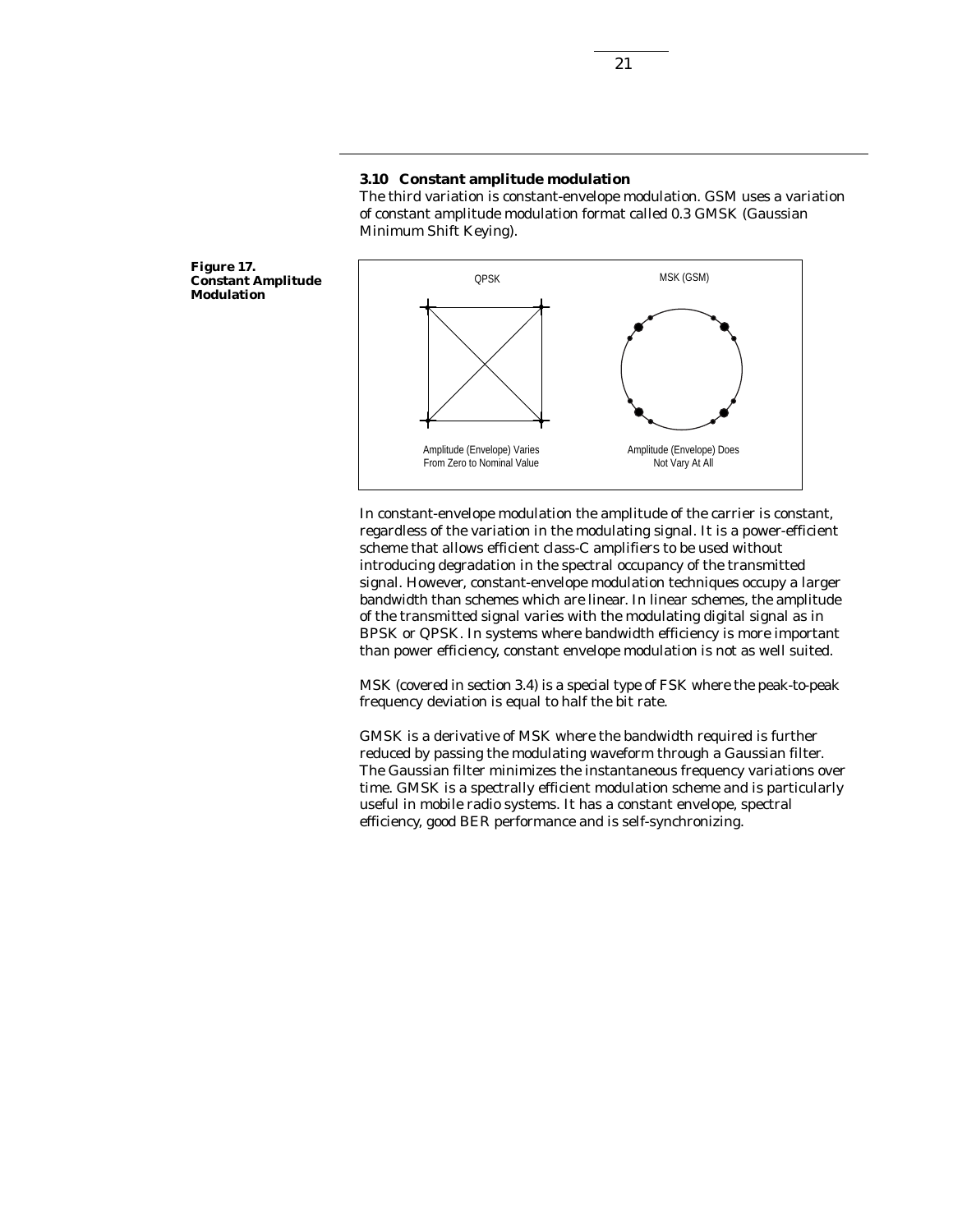## **4. Filtering**

Filtering allows the transmitted bandwidth to be significantly reduced without losing the content of the digital data. This improves the spectral efficiency of the signal.

There are many different varieties of filtering. The most common are

- raised cosine
- square-root raised cosine
- Gaussian filters

Any fast transition in a signal, whether it be amplitude, phase or frequency will require a wide occupied bandwidth. Any technique that helps to slow down these transitions will narrow the occupied bandwidth. Filtering serves to smooth these transitions (in *I* and *Q*). Filtering reduces interference because it reduces the tendency of one signal or one transmitter to interfere with another in a Frequency-Division-Multiple-Access (FDMA) system. On the receiver end, reduced bandwidth improves sensitivity because more noise and interference are rejected.

Some tradeoffs must be made. One is that some types of filtering cause the trajectory of the signal (the path of transitions between the states) to overshoot in many cases. This overshoot can occur in certain types of filters such as Nyquist. This overshoot path represents carrier power and phase. For the carrier to take on these values it requires more output power from the transmitter amplifiers. It requires more power than would be necessary to transmit the actual symbol itself. Carrier power cannot be clipped or limited (to reduce or eliminate the overshoot) without causing the spectrum to spread out again. Since narrowing the spectral occupancy was the reason the filtering was inserted in the first place, it becomes a very fine balancing act.

Other tradeoffs are that filtering makes the radios more complex and can make them larger, especially if performed in an analog fashion. Filtering can also create Inter-Symbol Interference (ISI). This occurs when the signal is filtered enough so that the symbols blur together and each symbol affects those around it. This is determined by the time-domain response, or impulse response of the filter.

#### **4.1 Nyquist or raised cosine filter**

This graph shows the impulse or time-domain response of a raised cosine filter, one class of Nyquist filter. Nyquist filters have the property that their impulse response rings at the symbol rate. The filter is chosen to ring, or have the impulse response of the filter cross through zero, at the symbol clock frequency.



**Figure 18. Nyquit or Raised Cosine Filter**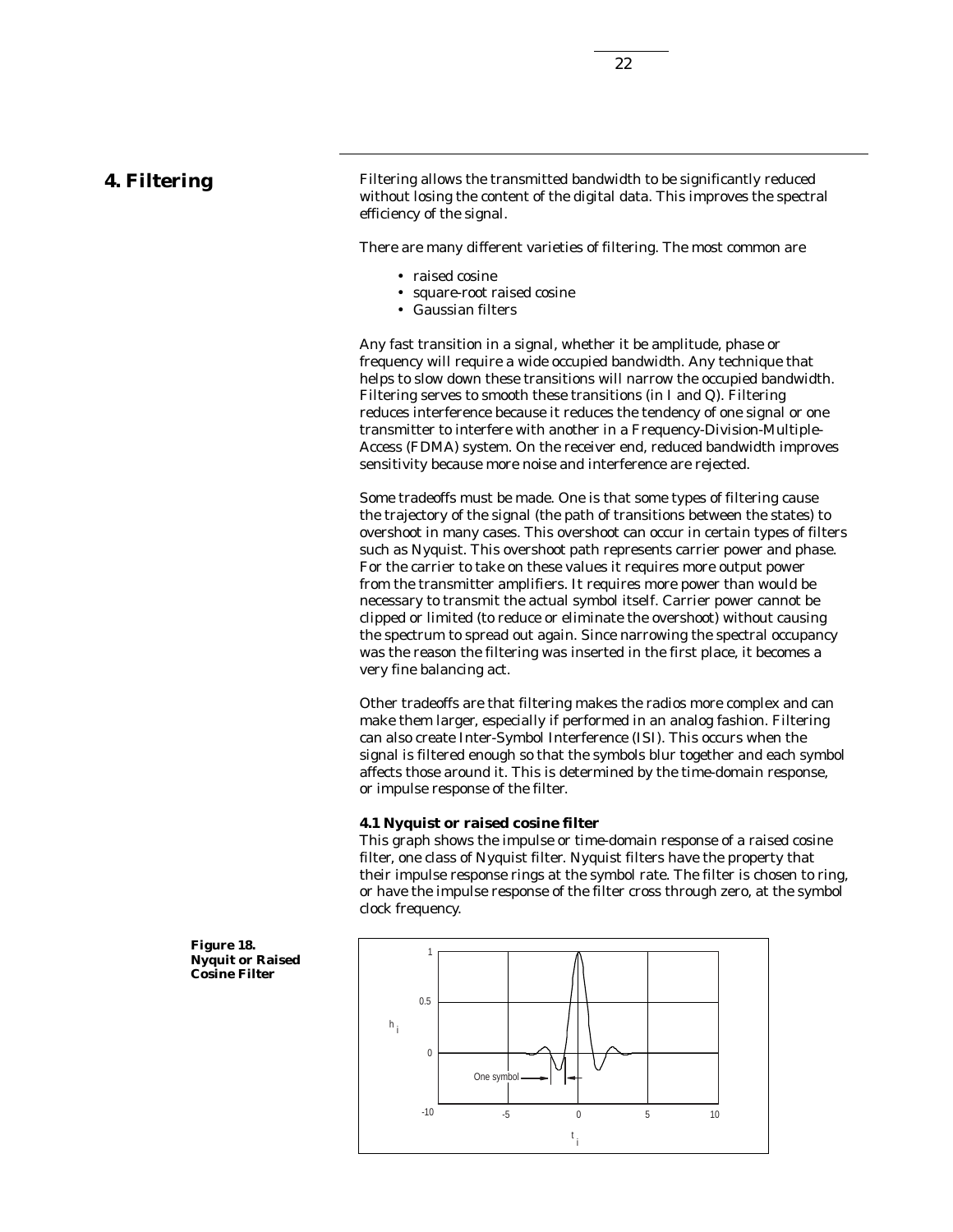The time response of the filter goes through zero with a period that exactly corresponds to the symbol spacing. Adjacent symbols do not interfere with each other at the symbol times because the response equals zero at all symbol times except the center (desired) one. Nyquist filters heavily filter the signal without blurring the symbols together at the symbol times. This is important for transmitting information without errors caused by Inter-Symbol Interference. Note that Inter-Symbol Interference does exist at all times except the symbol (decision) times. Usually the filter is split, half being in the transmit path and half in the receiver path. In this case root Nyquist filters (commonly called root raised cosine) are used in each part, so that their combined response is that of a Nyquist filter.

#### **4.2 Transmitter-receiver matched filters**

Sometimes filtering is desired at both the transmitter and receiver. Filtering in the transmitter reduces the adjacent-channel-power radiation of the transmitter, and thus its potential for interfering with other transmitters.





Filtering at the receiver reduces the effects of broadband noise and also interference from other transmitters in nearby channels.

To get zero Inter-Symbol Interference (ISI), both filters are designed until the combined result of the filters and the rest of the system is a full Nyquist filter. Potential differences can cause problems in manufacturing because the transmitter and receiver are often manufactured by different companies. The receiver may be a small hand-held model and the transmitter may be a large cellular base station. If the design is performed correctly the results are the best data rate, the most efficient radio, and reduced effects of interference and noise. This is why root-Nyquist filters are used in receivers and transmitters as  $\sqrt{Nyquist} x \sqrt{Nyquist} = Nyquist$ . Matched filters are not used in Gaussian filtering.

#### **4.3 Gaussian filter**

In contrast, a GSM signal will have a small blurring of symbols on each of the four states because the Gaussian filter used in GSM does not have zero Inter-Symbol Interference. The phase states vary somewhat causing a blurring of the symbols as shown in figure 17. Wireless system architects must decide just how much of the Inter-Symbol Interference can be tolerated in a system and combine that with noise and interference.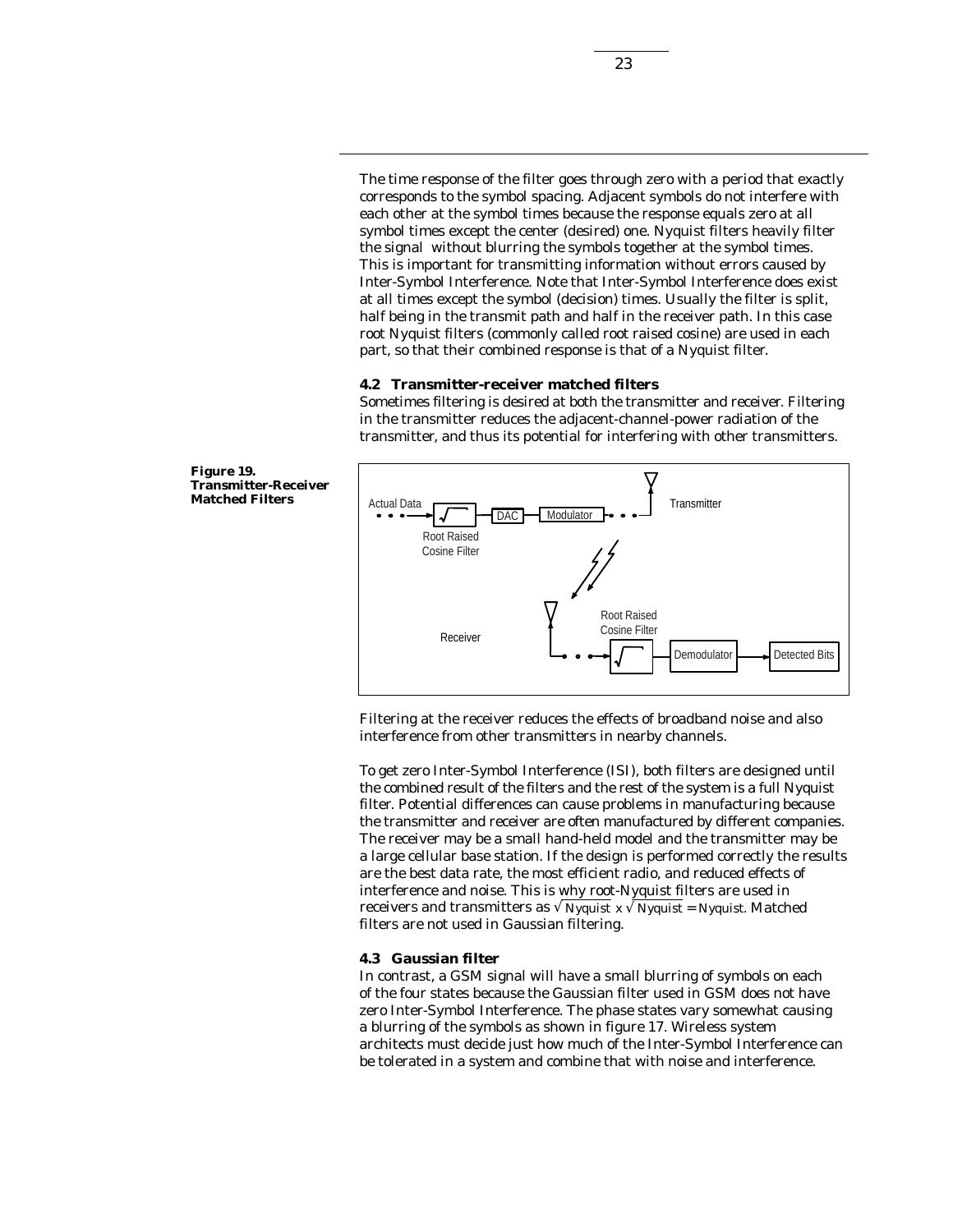

Gaussian filters are used in GSM because of their advantages in carrier power, occupied bandwidth and symbol-clock recovery. The Gaussian filter is a Gaussian shape in both the time and frequency domains, and it does not ring like the raised cosine filters do. Its effects in the time domain are relatively short and each symbol interacts significantly (or causes ISI) with only the preceding and succeeding symbols. This reduces the tendency for particular sequences of symbols to interact which makes amplifiers easier to build and more efficient.

#### **4.4 Filter bandwidth parameter alpha**

The sharpness of a raised cosine filter is described by alpha  $(\alpha)$ . Alpha gives a direct measure of the occupied bandwidth of the system and is calculated as

*occupied bandwidth = symbol rate*  $X$   $(1 + \alpha)$ .

If the filter had a perfect (brick wall) characteristic with sharp transitions and an alpha of zero, the occupied bandwidth would be

*for*  $\alpha = 0$ *, occupied bandwidth = symbol rate*  $X(1 + 0) =$  *symbol rate.* 



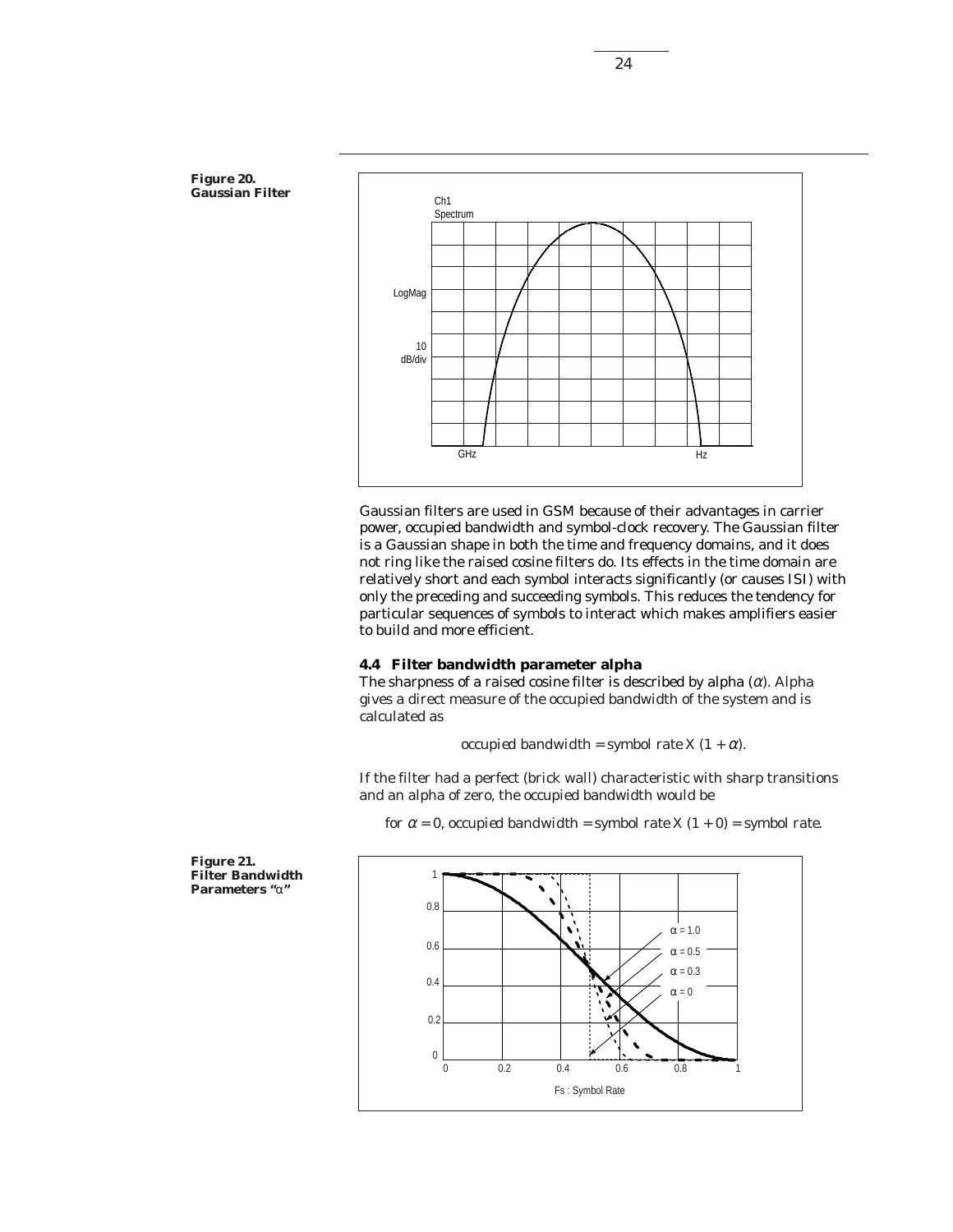In a perfect world, the occupied bandwidth would be the same as the symbol rate, but this is not practical. An alpha of zero is impossible to implement.

Alpha is sometimes called the "excess bandwidth factor" as it indicates the amount of occupied bandwidth that will be required in excess of the ideal occupied bandwidth (which would be the same as the symbol rate).

At the other extreme, take a broader filter with an alpha of one, which is easier to implement. The occupied bandwidth will be

*for*  $\alpha = 1$ *, occupied bandwidth = symbol rate X*  $(1 + 1) = 2X$  *symbol rate.* 

An alpha of one uses twice as much bandwidth as an alpha of zero. In practice, it is possible to implement an alpha below 0.2 and make good, compact, practical radios. Typical values range from 0.35 to 0.5, though some video systems use an alpha as low as 0.11. The corresponding term for a Gaussian filter is BT (bandwidth time product). Occupied bandwidth cannot be stated in terms of BT because a Gaussian filter's frequency response does not go identically to zero, as does a raised cosine. Common values for BT are 0.3 to 0.5.

#### **4.5 Filter bandwidth effects**

Different filter bandwidths show different effects. For example, look at a QPSK signal and examine how different values of alpha effect the vector diagram. If the radio has no transmitter filter as shown on the left of the graph, the transitions between states are instantaneous. No filtering means an alpha of infinity.



Transmitting this signal would require infinite bandwidth. The center figure is an example of a signal at an alpha of 0.75. The figure on the right shows the signal at an alpha of 0.375. The filters with alphas of 0.75 and 0.375 smooth the transitions and narrow the frequency spectrum required.

Different filter alphas also affect transmitted power. In the case of the unfiltered signal, with an alpha of infinity, the maximum or peak power of the carrier is the same as the nominal power at the symbol states. No extra power is required due to the filtering.

**Figure 22. Effect of Different Filter Bandwidth**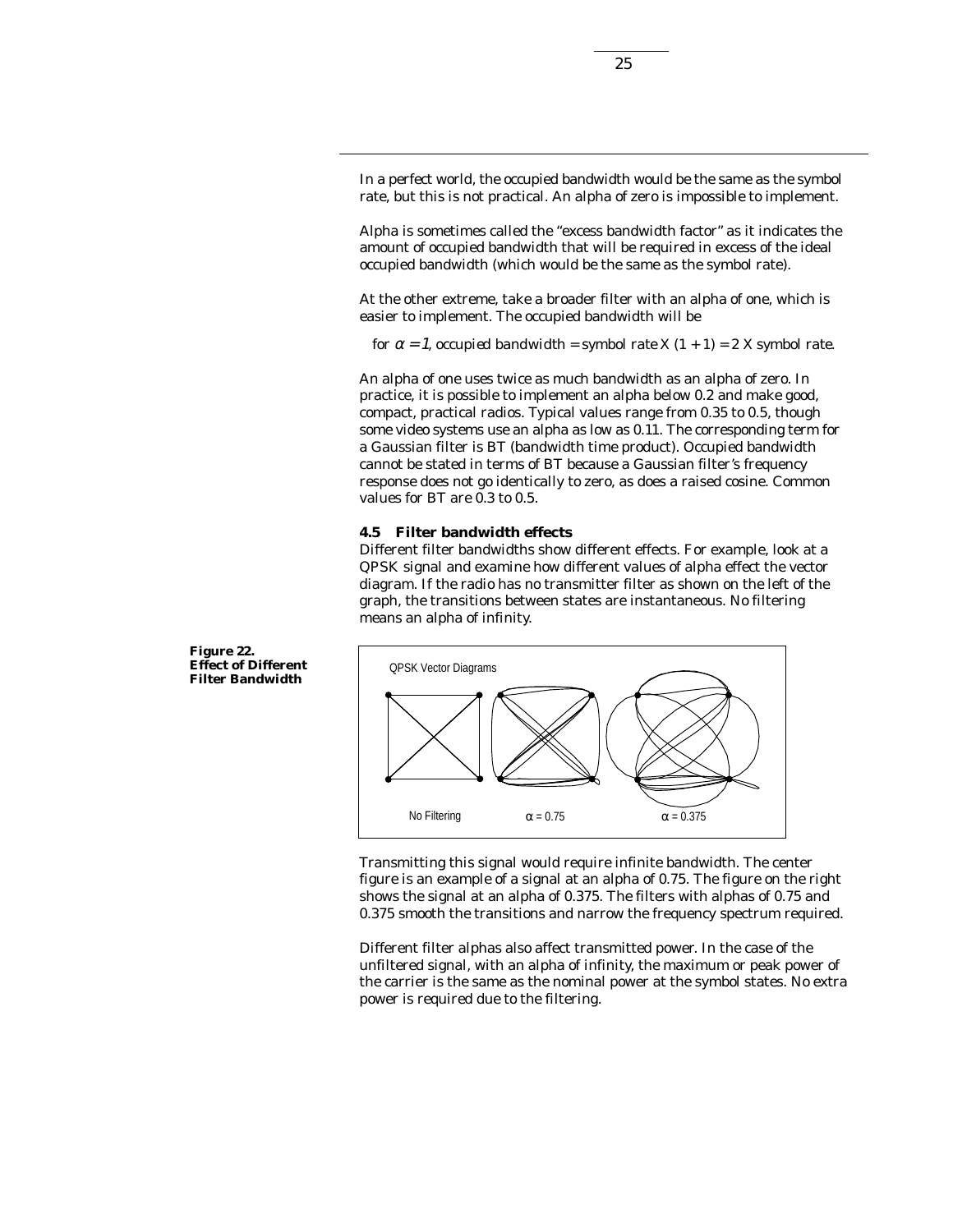Take an example of a  $\frac{\pi}{4}$  DQPSK signal as used in NADC (IS-54). If an alpha of 1.0 is used, the transitions between the states are more gradual than for an alpha of infinity. Less power is needed to handle those transitions. Using an alpha of 0.5, the transmitted bandwidth decreases from 2 times the symbol rate to 1.5 times the symbol rate. This results in a 25% improvement in occupied bandwidth. The smaller alpha takes more peak power because of the overshoot in the filter's step response. This produces trajectories which loop beyond the outer limits of the constellation.

At an alpha of 0.2, about the minimum of most radios today, there is a need for significant excess power beyond that needed to transmit the symbol values themselves. A typical value of excess power needed at an alpha of 0.2 for QPSK with Nyquist filtering would be approximately 5dB. This is more than three times as much peak power because of the filter used to limit the occupied bandwidth.

These principles apply to QPSK, offset QPSK, DQPSK, and the varieties of QAM such as 16QAM, 32QAM, 64QAM, and 256QAM. Not all signals will behave in exactly the same way, and exceptions include FSK, MSK and any others with constant-envelope modulation. The power of these signals is not affected by the filter shape.

#### **4.6 Chebyshev equiripple FIR (finite impulse respone) filter**

A Chebyshev equiripple FIR (finite impulse response) filter is used for baseband filtering in IS-95 CDMA. With a channel spacing of 1.25 MHz and a symbol rate of 1.2288 MHz in IS-95 CDMA, it is vital to reduce leakage to adjacent RF channels. This is accomplished by using a filter with a very sharp shape factor using an alpha value of only 0.113. A FIR filter means that the filter's impulse response exists for only a finite number of samples. Equiripple means that there is a "rippled" magnitude frequency-respone envelope of equal maxima and minima in the pass- and stopbands. This FIR filter uses a much lower order than a Nyquist filter to implement the required shape factor. The IS-95 FIR filter does not have zero Inter Symbol Interference (ISI). However, ISI in CDMA is not as important as in other formats since the correlation of 64 chips at a time is used to make a symbol decision. This "coding gain" tends to average out the ISI and minimize its effect.



**Figure 23. Chebyshev Equiripple FIR Filter**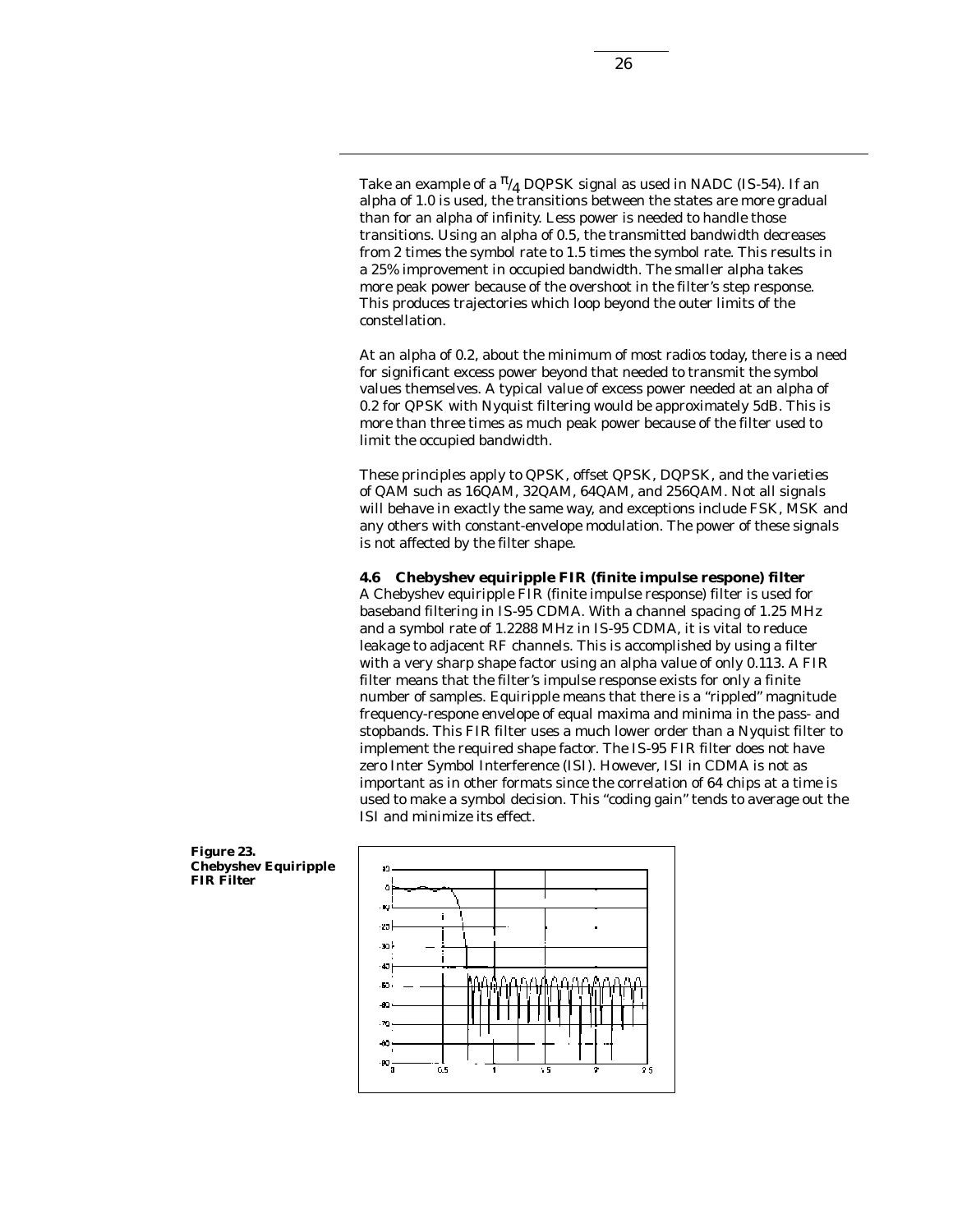### **4.7 Competing goals of spectral efficiency and power consumption**

As with any natural resource, it makes no sense to waste the RF spectrum by using channel bands that are too wide. Therefore narrower filters are used to reduce the occupied bandwidth of the transmission. Narrower filters with sufficient accuracy and repeatability are more difficult to build. Smaller values of alpha increase ISI because more symbols can contribute. This tightens the requirements on clock accuracy. These narrower filters also result in more overshoot and therefore more peak carrier power. The power amplifier must then accommodate the higher peak power without distortion. The bigger amplifier causes more heat and electrical interference to be produced since the RF current in the power amplifier will interfere with other circuits. Larger, heavier batteries will be required. The alternative is to have shorter talk time and smaller batteries. Constant envelope modulation, as used in GMSK, can use class-C amplifiers which are the most efficient. In summary, spectral efficiency is highly desirable, but there are penalties in cost, size, weight, complexity, talk time, and reliability.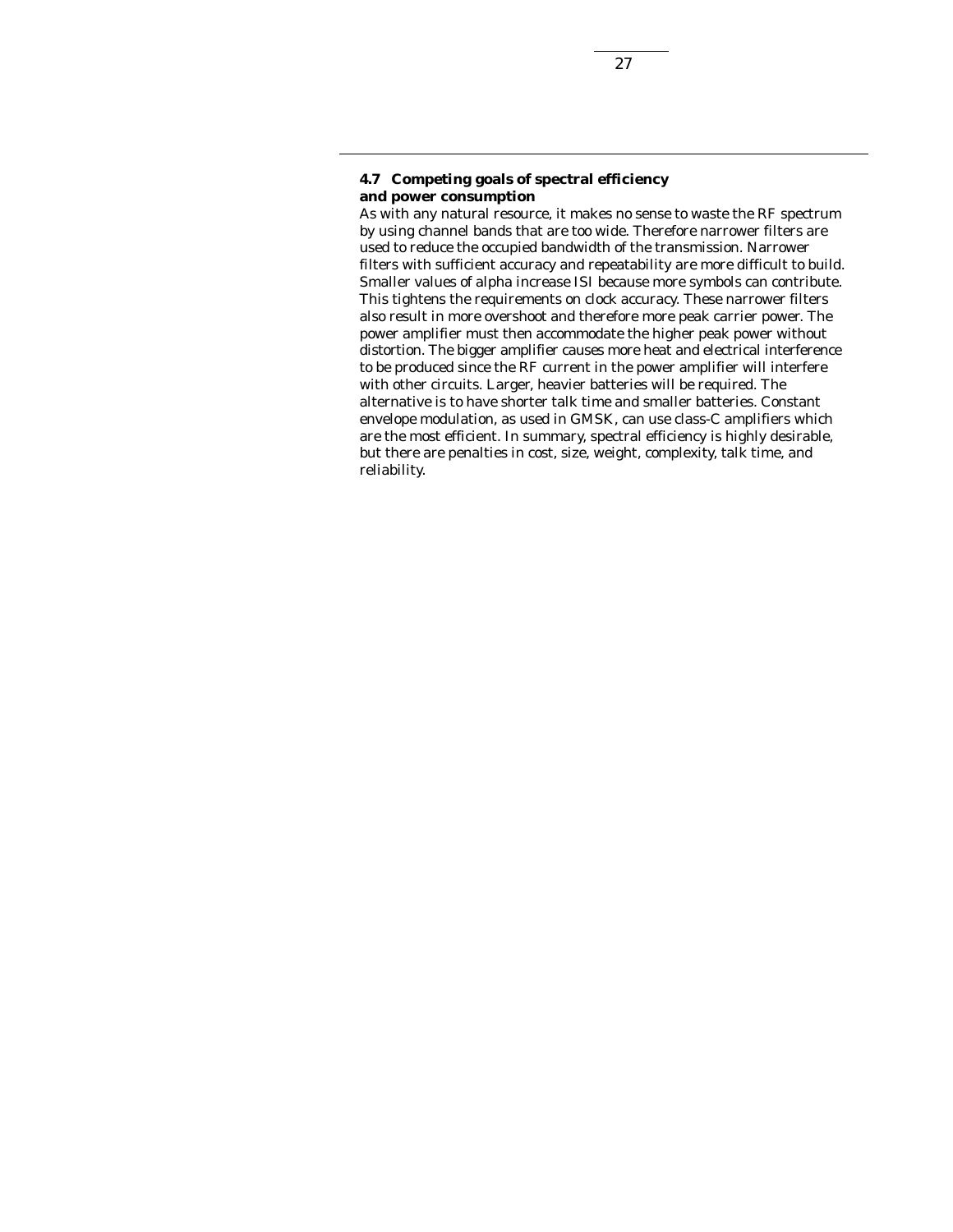**5. Different ways of looking at a digitallymodulated signal time and frequency domain view**

There are a number of different ways to view a signal. This simplified example is an RF pager signal at a center frequency of 930.004 MHz. This pager uses two-level FSK and the carrier shifts back and forth between two frequencies that are 8 kHz apart (930.000 MHz and 930.008 MHz). This frequency spacing is small in proportion to the center frequency of 930.004 MHz. This is shown in figure 24 (a). The difference in period between a signal at 930 MHz and one at 930 MHz plus 8 kHz is very small. Even with a high performance oscilloscope, using the latest in high-speed digital techniques, the change in period cannot be observed or measured.



In a pager receiver the signals are first downconverted to an IF or baseband frequency. In this example, the 930.004 MHz FSK-modulated signal is mixed with another signal at 930.002 MHz. The FSK modulation causes the transmitted signal to switch between 930.000 MHz and 930.008 MHz. The result is a baseband signal that alternates between two frequencies, –2 kHZ and +6 kHz. The demodulated signal shifts between –2 kHz and +6 kHz. The difference can be easily detected.

This is sometimes referred to as "zoom" time or IF time. To be more specific, it is a band-converted signal at IF or baseband. IF time is important as it is how the signal looks in the IF portion of a receiver. This is how the IF of the radio detects the different bits that are present. The frequency domain representation is shown in figure 24 (c). Most pagers use a two-level, Frequency-Shift-Keying (FSK) scheme. FSK is used in this instance because it is less affected by multipath propagation, attenuation and interference, common in urban environments. It is possible to demodulate it even deep inside modern steel/concrete buildings, where attenuation, noise and interference would otherwise make reliable demodulation difficult.

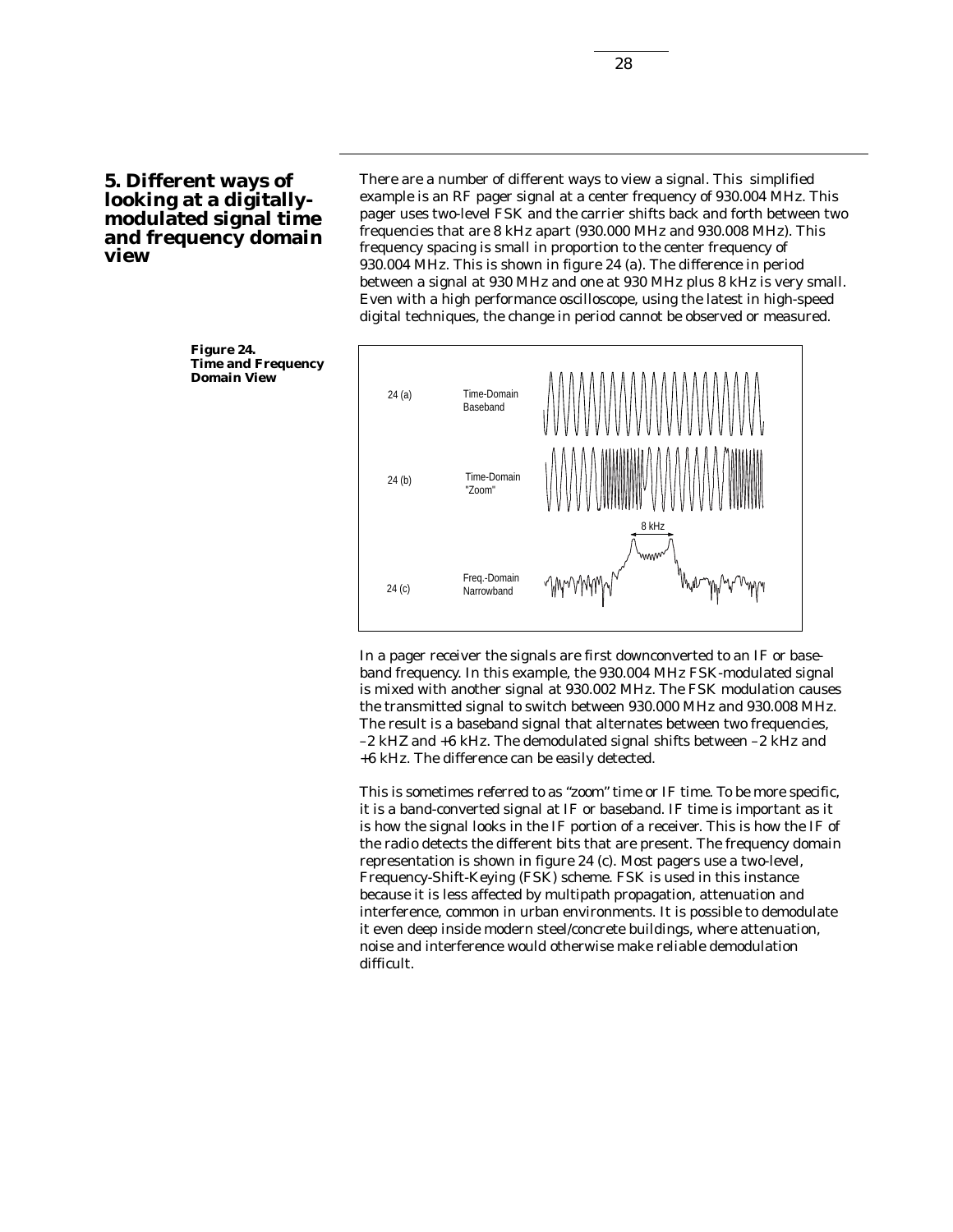#### **5.1 Power and frequency view**

There are many different ways of looking at a digitally-modulated signal. To examine how transmitters turn on and off, a power-versus-time measurement is very useful for examining the power level changes involved in pulsed or bursted carriers. For example, very fast power changes will result in frequency spreading or spectral regrowth. This is also known as frequency "splatter". Very slow power changes waste valuable transmit time, as the transmitter cannot send data when it is not fully on. Turning on too slowly can also cause high bit error rates at the beginning of the burst. In addition, peak and average power levels must be well understood, since asking for excessive power from an amplifier can lead to compression or clipping. These phenomena distort the modulated signal and usually lead to spectral regrowth as well.



#### **5.2 Constellation diagrams**

As discussed, the rectangular *I/Q* diagram is a polar diagram of magnitude and phase. A two-dimensional diagram of the carrier magnitude and phase (a standard polar plot) can be represented differently by superimposing rectangular axes on the same data and interpreting the carrier in terms of in-phase (*I*) and quadrature-phase (*Q*) components. It would be possible to perform AM and PM on a carrier at the same time and send data this way; it is easier for circuit design and signal processing to generate and detect a rectangular, linear set of values (one set for *I* and an independent set for *Q*).



The example shown is a  $\frac{\pi}{4}$  Differential Quadrature Phase Shift Keying  $(\frac{\pi}{4}$  DQPSK) signal as described in the North American Digital Cellular (NADC) TDMA standard. This example is a 157-symbol DQPSK burst.



**Figure 26.**

**Constellation Diagram**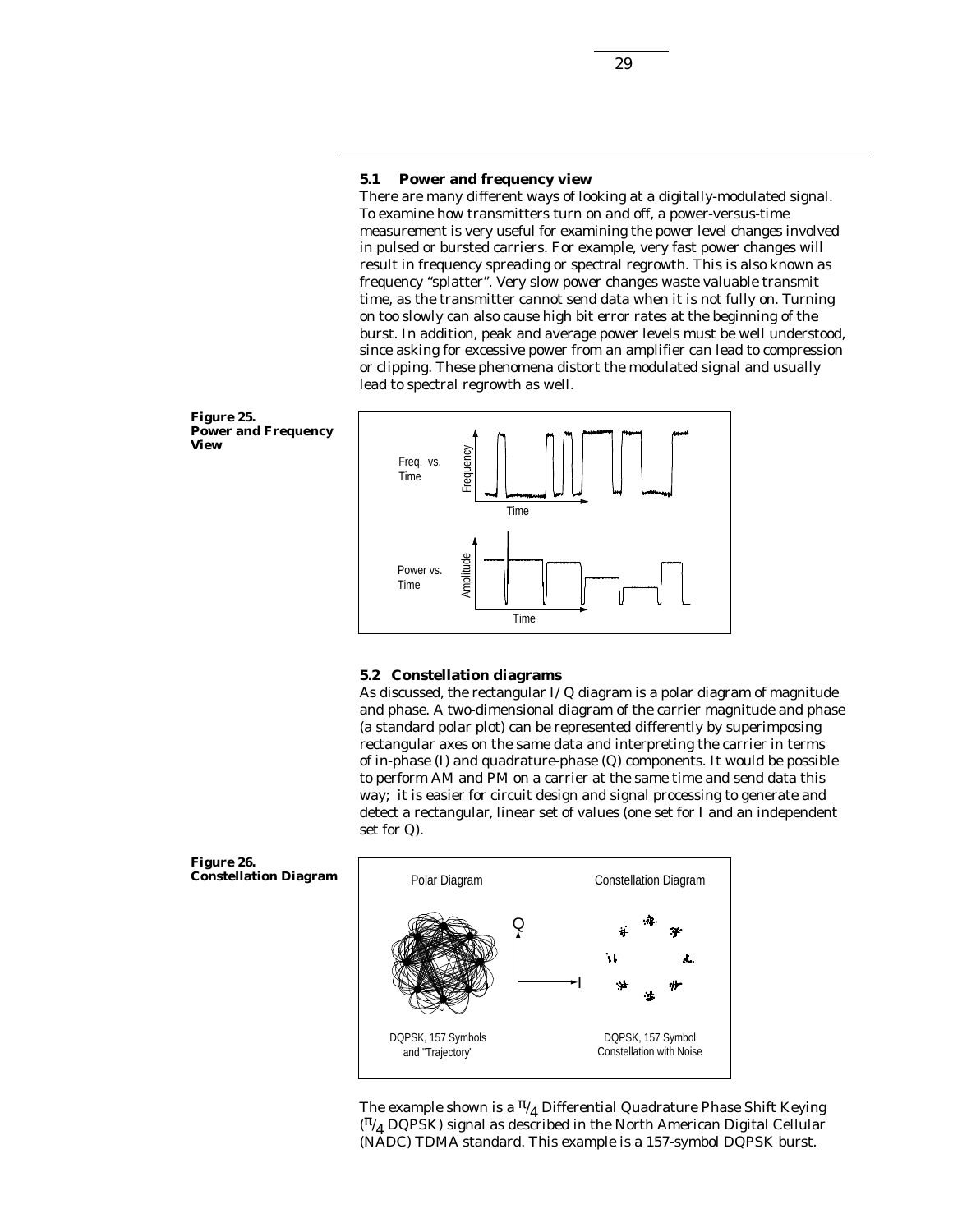The polar diagram shows several symbols at a time. That is, it shows the instantaneous value of the carrier at any point on the continuous line between and including symbol times, represented as *I/Q* or magnitude/phase values.

The constellation diagram shows a repetitive "snapshot" of that same burst, with values shown only at the decision points. The constellation diagram displays phase errors, as well as amplitude errors, at the decision points. The transitions between the decision points affects transmitted bandwidth. This display shows the path the carrier is taking but does not explicitly show errors at the decision points. Constellation diagrams provide insight into varying power levels,the effects of filtering, and phenomena such as Inter-Symbol Interference.

The relationship between constellation points and bits per symbol is

*M=2n where M = number of constellation points n = bits/symbol or*  $n = log_2(M)$ 

This holds when transitions are allowed from any constellation point to any other.

#### **5.3 Eye diagrams**

Another way to view a digitally modulated signal is with an eye diagram. Separate eye diagrams can be generated, one for the *I*-channel data and another for the *Q*-channel data. Eye diagrams display *I* and *Q* magnitude versus time in an infinite persistence mode, with retraces. The *I* and *Q* transitions are shown separately and an "eye" (or eyes) is formed at the symbol decision times. QPSK has four distinct *I/Q* states, one in each quadrant. There are only two levels for *I* and two levels for *Q*. This forms a single eye for each *I* and *Q*. Other schemes use more levels and create more nodes in time through which the traces pass. The lower example is a 16QAM signal which has four levels forming three distinct "eyes". The eye is open at each symbol. A "good" signal has wide open eyes with compact crossover points.



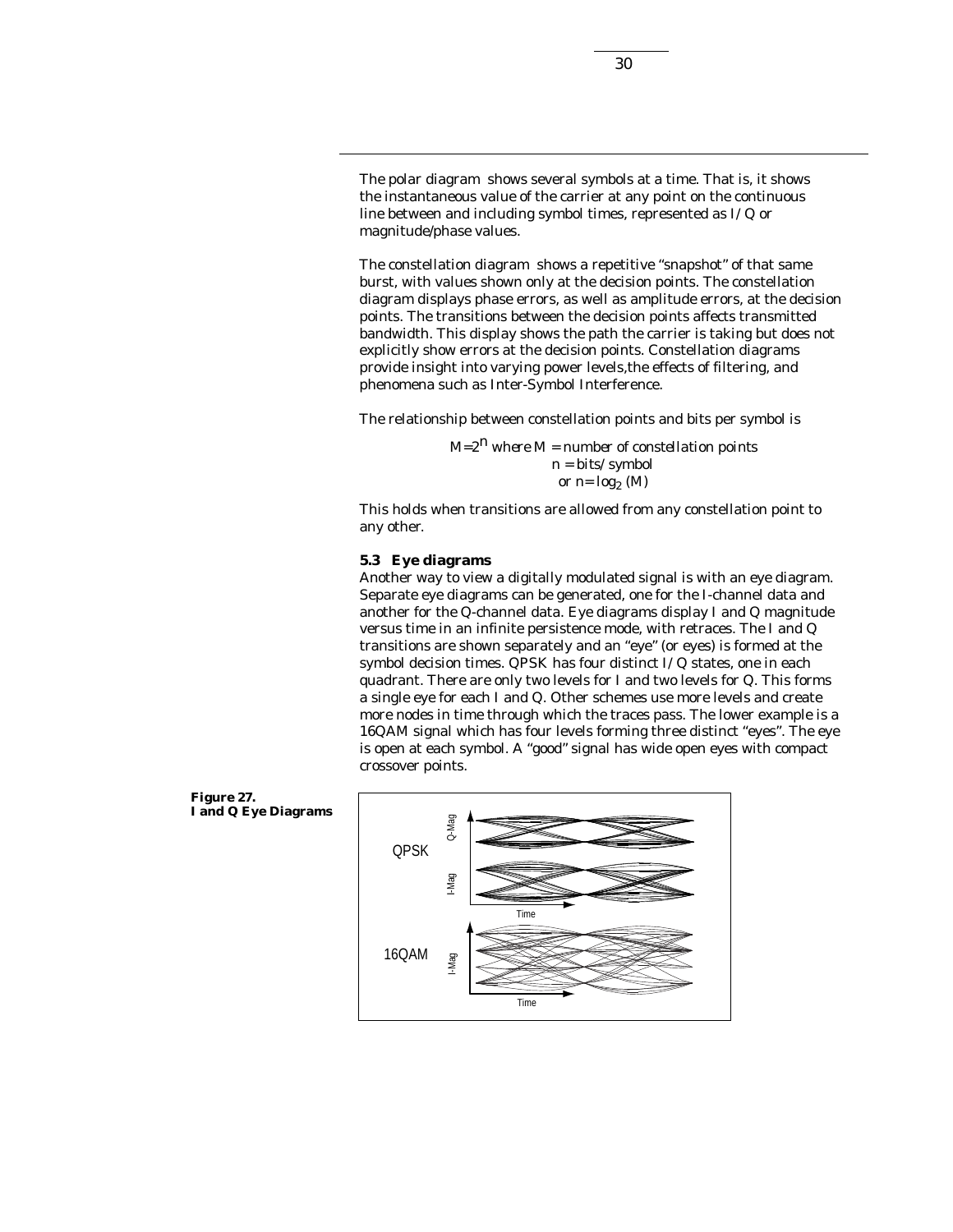## **5.4 Trellis diagrams**

This figure is called a "trellis" diagram, because it resembles a garden trellis. The trellis diagram shows time on the X-axis and phase on the Y-axis. This allows the examination of the phase transitions with different symbols. In this case it is for a GSM system. If a long series of binary ones were sent, the result would be a series of positive phase transitions of, in the example of GSM, 90 degrees per symbol. If a long series of binary zeros were sent, there would be a constant declining phase of 90 degrees per symbol. Typically there would be intermediate transmissions with random data. When troubleshooting, trellis diagrams are useful in isolating missing transitions, missing codes, or a blind spot in the *I/Q* modulator or mapping algorithm.



**Figure 28. Trellis Diagram**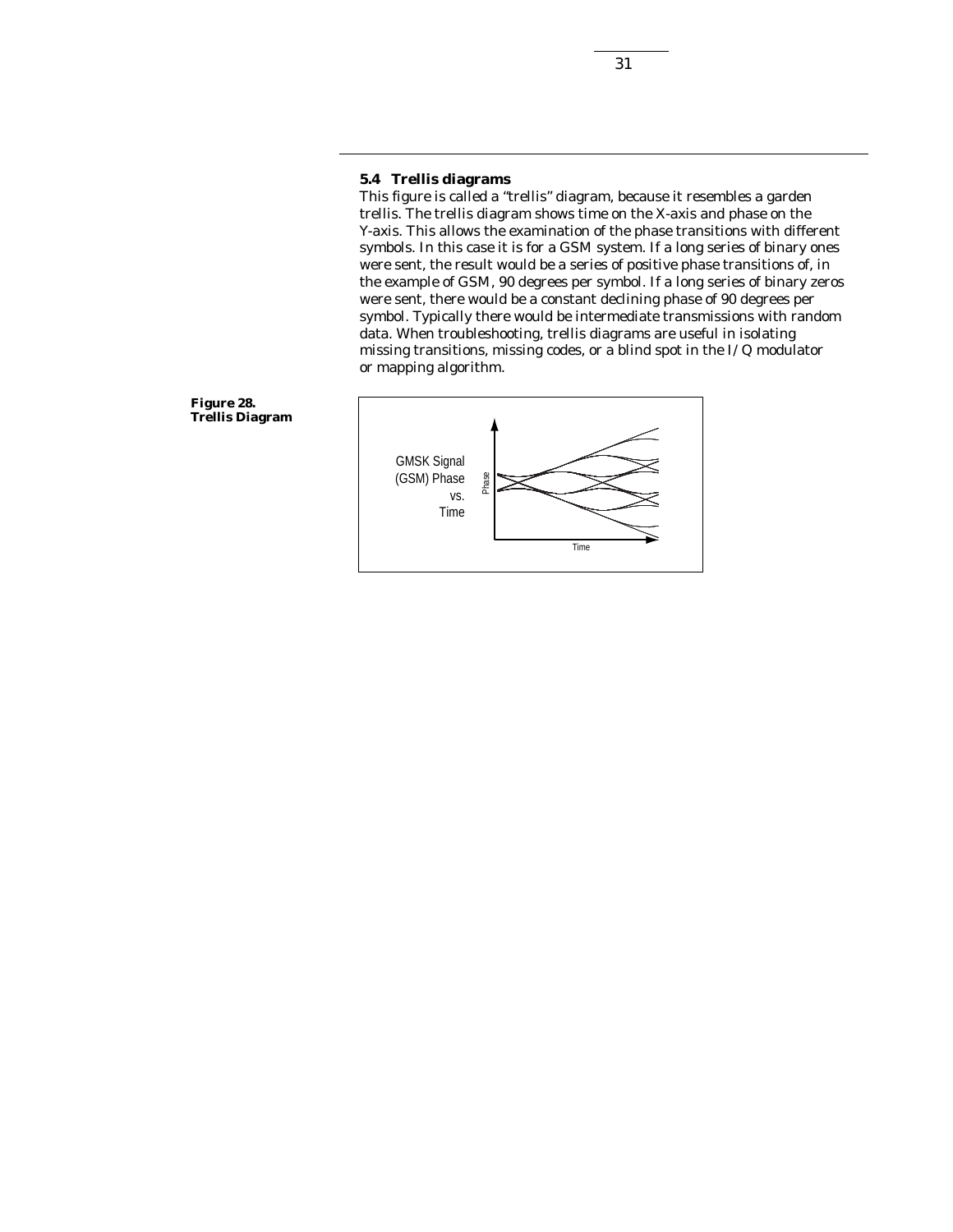## **6. Sharing the channel**

The RF spectrum is a finite resource and is shared between users using multiplexing (sometimes called channelization). Multiplexing is used to separate different users of the spectrum. This section covers multiplexing frequency, time, code, and geography. Most communications systems use a combination of these multiplexing methods.

#### **6.1 Multiplexing - frequency**

Frequency Division Multiple-Access (FDMA) splits the available frequency band into smaller fixed frequency channels. Each transmitter or receiver uses a separate frequency. This technique has been used since around 1900 and is still in use today. Transmitters are narrowband or frequency-limited. A narrowband transmitter is used along with a receiver that has a narrowband filter so that it can demodulate the desired signal and reject unwanted signals, such as interfering signals from adjacent radios.

**Figure 29. Multiplexing - Frequency**



#### **6.2 Multiplexing - time**

Time-division multiplexing involves separating the transmitters in time so that they can share the same frequency. The simplest type is Time Division Duplex (TDD). This multiplexes the transmitter and receiver on the same frequency. TDD is used, for example, in a simple two-way radio where a button is pressed to talk and released to listen. This kind of time division duplex, however, is very slow. Modern digital radios like CT2 and DECT use Time Division Duplex but they multiplex hundreds of times per second. TDMA (Time Division Multiple Access) multiplexes several transmitters or receivers on the same frequency. TDMA is used in the GSM digital cellular system and also in the US NADC-TDMA system.

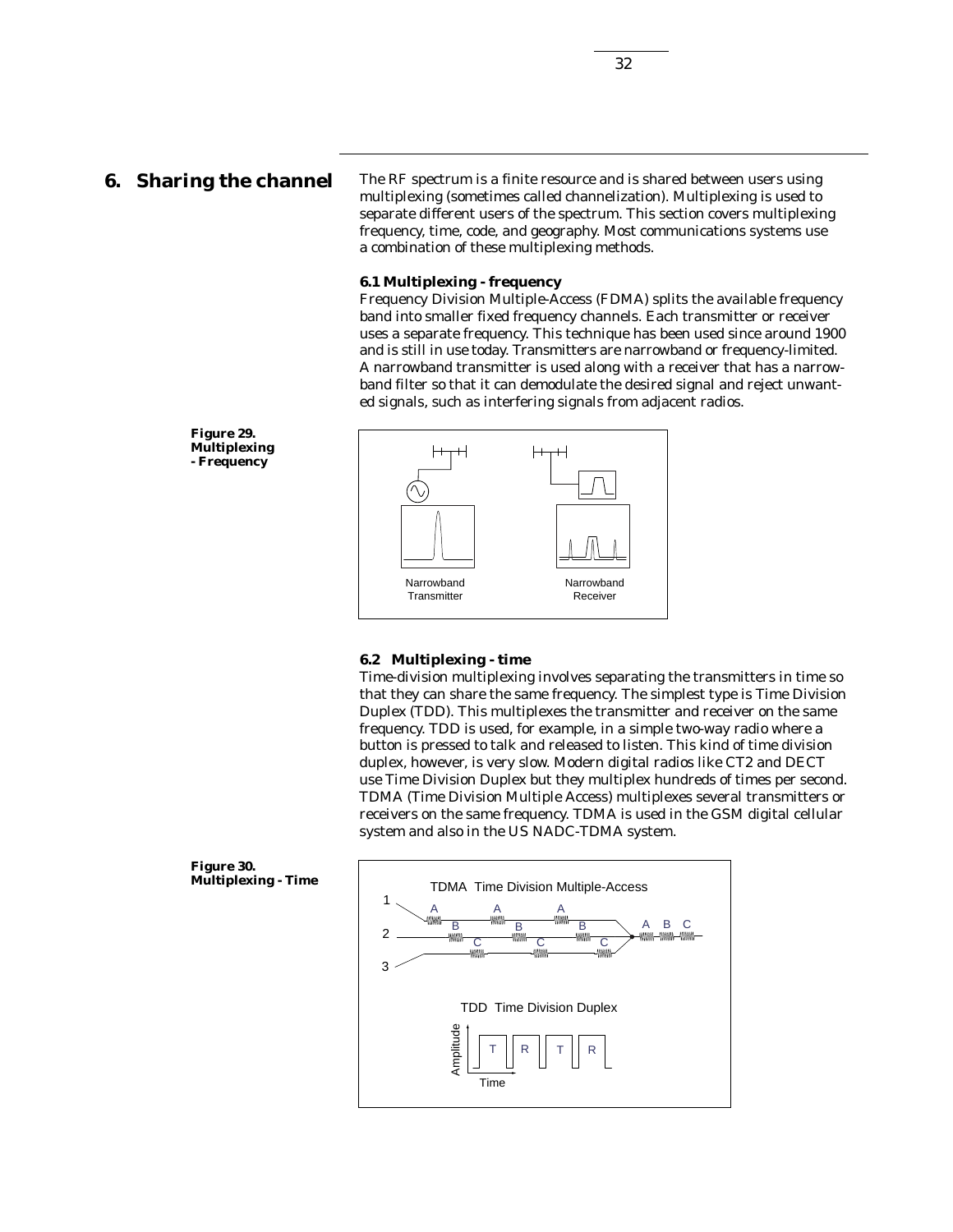#### **6.3 Multiplexing - code**

CDMA is an access method where multiple users are permitted to transmit simultaneously on the same frequency. Frequency division multiplexing is still performed but the channel is 1.23 MHz wide. In the case of US CDMA telephones, an additional type of channelization is added, in the form of coding.

˜˜ Frequency Amplitude Time F1 1 2 4 1 2 3 4 F1'

In CDMA systems, users timeshare a higher-rate digital channel by overlaying a higher-rate digital sequence on their transmission. A different sequence is assigned to each terminal so that the signals can be discerned from one another by correlating them with the overlaid sequence. This is based on codes that are shared between the base and mobile stations. Because of the choice of coding used, there is a limit of 64 code channels on the forward link. The reverse link has no practical limit to the number of codes available.

#### **6.4 Multiplexing - geography**

Another kind of multiplexing is geographical or cellular. If two transmitter/receiver pairs are far enough apart, they can operate on the same frequency and not interfere with each other. There are only a few kinds of systems that do not use some sort of geographic multiplexing. Clear-channel international broadcast stations, amateur stations, and some military low frequency radios are about the only systems that have no geographic boundaries and they broadcast around the world.



**Figure 31. Multiplexing - Code**

**Figure 32. Multiplexing - Geography**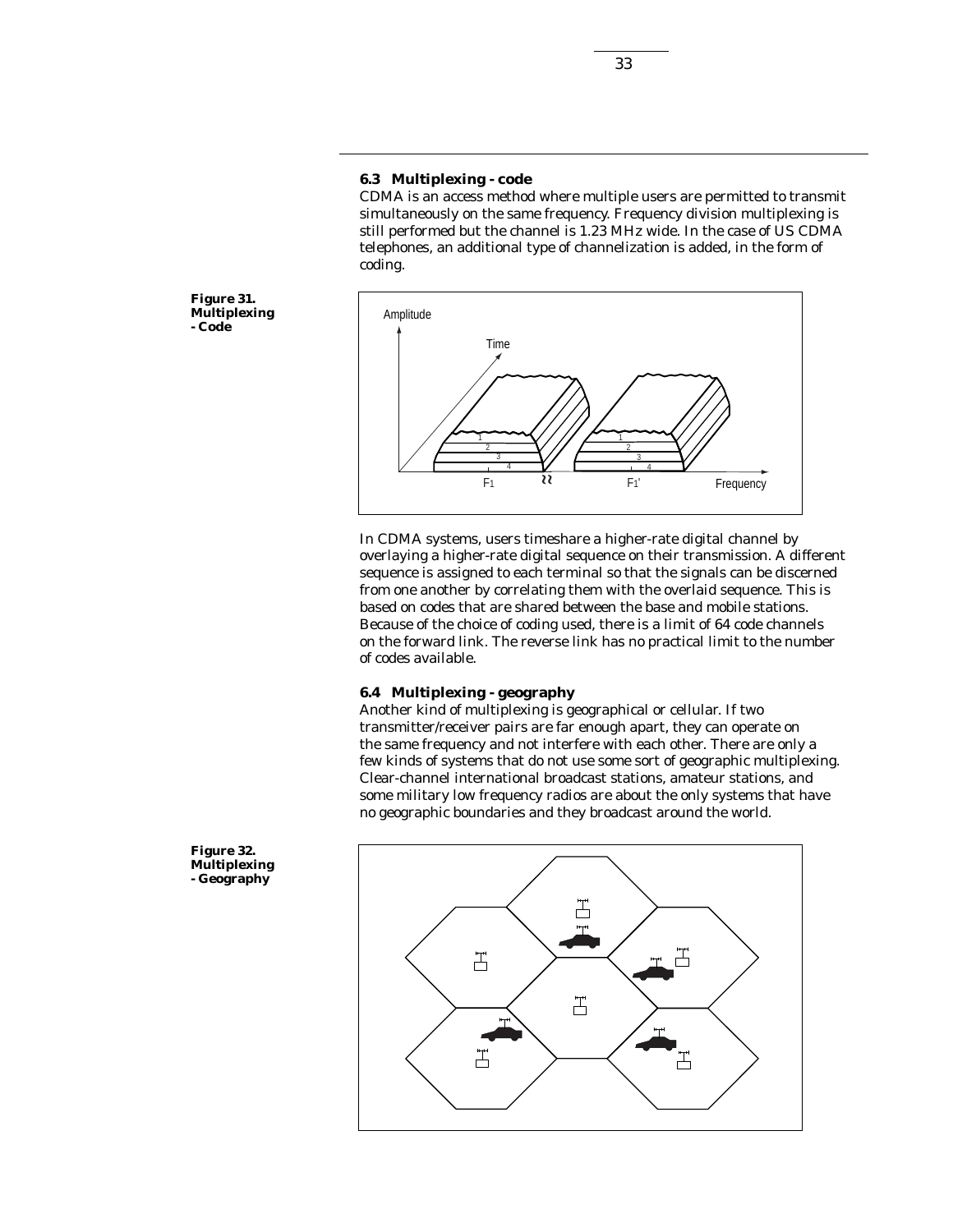### **6.5 Combining multiplexing modes**

In most of these common communications systems, different forms of multiplexing are generally combined. For example, GSM uses FDMA, TDMA, FDD and geographic. DECT uses FDMA, TDD and geographic multiplexing. For a full listing see the table in section ten.

#### **6.6 Penetration versus efficiency**

Penetration means the ability of a signal to be used in environments where there is a lot of attenuation or noise or interference. One very common example is the use of pagers versus cellular phones. In many cases, pagers can receive signals even if the user is inside a metal building or a steel-reinforced concrete structure like a modern skyscraper. Most pagers use a two-level FSK signal where the frequency deviation is large and the modulation rate (symbol rate) is quite slow. This makes it easy for the receiver to detect and demodulate the signal since the frequency difference is large (the symbol locations are widely separated) and these different frequencies persist for a long time (a slow symbol rate).

However, the factors causing good pager signal penetration also cause inefficient information transmission. There are typically only two symbol locations. They are widely separated (approximately 8 kHz), and a small number of symbols (500 to 1200) are sent each second. Compare this with a cellular system such as GSM which sends 270,833 symbols each second. This is not a big problem for the pager since all it needs to receive is its unique address and perhaps a short ASCII text message.

A cellular phone signal, however, must transmit live duplex voice. This requires a much higher bit rate and a much more efficient modulation technique. Cellular phones use more complex modulation formats (such as  $\frac{\pi}{4}$  DQPSK and 0.3 GMSK) and faster symbol rates. Unfortunately, this greatly reduces penetration and one way to compensate is to use more power. More power brings in a host of other problems, as described previously.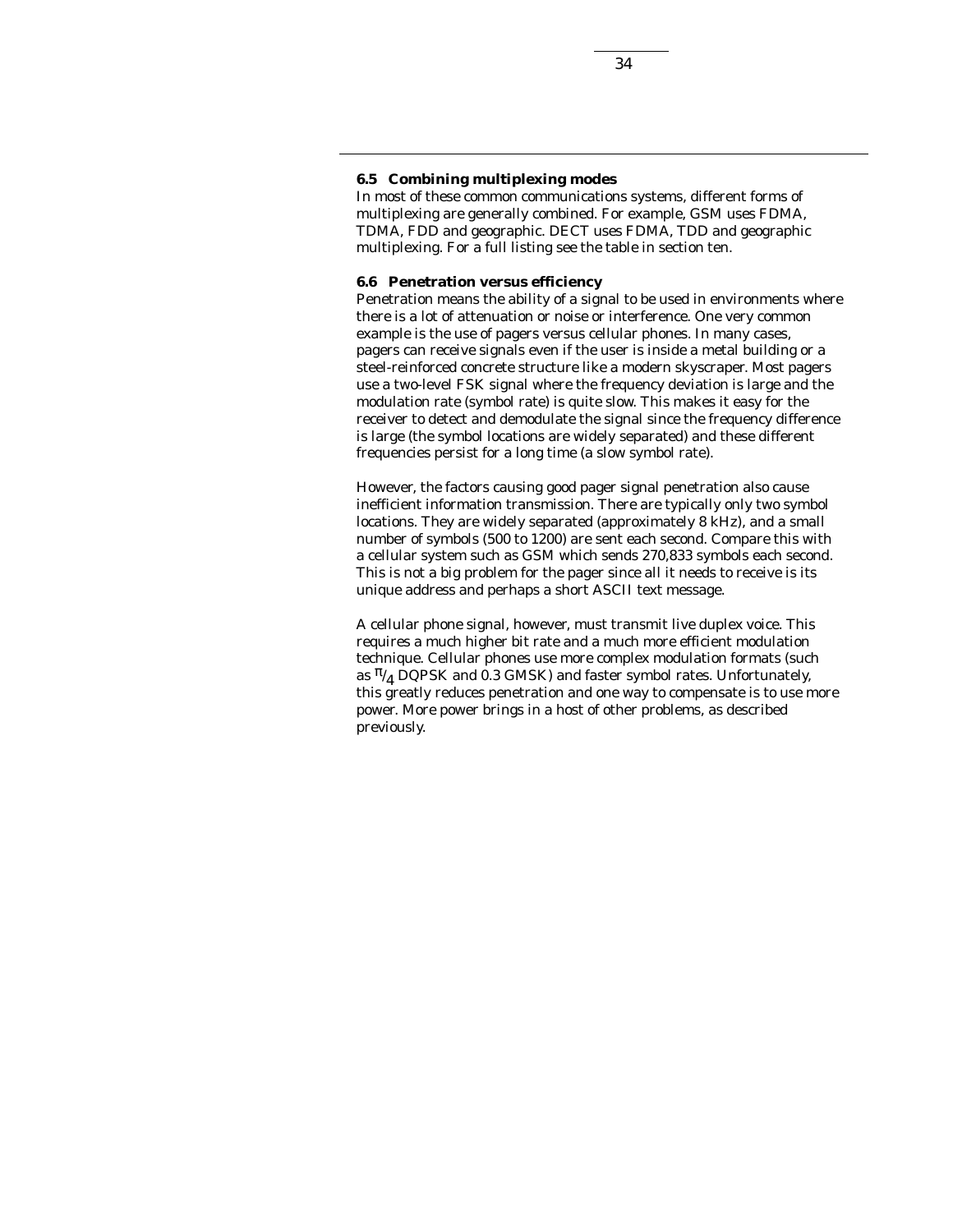## **7. How digital transmitters and receivers work**

#### **Figure 33. A Digital Transmitter**

### **7.1 A digital communications transmitter**

Here is a simplified block diagram of a digital communications transmitter. It begins and ends with an analog signal. The first step is to convert a continuous analog signal to a discrete digital bit stream. This is called digitization.



The next step is to add voice coding for data compression. Then some channel coding is added. Channel coding encodes the data in such a way as to minimize the effects of noise and interference in the communications channel. Channel coding adds extra bits to the input data stream and removes redundant ones. Those extra bits are used for error correction or sometimes to send training sequences for identification or equalization. This can make synchronization (or finding the symbol clock) easier for the receiver. The symbol clock represents the frequency and exact timing of the transmission of the individual symbols. At the symbol clock transitions, the transmitted carrier is at the correct *I/Q* (or magnitude/phase) value to represent a specific symbol (a specific point in the constellation). Then the values (*I/Q* or magnitude/ phase) of the transmitted carrier are changed to represent another symbol. The interval between these two times is the symbol clock period. The reciprocal of this is the symbol clock frequency. The symbol clock phase is correct when the symbol clock is aligned with the optimum instant(s) to detect the symbols.

The next step in the transmitter is filtering. Filtering is essential for good bandwidth efficiency. Without filtering, signals would have very fast transitions between states and therefore very wide frequency spectra much wider than is needed for the purpose of sending information. A single filter is shown for simplicity, but in reality there are two filters; one each for the *I* and *Q* channels. This creates a compact and spectrally efficient signal that can be placed on a carrier.

The output from the channel coder is then fed into the modulator. Since there are independent *I* and *Q* components in the radio, half of the information can be sent on *I* and the other half on *Q*. This is one reason digital radios work well with this type of digital signal. The *I* and *Q* components are separate.

The rest of the transmitter looks similar to a typical RF transmitter or microwave transmitter/receiver pair. The signal is converted up to a higher intermediate frequency (IF), and then further upconverted to a higher radio frequency (RF). Any undesirable signals that were produced by the upconversion are then filtered out.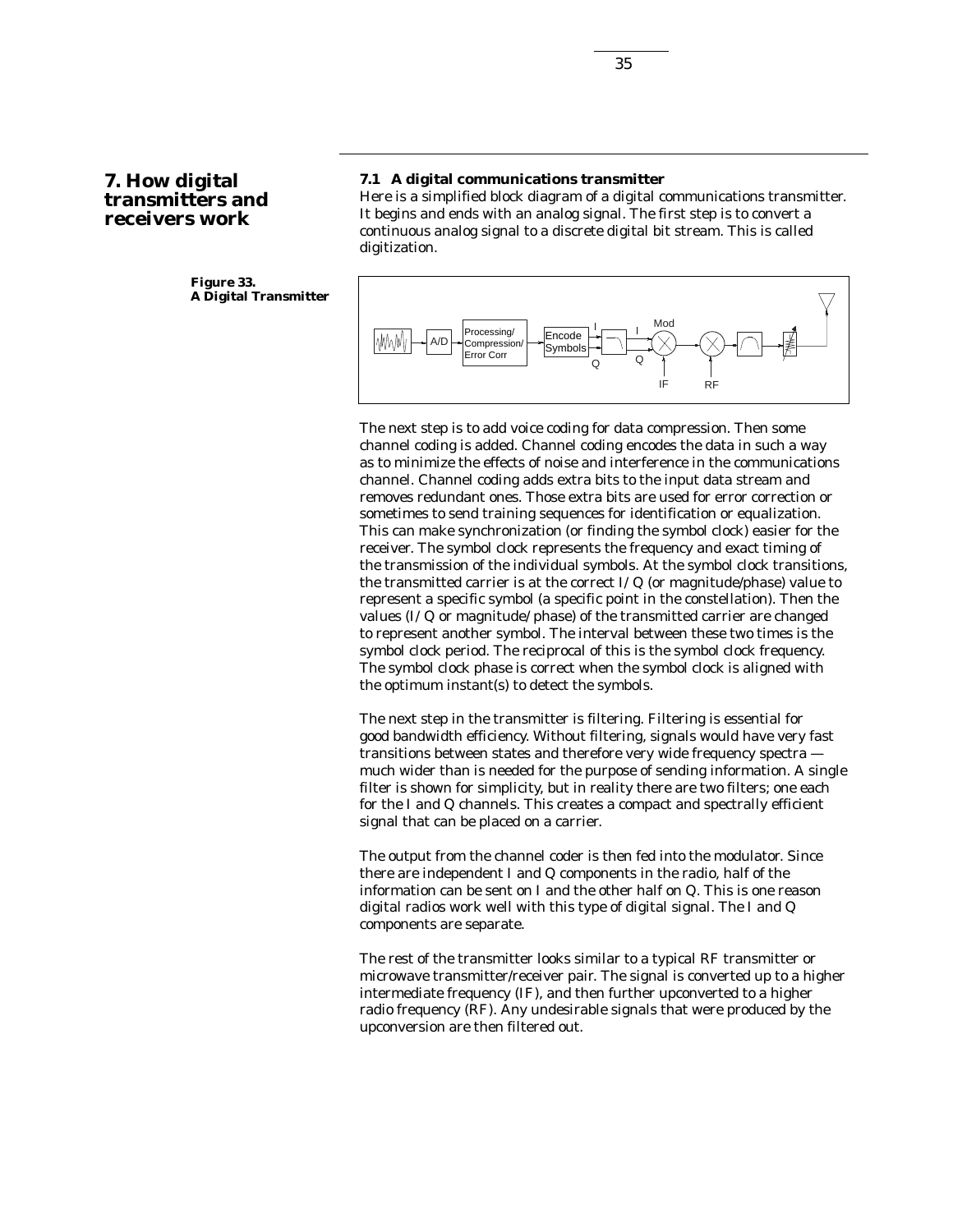#### **7.2 A digital communications receiver**

The receiver is similar to the transmitter but in reverse. It is more complex to design. The incoming (RF) signal is first downconverted to (IF) and demodulated. The ability to demodulate the signal is hampered by factors including atmospheric noise, competing signals, and multipath or fading.

**Figure 34. A Digital Receiver**



Generally, demodulation involves the following stages:

- 1. carrier frequency recovery (carrier lock)
- 2. symbol clock recovery (symbol lock)
- 3. signal decomposition to *I* and *Q* components
- 4. determining *I* and *Q* values for each symbol ("slicing")
- 5. decoding and de-interleaving
- 6. expansion to original bit stream
- 7. digital-to-analog conversion, if required

In more and more systems, however, the signal starts out digital and stays digital. It is never analog in the sense of a continuous analog signal like audio. The main difference between the transmitter and receiver is the issue of carrier and clock (or symbol) recovery.

Both the symbol-clock frequency and phase (or timing) must be correct in the receiver in order to demodulate the bits successfully and recover the transmitted information. A symbol clock could be at the right frequency but at the wrong phase. If the symbol clock was aligned with the transitions between symbols rather than the symbols themselves, demodulation would be unsuccessful.

Symbol clocks are usually fixed in frequency and this frequency is accurately known by both the transmitter and receiver. The difficulty is to get them both aligned in phase or timing. There are a variety of techniques and most systems employ two or more. If the signal amplitude varies during modulation, a receiver can measure the variations. The transmitter can send a specific synchronization signal or a predetermined bit sequence such as *10101010101010* to "train" the receiver's clock. In systems with a pulsed carrier, the symbol clock can be aligned with the power turn-on of the carrier.

In the transmitter, it is known where the RF carrier and digital data clock are because they are being generated inside the transmitter itself. In the receiver there is not this luxury. The receiver can approximate where the carrier is but has no phase or timing symbol clock information. A difficult task in receiver design is to create carrier and symbol-clock recovery algorithms. That task can be made easier by the channel coding performed in the transmitter.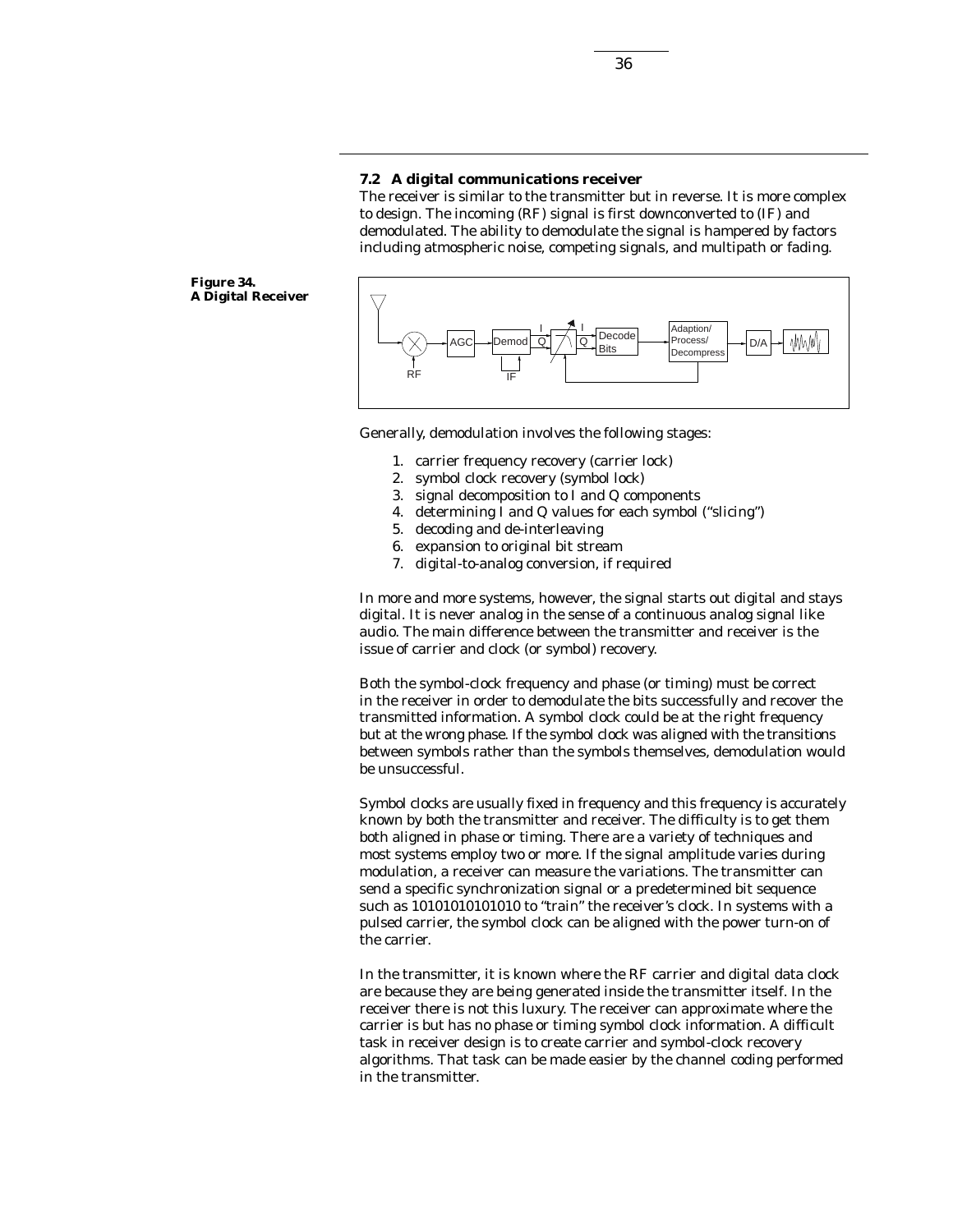## **8. Measurements on digital RF communications systems**

Complex tradeoffs in frequency, phase, timing, and modulation are made for interference-free, multiple-user communications systems. It is necessary to accurately measure parameters in digital RF communications systems to make the right tradeoffs. Measurements include analyzing the modulator and demodulator, characterizing the transmitted signal quality, locating causes of high Bit-Error-Rate and investigating new modulation types. Measurements on digital RF communications systems generally fall into four categories: power, frequency, timing, and modulation accuracy.

#### **8.1 Power measurements**

Power measurements include carrier power and associated measurements of gain of amplifiers and insertion loss of filters and attenuators. Signals used in digital modulation are noise-like. Band-power measurements (power integrated over a certain band of frequencies) or power spectral density (PSD) measurements are often made. PSD measurements normalize power to a certain bandwidth, usually 1 Hz.





#### **8.1.1 Adjacent channel power**

Adjacent channel power is a measure of interference created by one user that effects other users in nearby channels. This test quantifies the energy of a digitally-modulated RF signal that spills from the intended communication channel into an adjacent channel. The measurement result is the ratio (in dB) of the power measured in the adjacent channel to the total transmitted power. A similar measurement is alternate channel power which looks at the same ratio two channels away from the intended communication channel.

**Figure 36. Power and Timing Measurements**

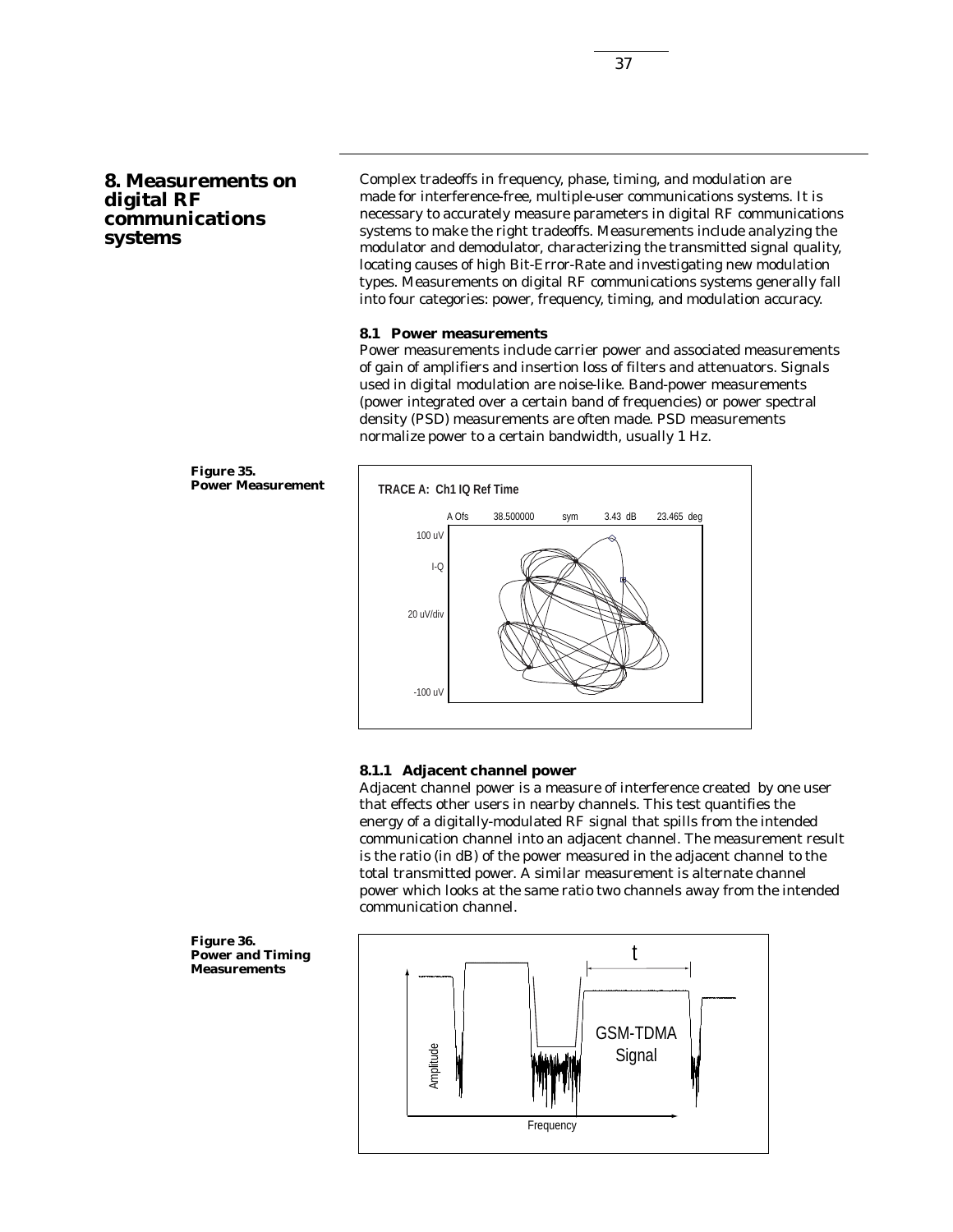For pulsed systems (such as TDMA), power measurements have a time component and may have a frequency component, also. Burst power profile (power versus time) or turn-on and turn-off times may be measured. Another measurement is average power when the carrier is on or averaged over many on/off cycles.

#### **8.2 Frequency measurements**

Frequency measurements are often more complex in digital systems since factors other than pure tones must be considered. Occupied bandwidth is an important measurement. It ensures that operators are staying within the bandwidth that they have been allocated. Adjacent channel power is also used to detect the effects one user has on other users in nearby channels.



#### **8.2.1 Occupied bandwidth**

Occupied bandwidth (BW) is a measure of how much frequency spectrum is covered by the signal in question. The units are in Hz, and measurement of occupied BW generally implies a power percentage or ratio. Typically, a portion of the total power in a signal to be measured is specified. A common percentage used is 99%. A measurement of power versus frequency (such as integrated band power) is used to add up the power to reach the specified percentage. For example, one would say "99% of the power in this signal is contained in a bandwidth of 30 kHz." One could also say "The occupied bandwidth of this signal is 30 kHz" if the desired power ratio of 99% was known.

Typical occupied bandwidth numbers vary widely, depending on symbol rate and filtering. The figure is about 30 kHz for the NADC  $\pi/4$  DQPSK signal and about 350 kHz for a GSM 0.3 GMSK signal. For digital video signals occupied bandwidth is typically 6 to 8 MHz.

Simple frequency-counter-measurement techniques are often not accurate or sufficient to measure center frequency. A carrier "centroid" can be calculated which is the center of the distribution of frequency versus PSD for a modulated signal.

**Figure 37. Frequency Measurements**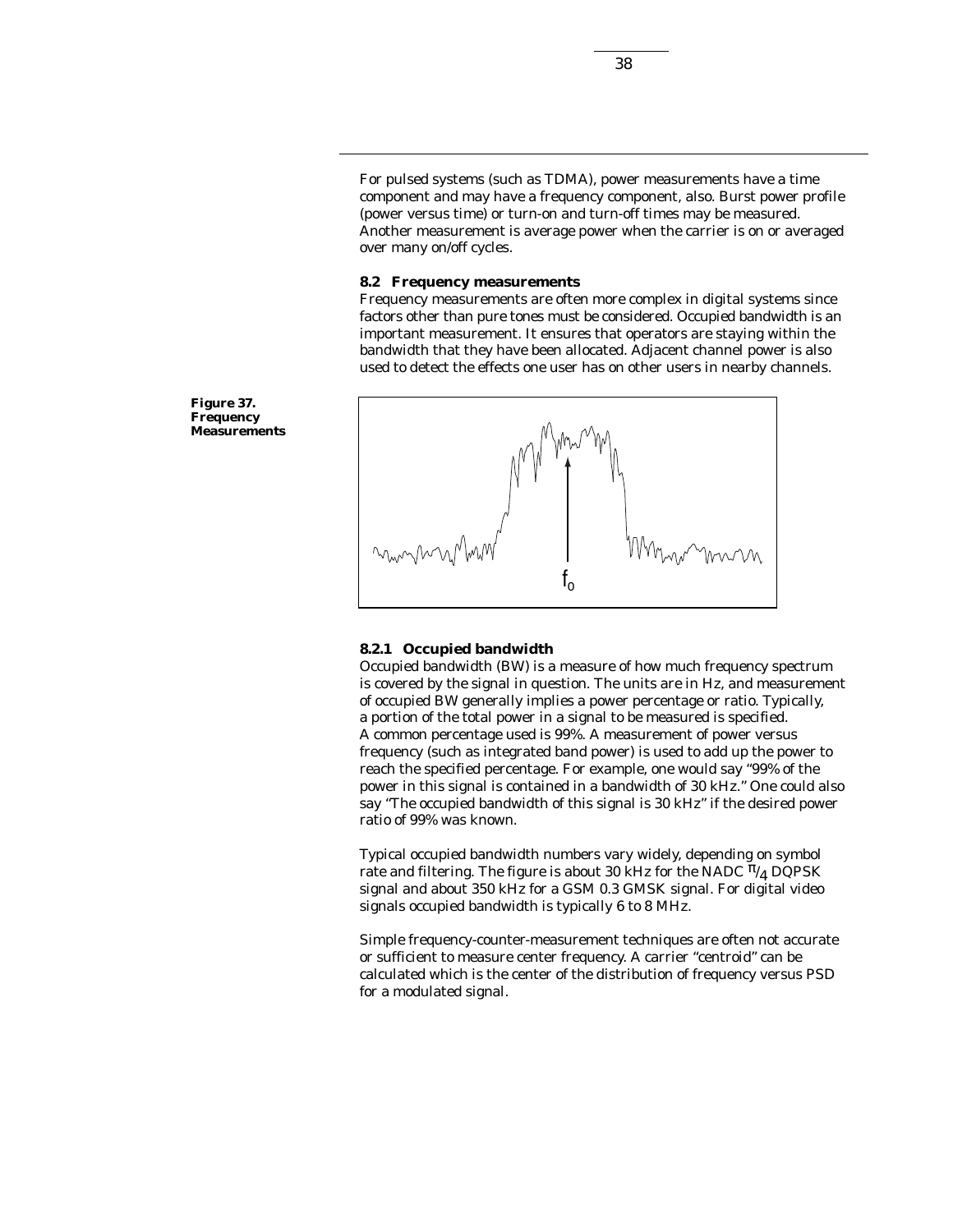#### **8.3 Timing measurements**

Timing measurements are made most often in pulsed or burst systems. Measurements include pulse repetition intervals, on-time, off-time, duty cycle, and time between bit errors. Turn-on and turn-off times also involve power measurements.

#### **8.4 Modulation accuracy**

Modulation accuracy measurements involve measuring how close either the constellation states or the signal trajectory is relative to a reference (ideal) signal trajectory. The received signal is demodulated and compared with a reference signal. The main signal is subtracted and what is left is the difference or residual. Modulation accuracy is a residual measurement.

Modulation accuracy measurements usually involve precision demodulation of a signal and comparison of this demodulated signal with a (mathematically-generated) ideal or "reference" signal. The difference between the two is the modulation error, and it can be expressed in a variety of ways including Error Vector Magnitude (EVM), magnitude error, phase error, *I*-error and *Q*-error. The reference signal is subtracted from the demodulated signal, leaving a residual error signal. Residual measurements such as this are very powerful for troubleshooting. Once the reference signal has been subtracted, it is easier to see small errors that may have been swamped or obscured by the modulation itself. The error signal itself can be examined in many ways; in the time domain or (since it is a vector quantity) in terms of its *I/Q* or magnitude/phase components. A frequency transformation can also be performed and the spectral composition of the error signal alone can be viewed.

### **8.5 Understanding Error Vector Magnitude**

Recall first the basics of vector modulation: Digital bits are transferred onto an RF carrier by varying the carrier's magnitude and phase. At each symbol-clock transition, the carrier occupies any one of several unique locations on the *I* versus *Q* plane. Each location encodes a specific data symbol, which consists of one or more data bits. A constellation diagram shows the valid locations (i.e., the magnitude and phase relative to the carrier) for all permitted symbols of which there must be  $2<sup>n</sup>$ , given *n* bits transmitted per symbol. To demodulate the incoming data, the exact magnitude and phase of the received signal for each clock transition must be accurately determined.

The layout of the constellation diagram and its ideal symbol locations is determined generically by the modulation format chosen (BPSK, 16QAM,  $\pi/4$  DQPSK, etc.). The trajectory taken by the signal from one symbol location to another is a function of the specific system implementation, but is readily calculated nonetheless.

At any moment, the signal's magnitude and phase can be measured. These values define the actual or "measured" phasor. At the same time, a corresponding ideal or "reference" phasor can be calculated, given knowledge of the transmitted data stream, the symbol-clock timing, baseband filtering parameters, etc. The differences between these two phasors form the basis for the EVM measurements.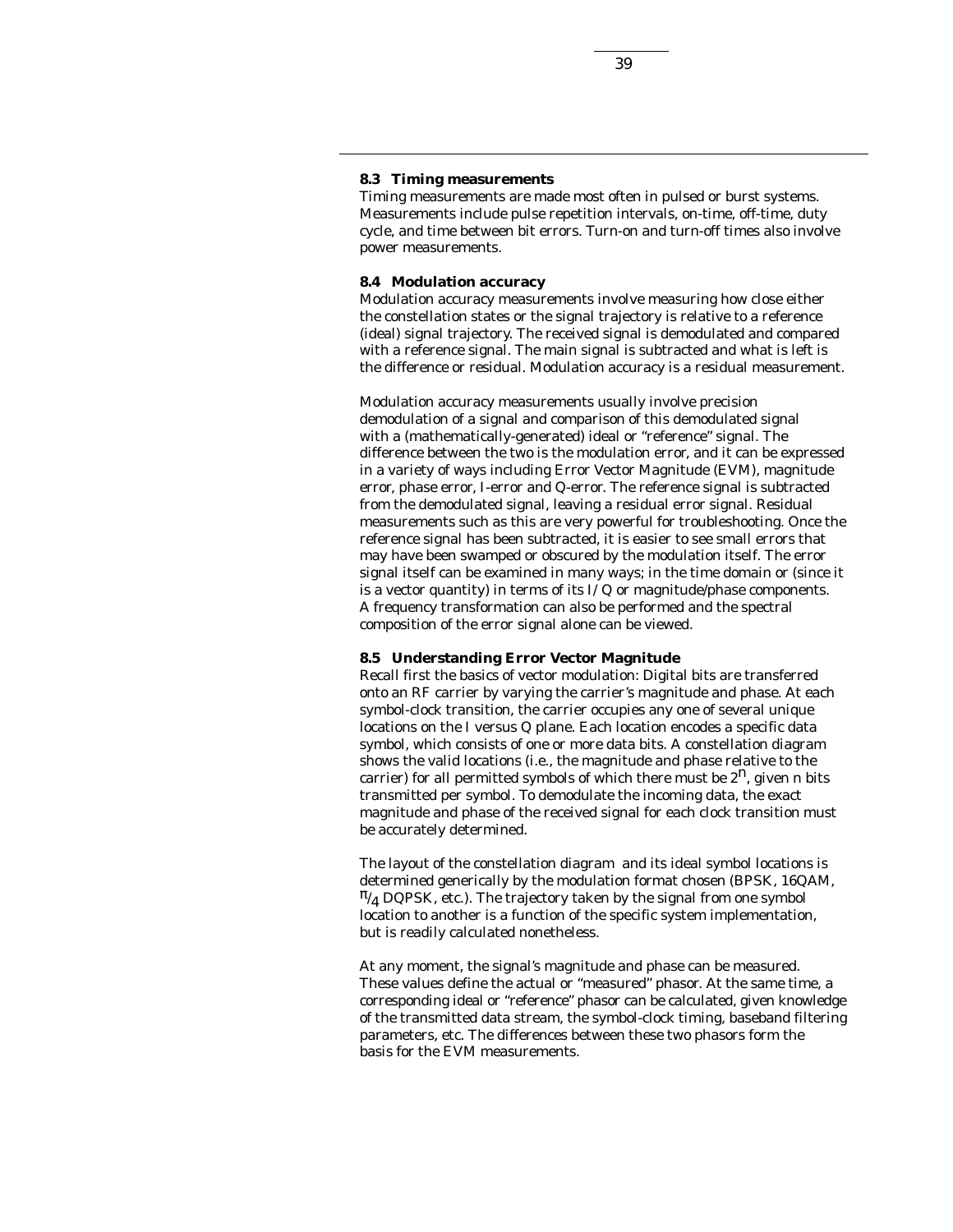Figure 38 defines EVM and several related terms. As shown, EVM is the scalar distance between the two phasor end points, i.e. it is the magnitude of the difference vector. Expressed another way, it is the residual noise and distortion remaining after an ideal version of the signal has been stripped away.



In the NADC-TDMA (IS-54) standard, EVM is defined as a percentage of the signal voltage at the symbols. In the  $\frac{\pi}{4}$  DQPSK modulation format, these symbols all have the same voltage level, though this is not true of all formats. IS-54 is currently the only standard that explicitly defines EVM, so EVM could be defined differently for other modulation formats.

In a format such as 64QAM, for example, the symbols represent a variety of voltage levels. EVM could be defined by the average voltage level of all the symbols (a value close to the average signal level) or by the voltage of the outermost (highest voltage) four symbols. While the error vector has a phase value associated with it, this angle generally turns out to be random because it is a function of both the error itself (which may or may not be random) and the position of the data symbol on the constellation (which, for all practical purposes, is random). A more useful angle is measured between the actual and ideal phasors (*I/Q* phase error), which contains information useful in troubleshooting signal problems. Likewise, *I-Q* magnitude error shows the magnitude difference between the actual and ideal signals. EVM, as specified in the standard, is the root-mean-square (RMS) value of the error values at the instant of the symbol-clock transition. Trajectory errors between symbols are ignored.

#### **8.6 Troubleshooting with error vector measurements**

Measurements of error vector magnitude and related quantities can, when properly applied, provide much insight into the quality of a digitally modulated signal. They can also pinpoint the causes for any problems uncovered by identifying exactly the type of degradation present in a signal and even help identify their sources. For more detail on using error-vector-magnitude measurements to analyze and troubleshoot vector-modulated signals, see product note 89400-14. The Hewlett-Packard literature number is 5965-2898E.

**Figure 38. EVM and Related Quantities**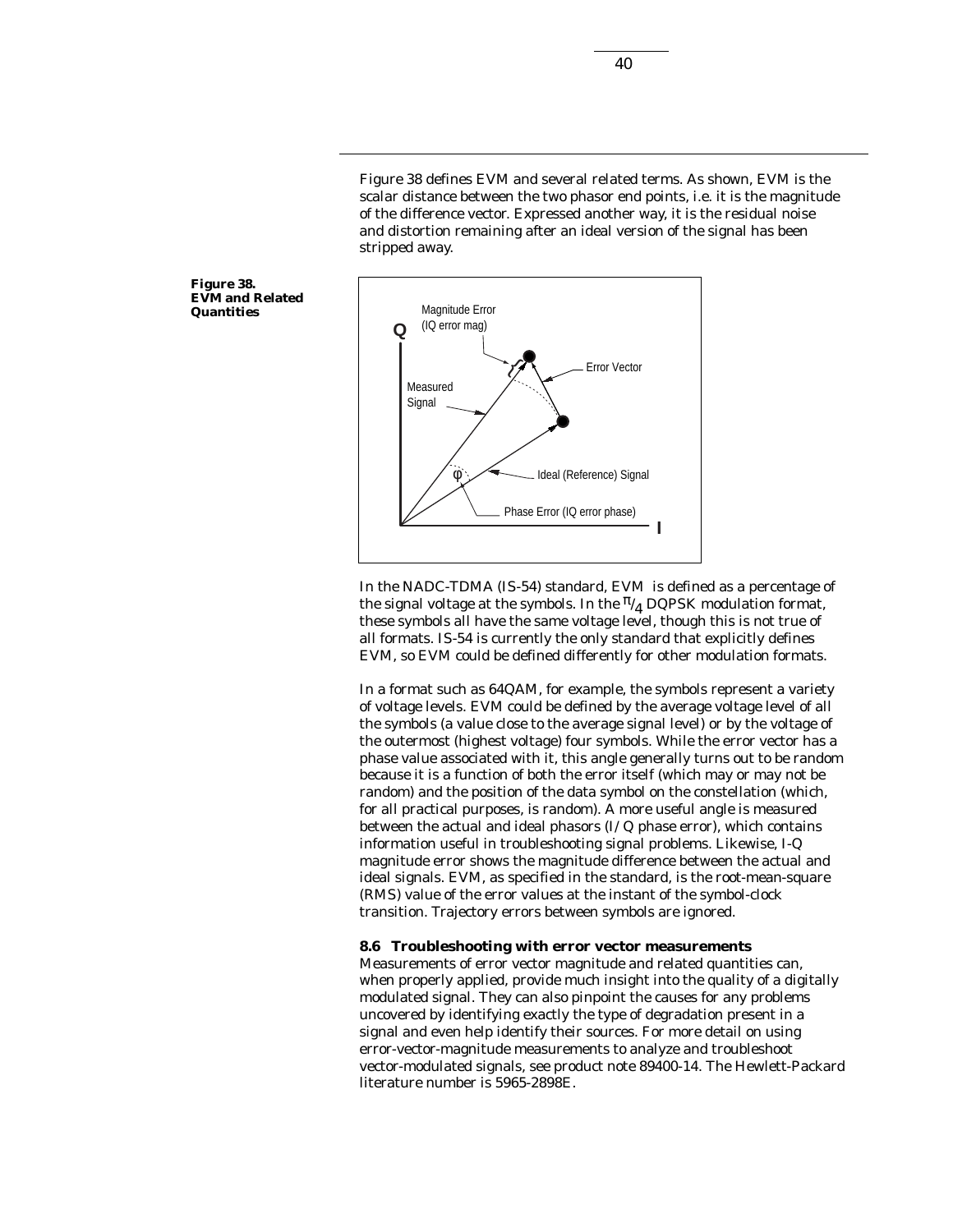EVM measurements are growing rapidly in acceptance, having already been written into such important system standards as NADC and PHS, and they are poised to appear in several upcoming standards including those for digital video transmission.

#### **8.7 Magnitude versus phase error**

Different error mechanisms affect signals in different ways: in magnitude only, phase only, or both simultaneously. Knowing the relative amounts of each type of error can quickly confirm or rule out certain types of problems. Thus, the first diagnostic step is to resolve EVM into its magnitude and phase error components (see figure 38) and compare their relative sizes.

When the average phase error (in degrees) is substantially larger than the average magnitude error (in percent), some sort of unwanted phase modulation is the dominant error mode. This could be caused by noise, spurious or cross-coupling problems in the frequency reference, phase-locked loops, or other frequency-generating stages. Residual AM is evidenced by magnitude errors that are significantly larger than the phase angle errors.

#### **8.8 I/Q phase error versus time**

Phase error is the instantaneous angle difference between the measured signal and the ideal reference signal. When viewed as a function of time (or symbol), it shows the modulating waveform of any residual or interfering PM signal. Sinewaves or other regular waveforms indicate an interfering signal. Uniform noise is a sign of some form of phase noise (random jitter, residual PM/FM, etc.).



**Figure 39. Incidental (inband) PM sinewave is clearly visible even at only three degrees peak-to-peak.**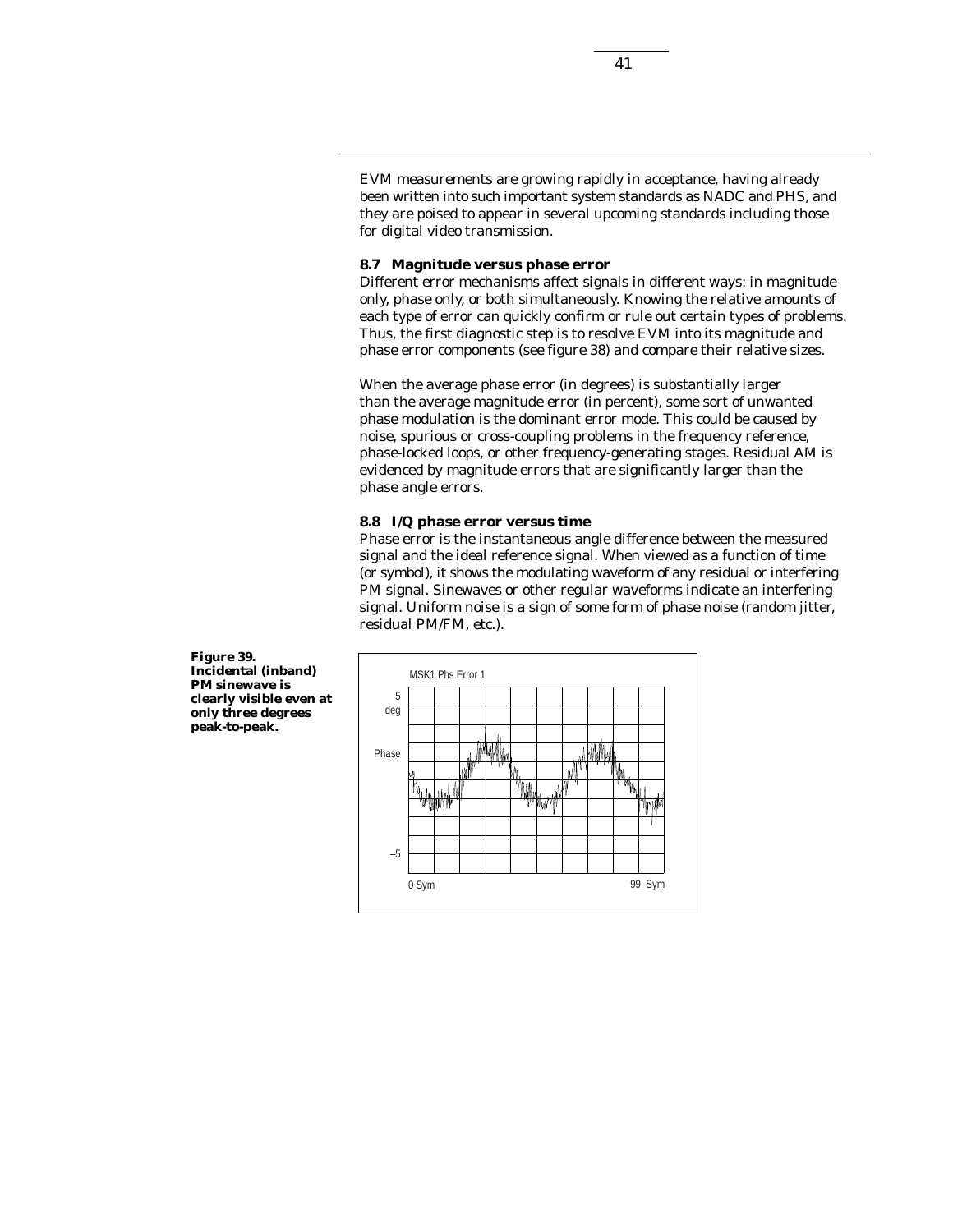A perfect signal will have a uniform constellation that is perfectly symmetric about the origin. *I/Q* imbalance is indicated when the constellation is not "square", i.e. when the *Q*-axis height does not equal the *I*-axis width. Quadrature error is seen in any "tilt" to the constellation. Quadrature error is caused when the phase relationship between the *I* and *Q* vectors is not exactly 90 degrees.





#### **8.9 Error Vector Magnitude versus time**

EVM is the difference between the input signal and the internally-generated ideal reference. When viewed as a function of symbol or time, errors may be correlated to specific points on the input waveform, such as peaks or zero crossings. EVM is a scalar (magnitude-only) value. Error peaks occurring with signal peaks indicate compression or clipping. Error peaks that correlate to signal minima suggest zero-crossing nonlinearities.

**Figure 41. EVM peaks on this signal (upper trace) occur every time the signal magnitude (lower trace) approaches zero. This is probably a zero-crossing error in an amplification stage.**



An example of zero-crossing nonlinearities is in a push-pull amplifier, where the positive and negative halves of the signal are handled by separate transistors. It can be quite a challenge (especially in high-power amplifiers) to precisely bias and stabilize the amplifiers such that one set is turning off exactly as the other set is turning on, with no discontinuities. The critical moment is zero crossing, a well-known effect in analog design. It is also known as zero-crossing errors, distortion, or nonlinearities.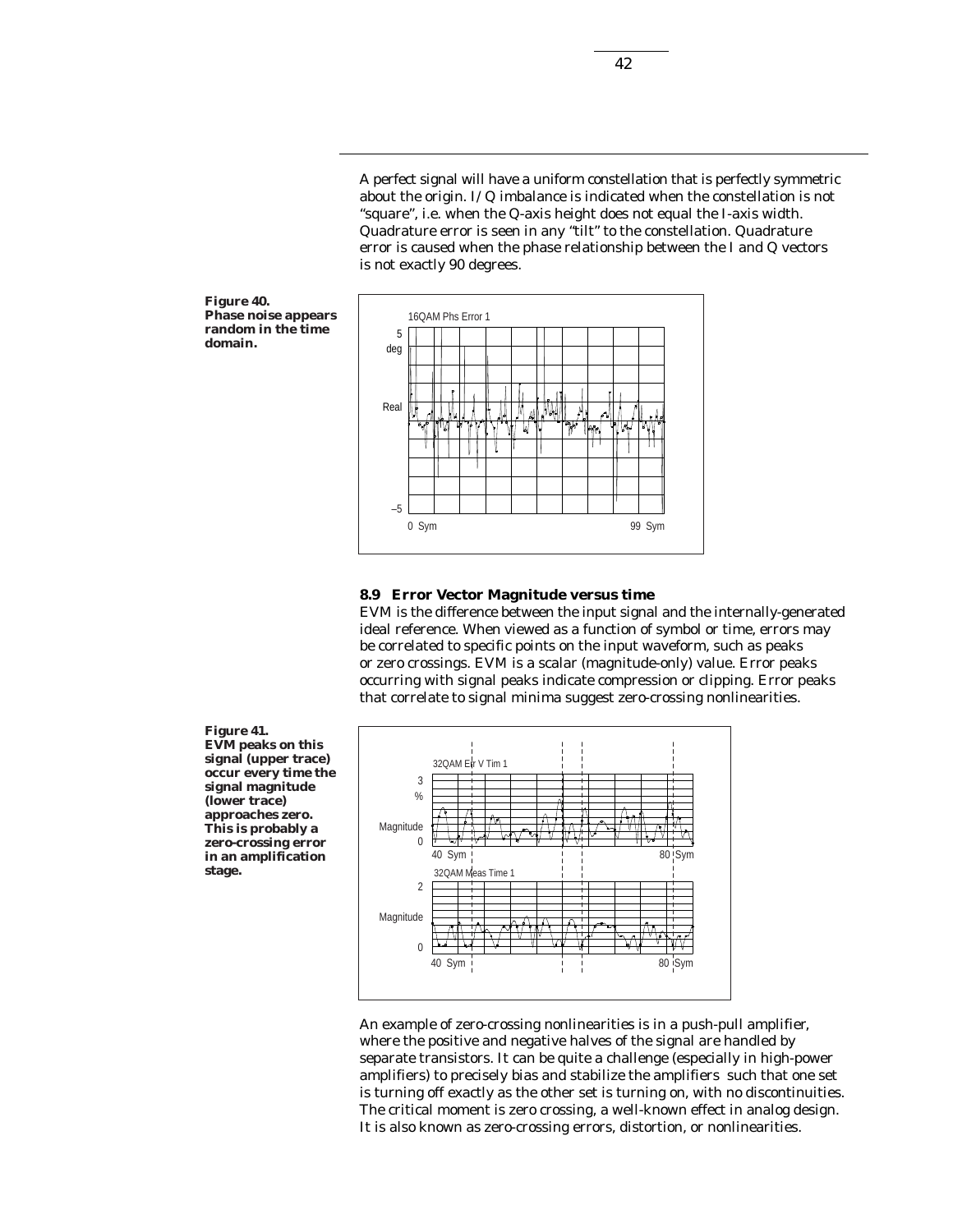#### **8.10 Error spectrum (EVM versus frequency)**

The error spectrum is calculated from the Fast Fourier Transform (FFT) of the EVM waveform and results in a frequency-domain display that can show details not visible in the time domain. In most digital systems, nonuniform noise distribution or discrete signal peaks indicate the presence of externally-coupled interference.



**Figure 43. Switching-powersupply interference appears as EVM spur, offset from carrier by 10kHz.**



For more detail on EVM measurements, see product note 89400-14 "Using Error-Vector-Magnitude Measurements to Analyze and Troubleshoot Vector-Modulated Signals." The Hewlett-Packard literature number is 5965-2898E.

## **9. Summary**

Communication system design requires the simultaneous conservation of bandwidth, power, and cost. In the past, it was possible to make a radio low cost by sacrificing parameters such as power and bandwidth efficiency.

This application note has presented the building blocks of any communications system. With these concepts, you will be able to understand how communications systems work, and make more informed decisions regarding the tradeoffs required to optimize your system.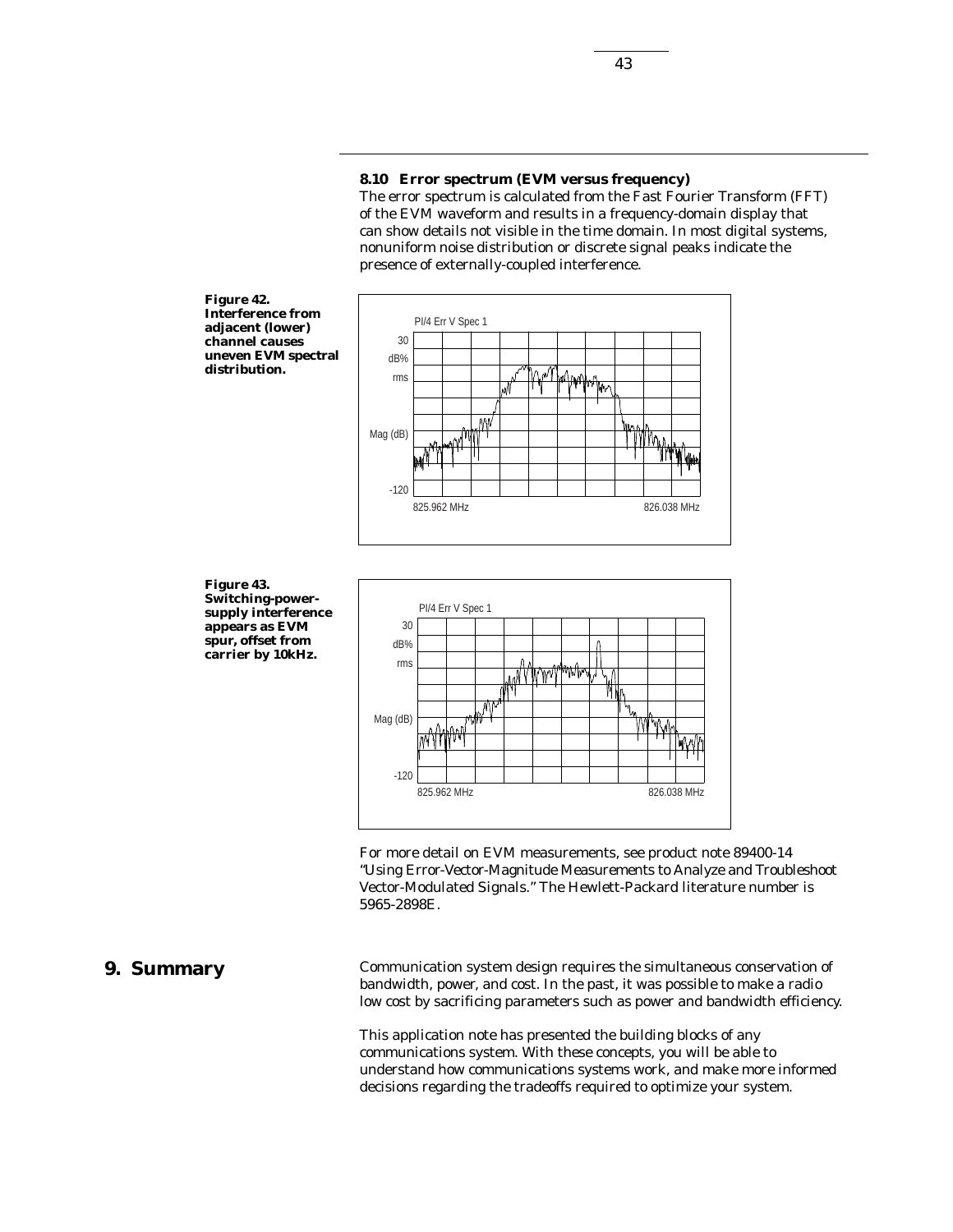## **10. Overview of communications systems**

|                                         | GSM900                                                                | <b>NADC</b>                                      | PDC.                                                                         | <b>CDMA</b>                                                                                                                  |
|-----------------------------------------|-----------------------------------------------------------------------|--------------------------------------------------|------------------------------------------------------------------------------|------------------------------------------------------------------------------------------------------------------------------|
| Geography                               | Europe                                                                | North America                                    | Japan                                                                        | North America,<br>Korea, Japan                                                                                               |
| Introduction                            | 1992                                                                  | 1992                                             | 1993-1994                                                                    | 1995-1997                                                                                                                    |
| <b>Frequency Range</b>                  | 935-960 MHz down<br>890-915 MHz up<br>EGSM 925-960 MHz<br>880-915 MHz | 869-894 MHz down<br>824-849 MHz up               | 810-826 MHz down<br>940-956 MHz up<br>1777-1801 MHz down<br>1429-1453 MHz up | 824-849 MHz (US)<br>869-894 MHz (US)<br>832-834, 843-846,<br>860-870 MHz (Japan)<br>887-889, 898-901,<br>915-925 MHz (Japan) |
| Data Structure                          | <b>TDMA</b>                                                           | <b>TDMA</b>                                      | <b>TDMA</b>                                                                  | <b>CDMA</b>                                                                                                                  |
| <b>Channel per</b><br>Frequency         | $8 - 16$                                                              | $3-6$                                            | $3-6$                                                                        | 32-64 (Dyn. adapt)                                                                                                           |
| <b>Modulation</b>                       | 0.3 GMSK<br>(1 bit/symbol)                                            | $\pi$ /4 DOPSK<br>(2 bits/symbol)                | $\pi$ /4 DOPSK<br>(2 bits/symbol)                                            | Mobile: QPSK<br>Base: OQPSK<br>(1 bit/symbol)                                                                                |
| <b>Speech CODEC</b>                     | RELP-LTP<br>13 Kbits/s                                                | VSELP 8 Kbits/s<br><b>EFR</b>                    | VSELP 8 Kbits/s                                                              | 8 Kbits/s var rate CELP<br>13 kbit/s var rate CELP                                                                           |
| <b>Mobile Output</b><br>Power           | 3.7mW to 20W                                                          | 2.2mW to 6W                                      | .3W to 3W                                                                    | 10nW to 1W                                                                                                                   |
| <b>Modulation</b><br>Data Rate          | 270.833 Kbits/s<br>(1 bit/symbol)                                     | 48.6 Kbits/s<br>(2 bits/symbol)                  | 42 Kbits/s<br>(2 bits/symbol)                                                | 9600/14,400 bps data;<br>1.2288 Mb/s spreading                                                                               |
| <b>Filter</b>                           | 0.3 Gaussian                                                          | SQRT raised cosine<br>$\alpha = .35$             | <b>SQRT</b> raised cosine<br>$\alpha = .50$                                  | Chebychev low<br>pass (FIR)                                                                                                  |
| <b>Channel Spacing</b>                  | 200 kHz                                                               | 30 kHz                                           | 50 kHz<br>25 kHz interleave                                                  | 1.23 MHz                                                                                                                     |
| Number of<br><b>Channels</b>            | 124 frequency ch.<br>w/8 timeslots per ch.<br>(1000)                  | 832 frequency ch.<br>w/3 users per ch.<br>(2496) | 1600 frequency ch.<br>w/3 users per ch.<br>(4800)                            | 19-20 frequencies                                                                                                            |
| Est # of<br>Subscribers by<br>year 2000 | 15-20 million                                                         | 35-40 million<br>(8.9 million 9/92)              | 5 million                                                                    |                                                                                                                              |
| <b>Source</b>                           | <b>GSM Standard</b>                                                   | $IS-54$                                          | <b>RCR Spec</b><br>Std 27B                                                   | IS-95 spec                                                                                                                   |
| <b>Service</b>                          | <b>Public Cellular</b>                                                | Public Cellular                                  | <b>Public Cellular</b>                                                       | <b>Public Cellular</b>                                                                                                       |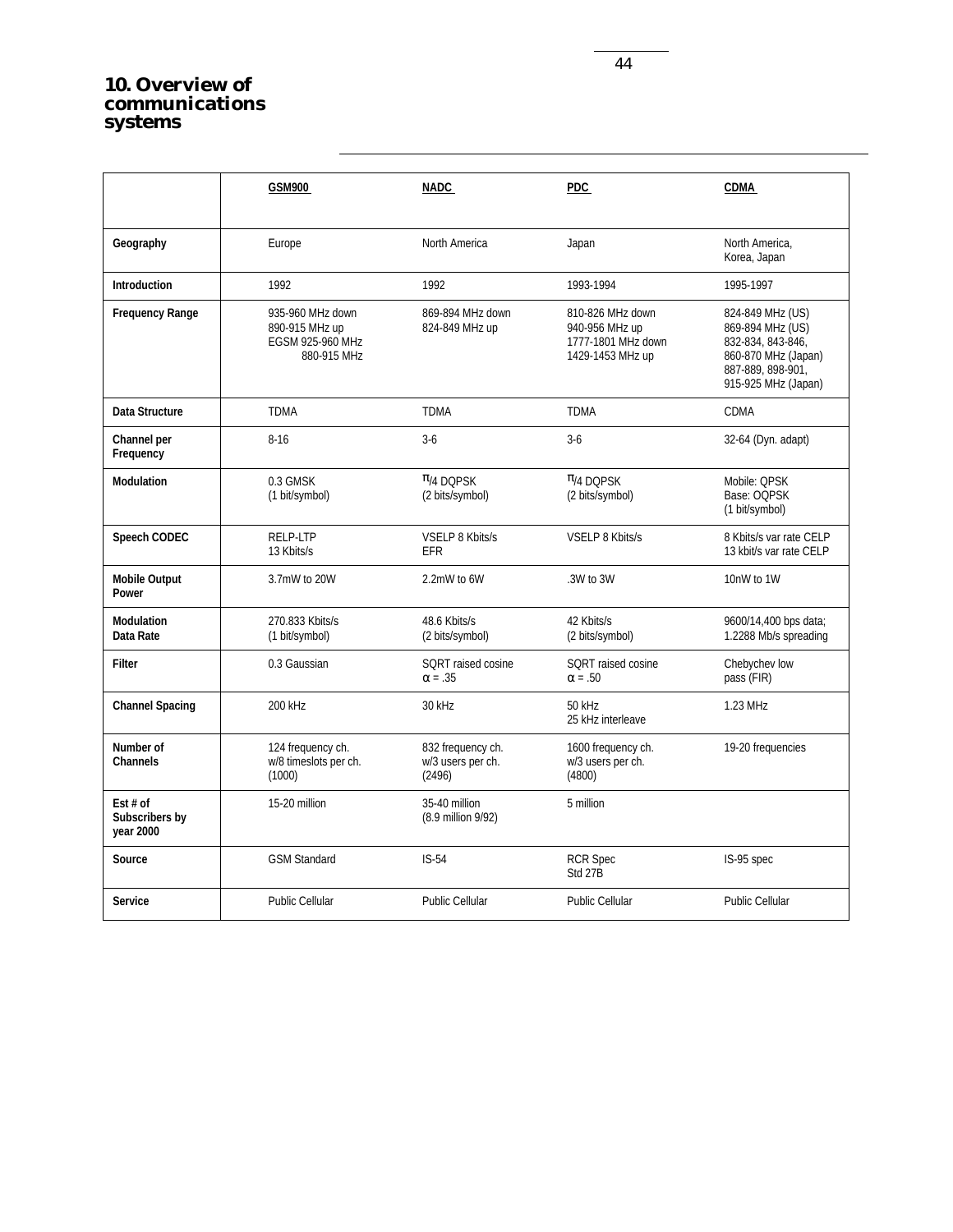## **10. Overview of communications systems**

|                                      | <b>DCS1800</b>                                        | <b>PHS</b>                                                    | <b>DECT</b>                                                                         | <u>TETRA_</u><br>Trans European<br><b>Trunked Radio</b> |
|--------------------------------------|-------------------------------------------------------|---------------------------------------------------------------|-------------------------------------------------------------------------------------|---------------------------------------------------------|
| Geography                            | Europe                                                | Japan/China                                                   | Europe/China                                                                        | Europe                                                  |
| <b>Introduction</b>                  | 1993                                                  | 1993 Private office<br>1995 Public                            | 1993                                                                                | 1995                                                    |
| <b>Frequency Range</b>               | 1.7-1.9 GHz<br>1710-1785 MHz down<br>1805-1880 MHz up | 1895-1918 MHz<br>up/down<br>1.9, 1.93 GHz (China)             | 1.897-1.913 GHz<br>1.9, 1.93 GHz (China)                                            | 450 MHz<br>$< 1$ GHz                                    |
| Data Structure                       | <b>TDMA</b>                                           | TDMA/TDD                                                      | <b>TDMA/TDD</b>                                                                     | <b>TDMA</b>                                             |
| Channel per<br>Frequency             | $8 - 16$                                              | $4 - 8$                                                       | 12                                                                                  | 4                                                       |
| <b>Modulation</b>                    | 0.3 GMSK<br>(1 bit/symbol)                            | $\pi$ /4 DQPSK<br>(2 bits/symbol)                             | 0.5 GFSK<br>±202-403 kHz dev<br>(1 bit/symbol)                                      | $\pi$ /4 DQPSK                                          |
| <b>Speech CODEC</b>                  | RELP-LTP<br>13 Kbits/s                                | <b>ADPCM</b><br>32 Kbits/s                                    | <b>ADPCM</b><br>32 Kbits/s                                                          | Includes channel<br>& speech coding<br>7.2 Kbits/s      |
| <b>Mobile Output</b><br>Power        | 250mW to 2W                                           | 10 <sub>m</sub> W                                             | 250mW                                                                               |                                                         |
| <b>Modulation Data</b><br>Rate       | 270.833 Kbits/s                                       | 384 Kbits/s                                                   | 1.152 Mbit/s                                                                        | 19.2 Kb/s                                               |
| Filter                               | 0.3 Gaussian                                          | SQRT raised cosine<br>$\alpha = .50$                          | 0.5 Gaussian                                                                        | $\alpha$ = 0.4 SQRT<br>raised cosine                    |
| <b>Channel Spacing</b>               | 200 kHz                                               | 300 kHz                                                       | 1.728 MHz                                                                           | 25 kHz                                                  |
| Number of<br><b>Channels</b>         | 3000-6000                                             |                                                               | 10 carrier frequencies<br>w/12 users per<br>frequency (120)                         |                                                         |
| Est # of Subscribers<br>by year 2000 | 4-13 million                                          | 6.5-13 million                                                |                                                                                     |                                                         |
| Source                               | prl-ETS 30 176<br>prETS 300 175-2                     | RCR spec Std 28<br><b>China-First News</b><br>Release 8/15/96 | CI Spec., Part 1,<br><b>Rev 05.2e</b><br><b>China-First News</b><br>Release 8/15/96 | Mobile Europe<br>Magazine 1/92                          |
| <b>Service</b>                       | Personal<br>Communications                            | Cordless Telephone<br>Personal<br>Communications              | Wireless PBX                                                                        | Trunked system<br>Adj. ch. sel > 60 dB                  |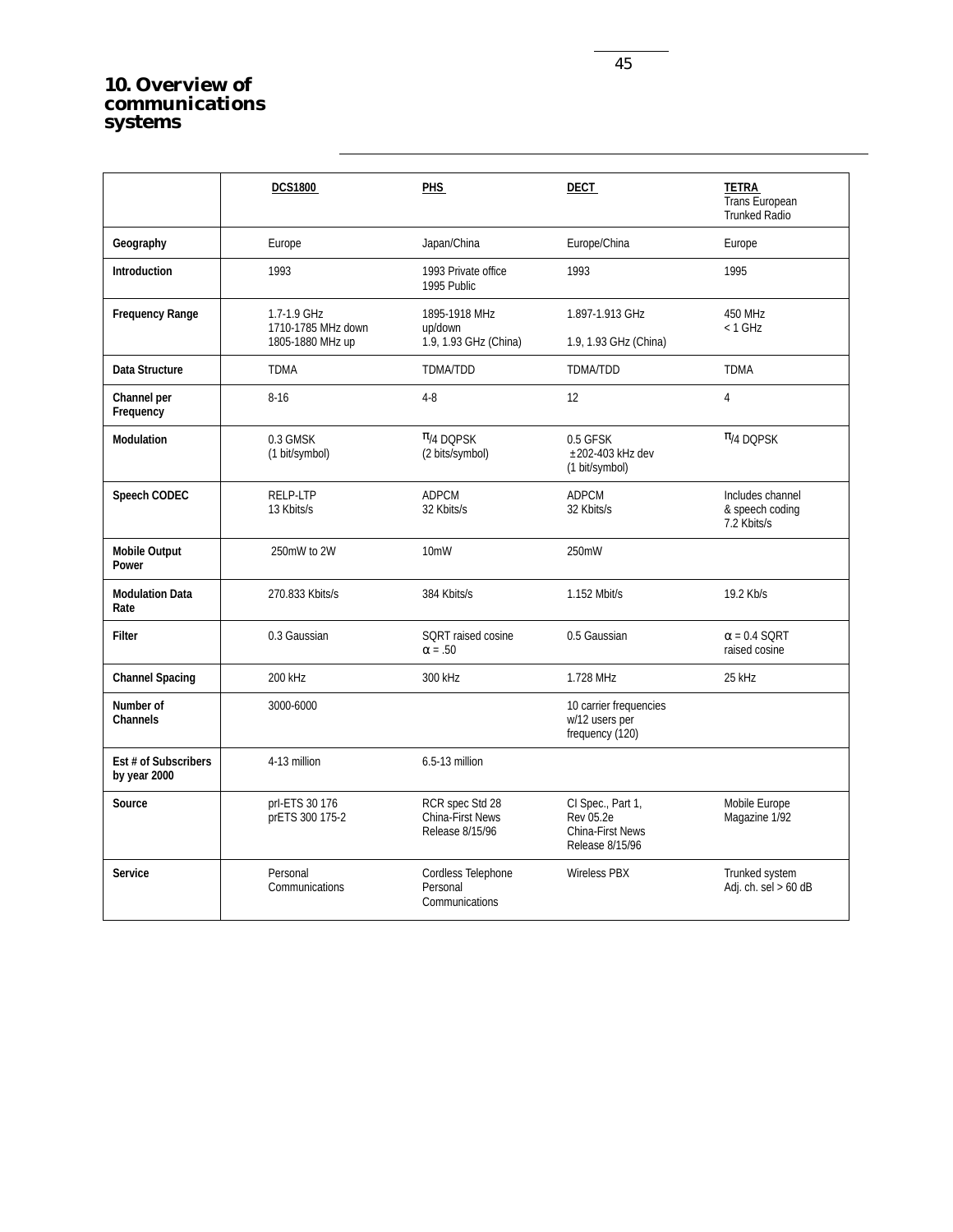# **11. Glossary of terms**

| <b>ACP</b>      | <b>Adjacent Channel Power</b>                                                                                       |
|-----------------|---------------------------------------------------------------------------------------------------------------------|
| ADPCM           | <b>Adaptive Digital Pulse Code Modulation</b>                                                                       |
| AM              | <b>Amplitude Modulation</b>                                                                                         |
| AMPS            | <b>Advanced Mobile Phone System</b>                                                                                 |
| <b>B-CDMA</b>   | <b>Broadband Code Division Multiple Access</b>                                                                      |
| BER             | <b>Bit Error Rate</b>                                                                                               |
| BPSK            | <b>Binary Phase Shift Keying</b>                                                                                    |
| BFSK            | <b>Binary Frequency Shift Keying</b>                                                                                |
| BW              | <b>Bandwidth</b>                                                                                                    |
| <b>CDMA</b>     | <b>Code Division Multiple Access</b>                                                                                |
| <b>CDPD</b>     | Cellular Digital Packet Data                                                                                        |
| <b>COFDM</b>    | <b>Coded Orthogonal Frequency Division Multiplexing</b>                                                             |
| CRC             | <b>Cyclic Redundancy Check</b>                                                                                      |
| CT2             | Cordless Telephone - 2                                                                                              |
| DAB             | Digital Audio Broadcast                                                                                             |
| <b>DCS 1800</b> | Digital Communication System - 1800 MHz                                                                             |
| <b>DECT</b>     | <b>Digital Enhanced Cordless Telephone</b>                                                                          |
| <b>DMCA</b>     | Digital MultiChannel Access, similar to iDEN                                                                        |
| <b>DQPSK</b>    | Differential Quadrature Phase Shift Keying                                                                          |
| <b>DSP</b>      | <b>Digital Signal Processing</b>                                                                                    |
| DVB-C           | Digital Video Broadcast - Cable                                                                                     |
| DVB-S           | Digital Video Broadcast - Satellite                                                                                 |
| DVB-T           | Digital Video Broadcast - Terrestrial                                                                               |
| <b>EGSM</b>     | <b>Extended Frequency GSM</b>                                                                                       |
| <b>ERMES</b>    | European Radio Message System                                                                                       |
| <b>ETSI</b>     | European Telecommunications Standards Institute                                                                     |
| <b>EVM</b>      | <b>Error Vector Magnitude</b>                                                                                       |
| <b>FDD</b>      | <b>Frequency Division Duplex</b>                                                                                    |
| <b>FDMA</b>     | <b>Frequency Division Multiple Access</b>                                                                           |
| FER             | <b>Frame Error Rate</b>                                                                                             |
| <b>FFSK</b>     | <b>Fast Frequency Shift Keying</b>                                                                                  |
| FFT             | <b>Fast Fourier Transform</b>                                                                                       |
| <b>FLEX</b>     | 4-level FSK-based paging standard developed by<br>Motorola                                                          |
| FM              | <b>Frequency Modulation</b>                                                                                         |
| <b>FSK</b>      | <b>Frequency Shift Keying</b>                                                                                       |
| GFSK            | <b>Gaussian Frequency Shift Keying</b>                                                                              |
| Globalstar      | Satellite system using 48 low-earth orbiting                                                                        |
|                 | satellites                                                                                                          |
| GSM             | <b>Global System for Mobile Communication</b>                                                                       |
| GMSK            | <b>Gaussian Minimum Shift Keying</b>                                                                                |
| <b>HDTV</b>     | <b>High Definition Television</b>                                                                                   |
| iDEN            | integrated Dispatch Enhanced Network (Motorola<br>designed system for dispatch, cellular and conference<br>calling) |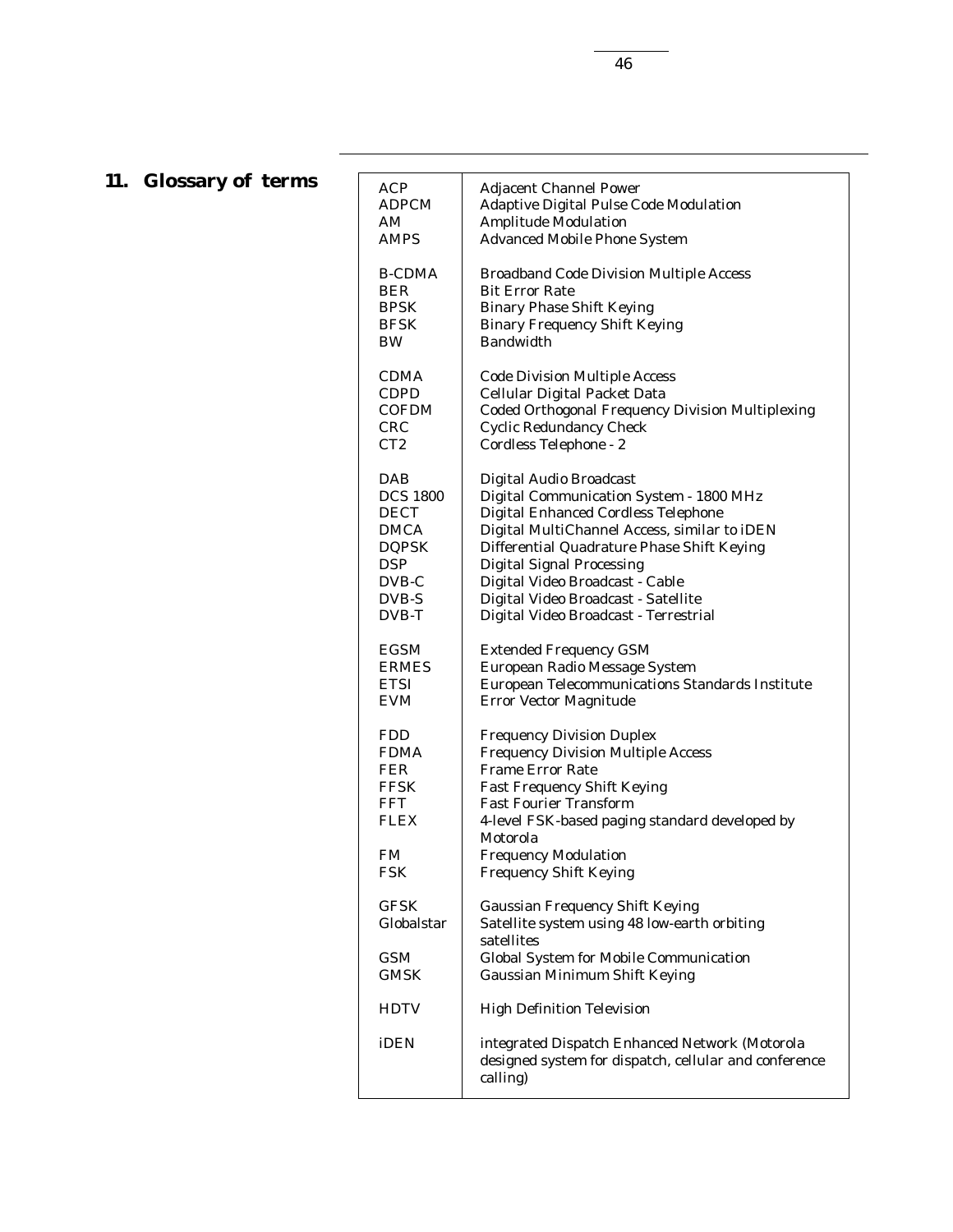## **11. Glossary of terms (cont'd)**

| IF<br>L/Q<br>Iridium<br><b>ISI</b><br>$IS-54$<br>$IS-95$<br>$IS-136$ | <b>Intermediate Frequency</b><br>In phase / Quadrature<br>Motorola voice/data 66-satellite system worldwide<br><b>Intersymbol Interference</b><br>Interim Standard for US Digital Cellular (NADC)<br><b>Interim Standard for US Code Division Multiple</b><br><b>Access</b><br>Interim Standard for NADC with Digital Control<br>Channels |
|----------------------------------------------------------------------|-------------------------------------------------------------------------------------------------------------------------------------------------------------------------------------------------------------------------------------------------------------------------------------------------------------------------------------------|
| <b>LMDS</b>                                                          | <b>Local Multipoint Distribution System</b>                                                                                                                                                                                                                                                                                               |
| <b>MFSK</b>                                                          | Minimum Frequency Shift Keying                                                                                                                                                                                                                                                                                                            |
| <b>MMDS</b>                                                          | Multichannel Multipoint Distribution System                                                                                                                                                                                                                                                                                               |
| MPSK                                                                 | Minimum Phase Shift Keying                                                                                                                                                                                                                                                                                                                |
| MSK                                                                  | Minimum Shift Keying                                                                                                                                                                                                                                                                                                                      |
| <b>NADC</b>                                                          | North American Digital Cellular system                                                                                                                                                                                                                                                                                                    |
| <b>OFDM</b>                                                          | <b>Orthogonal Frequency Division Multiplexing</b>                                                                                                                                                                                                                                                                                         |
| <b>OQPSK</b>                                                         | Offset Quadrature Phase Shift Keying                                                                                                                                                                                                                                                                                                      |
| <b>PACS</b>                                                          | <b>Personal Access Communications Service</b>                                                                                                                                                                                                                                                                                             |
| <b>PCS</b>                                                           | <b>Personal Communications System</b>                                                                                                                                                                                                                                                                                                     |
| <b>PCM</b>                                                           | <b>Pulse Code Modulation</b>                                                                                                                                                                                                                                                                                                              |
| <b>PDC</b>                                                           | Pacific Digital Cellular System (formerly JDC)                                                                                                                                                                                                                                                                                            |
| <b>PHS</b>                                                           | Personal Handyphone System (formerly PHP)                                                                                                                                                                                                                                                                                                 |
| <b>PRBS</b>                                                          | <b>Pseudo-Random Bit Sequence</b>                                                                                                                                                                                                                                                                                                         |
| <b>PSD</b>                                                           | <b>Power Spectral Density</b>                                                                                                                                                                                                                                                                                                             |
| PSK                                                                  | <b>Phase Shift Keying</b>                                                                                                                                                                                                                                                                                                                 |
| QAM                                                                  | Quadrature Amplitude Modulation                                                                                                                                                                                                                                                                                                           |
| QPSK                                                                 | <b>Quadrature Phase Shift Keying</b>                                                                                                                                                                                                                                                                                                      |
| RAM                                                                  | Wireless data network                                                                                                                                                                                                                                                                                                                     |
| RF                                                                   | <b>Radio Frequency</b>                                                                                                                                                                                                                                                                                                                    |
| <b>RMS</b>                                                           | <b>Root Mean Square</b>                                                                                                                                                                                                                                                                                                                   |
| SQRT                                                                 | <b>Square Root</b>                                                                                                                                                                                                                                                                                                                        |
| TDD                                                                  | <b>Time Division Duplex</b>                                                                                                                                                                                                                                                                                                               |
| TDMA                                                                 | <b>Time Division Multiple Access</b>                                                                                                                                                                                                                                                                                                      |
| TETRA                                                                | <b>Trans European Trunked Radio</b>                                                                                                                                                                                                                                                                                                       |
| <b>TFTS</b>                                                          | <b>Terrestrial Flight Telephone System</b>                                                                                                                                                                                                                                                                                                |
| VSB                                                                  | Vestigal Side Band                                                                                                                                                                                                                                                                                                                        |
| WLL                                                                  | <b>Wireless Local Loop</b>                                                                                                                                                                                                                                                                                                                |